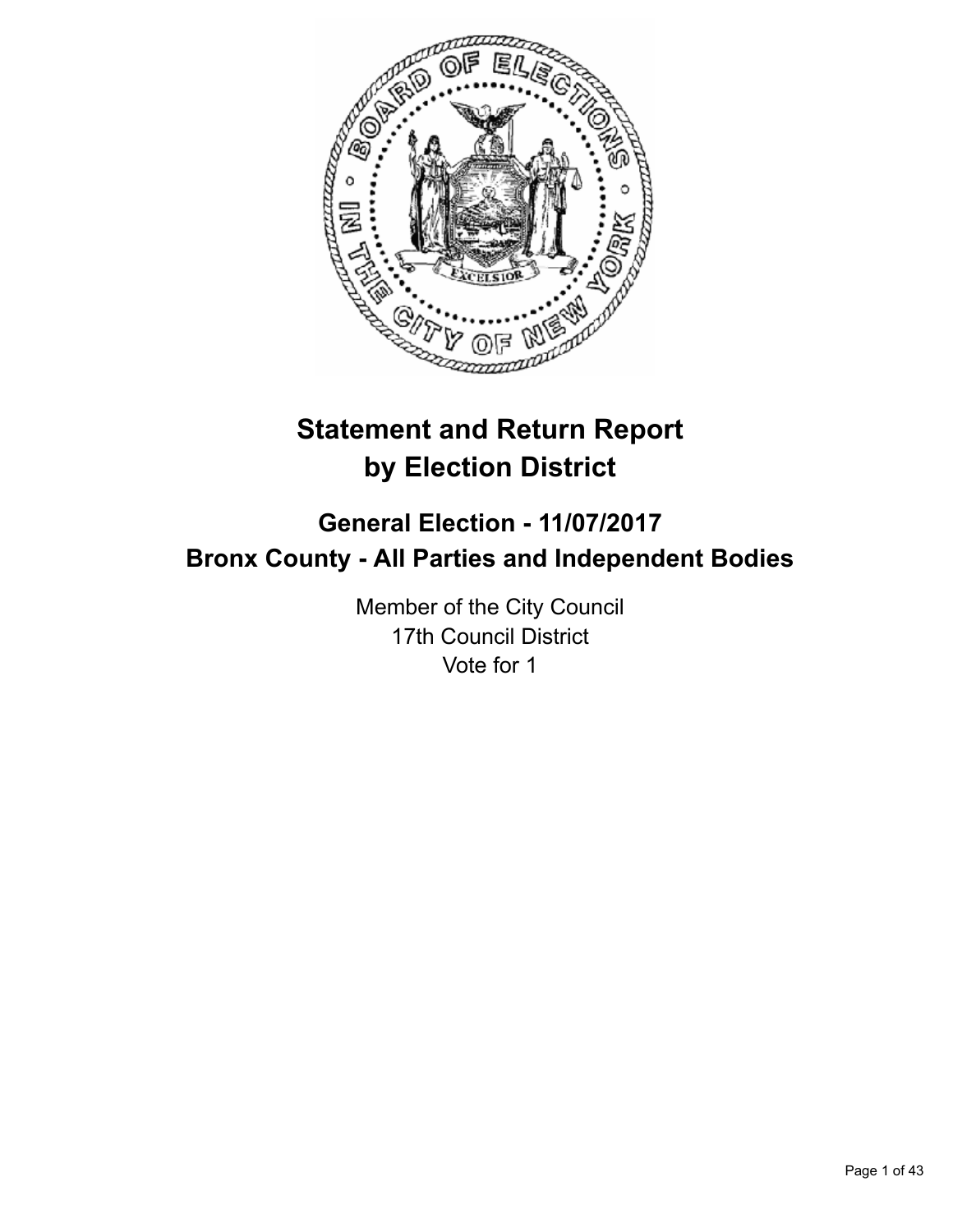

| <b>PUBLIC COUNTER</b>                                    | 45 |
|----------------------------------------------------------|----|
| <b>MANUALLY COUNTED EMERGENCY</b>                        | 0  |
| <b>ABSENTEE / MILITARY</b>                               |    |
| AFFIDAVIT                                                |    |
| <b>Total Ballots</b>                                     | 47 |
| Less - Inapplicable Federal/Special Presidential Ballots | 0  |
| <b>Total Applicable Ballots</b>                          | 47 |
| RAFAEL SALAMANCA JR. (DEMOCRATIC)                        | 39 |
| PATRICK DELICES (REPUBLICAN)                             | 2  |
| OSWALD DENIS (CONSERVATIVE)                              | 0  |
| RAFAEL SALAMANCA JR. (WORKING FAMILIES)                  | 3  |
| ELVIS SANTANA (EMPOWER SOCIETY)                          | 0  |
| <b>Total Votes</b>                                       | 44 |
| Unrecorded                                               | 3  |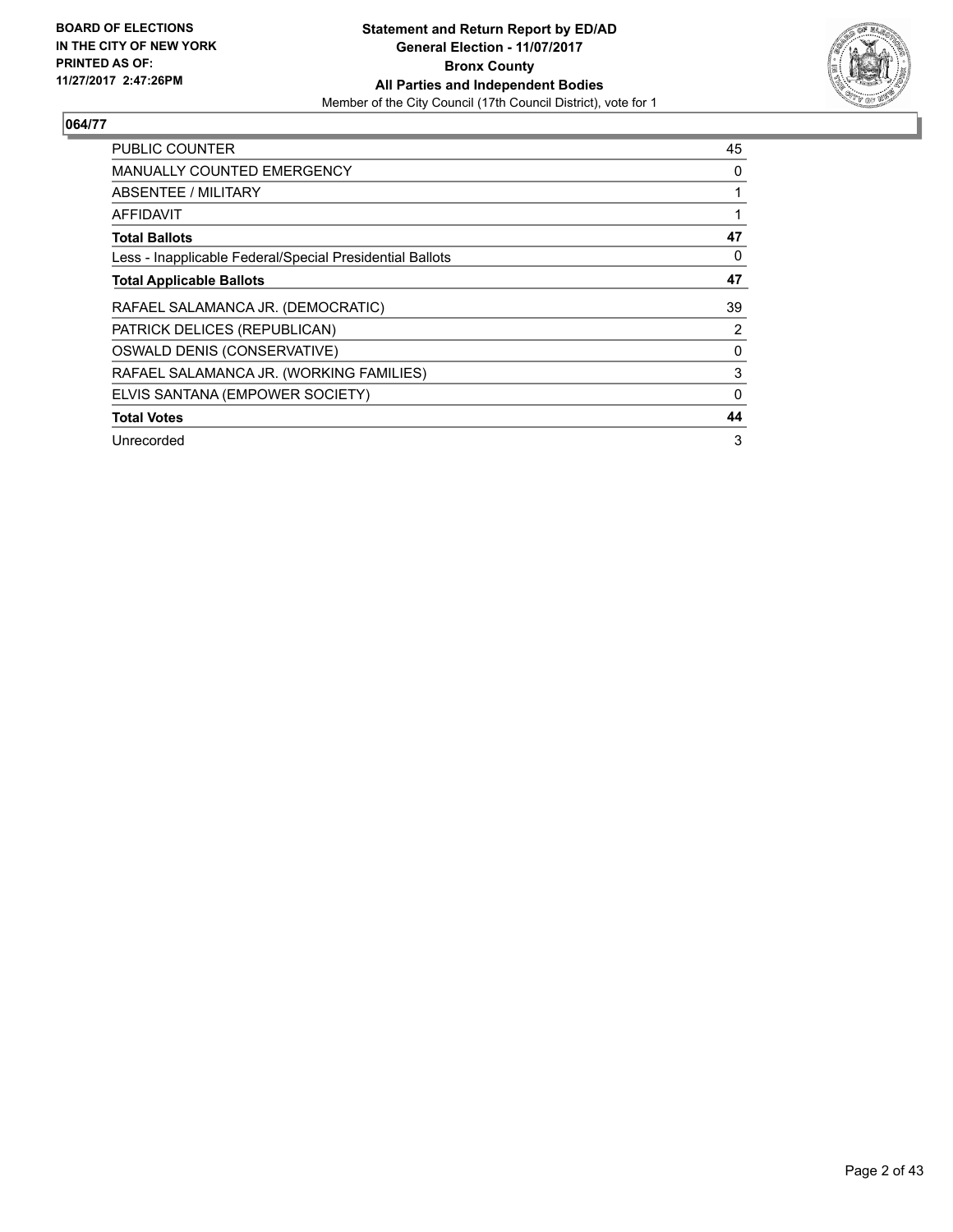

| <b>PUBLIC COUNTER</b>                                    | 127 |
|----------------------------------------------------------|-----|
| <b>MANUALLY COUNTED EMERGENCY</b>                        | 0   |
| ABSENTEE / MILITARY                                      | 5   |
| AFFIDAVIT                                                | 0   |
| <b>Total Ballots</b>                                     | 132 |
| Less - Inapplicable Federal/Special Presidential Ballots | 0   |
| <b>Total Applicable Ballots</b>                          | 132 |
| RAFAEL SALAMANCA JR. (DEMOCRATIC)                        | 106 |
| PATRICK DELICES (REPUBLICAN)                             | 1   |
| OSWALD DENIS (CONSERVATIVE)                              | 1   |
| RAFAEL SALAMANCA JR. (WORKING FAMILIES)                  | 3   |
| ELVIS SANTANA (EMPOWER SOCIETY)                          | 2   |
| <b>Total Votes</b>                                       | 113 |
| Unrecorded                                               | 19  |

## **005/79**

| PUBLIC COUNTER                                           | 117            |
|----------------------------------------------------------|----------------|
| MANUALLY COUNTED EMERGENCY                               | 0              |
| ABSENTEE / MILITARY                                      | $\overline{2}$ |
| <b>AFFIDAVIT</b>                                         | $\overline{2}$ |
| <b>Total Ballots</b>                                     | 121            |
| Less - Inapplicable Federal/Special Presidential Ballots | 0              |
| <b>Total Applicable Ballots</b>                          | 121            |
| RAFAEL SALAMANCA JR. (DEMOCRATIC)                        | 99             |
| PATRICK DELICES (REPUBLICAN)                             | 4              |
| OSWALD DENIS (CONSERVATIVE)                              | $\overline{2}$ |
| RAFAEL SALAMANCA JR. (WORKING FAMILIES)                  | 4              |
| ELVIS SANTANA (EMPOWER SOCIETY)                          | 0              |
| <b>Total Votes</b>                                       | 109            |
| Unrecorded                                               | 12             |

| <b>PUBLIC COUNTER</b>                                    | 94       |
|----------------------------------------------------------|----------|
| <b>MANUALLY COUNTED EMERGENCY</b>                        | 0        |
| <b>ABSENTEE / MILITARY</b>                               | 0        |
| <b>AFFIDAVIT</b>                                         | 0        |
| <b>Total Ballots</b>                                     | 94       |
| Less - Inapplicable Federal/Special Presidential Ballots | 0        |
| <b>Total Applicable Ballots</b>                          | 94       |
| RAFAEL SALAMANCA JR. (DEMOCRATIC)                        | 82       |
| PATRICK DELICES (REPUBLICAN)                             | 4        |
| OSWALD DENIS (CONSERVATIVE)                              | 0        |
| RAFAEL SALAMANCA JR. (WORKING FAMILIES)                  | 3        |
| ELVIS SANTANA (EMPOWER SOCIETY)                          | $\Omega$ |
| <b>Total Votes</b>                                       | 89       |
| Unrecorded                                               | 5        |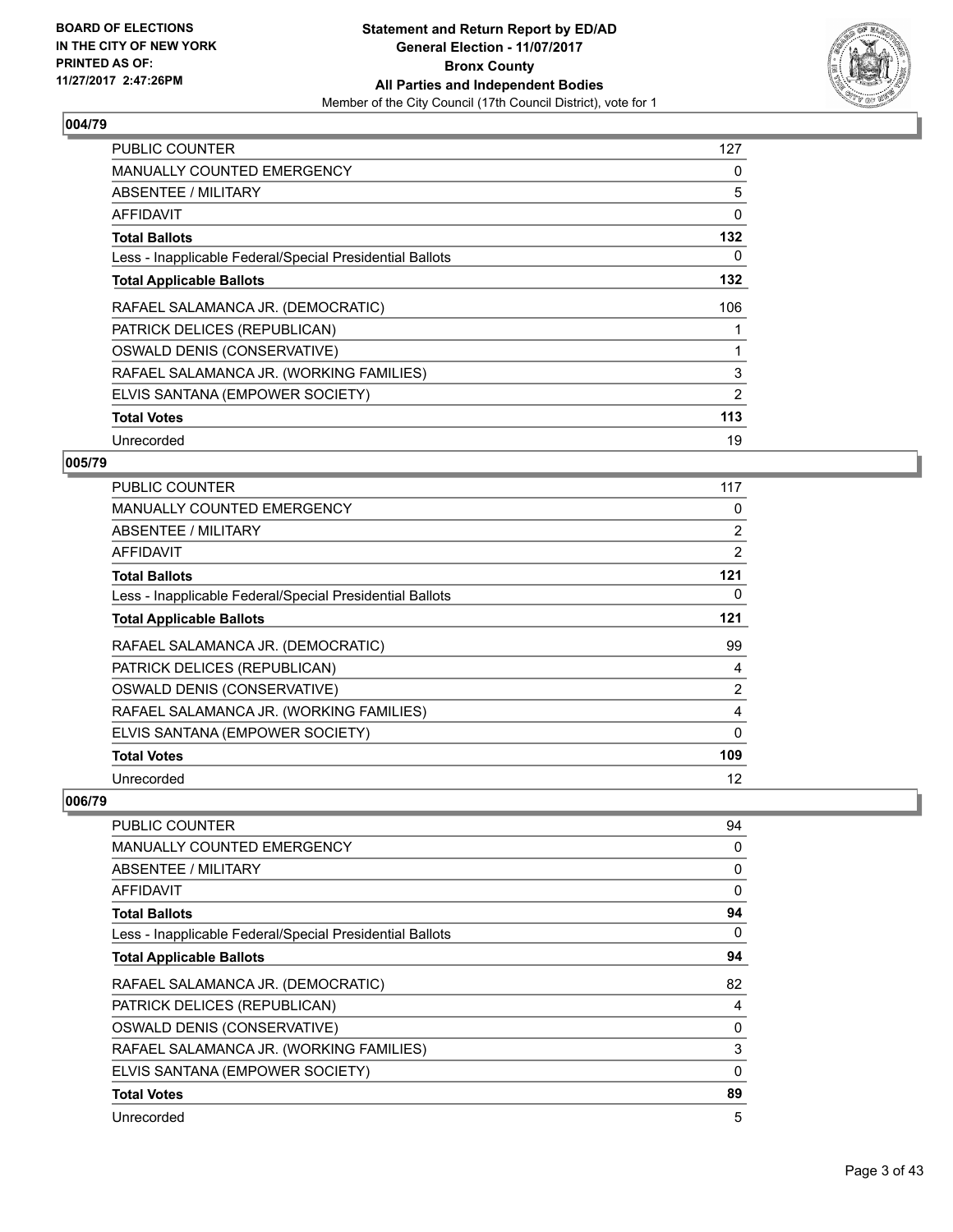

| <b>PUBLIC COUNTER</b>                                    | 140 |
|----------------------------------------------------------|-----|
| <b>MANUALLY COUNTED EMERGENCY</b>                        | 0   |
| ABSENTEE / MILITARY                                      | 8   |
| AFFIDAVIT                                                | 3   |
| <b>Total Ballots</b>                                     | 151 |
| Less - Inapplicable Federal/Special Presidential Ballots | 0   |
| <b>Total Applicable Ballots</b>                          | 151 |
| RAFAEL SALAMANCA JR. (DEMOCRATIC)                        | 122 |
| PATRICK DELICES (REPUBLICAN)                             | 5   |
| OSWALD DENIS (CONSERVATIVE)                              | 2   |
| RAFAEL SALAMANCA JR. (WORKING FAMILIES)                  | 4   |
| ELVIS SANTANA (EMPOWER SOCIETY)                          | 0   |
| UNATTRIBUTABLE WRITE-IN (WRITE-IN)                       | 1   |
| <b>Total Votes</b>                                       | 134 |
| Unrecorded                                               | 17  |

| <b>PUBLIC COUNTER</b>                                    | 136 |
|----------------------------------------------------------|-----|
| <b>MANUALLY COUNTED EMERGENCY</b>                        | 0   |
| ABSENTEE / MILITARY                                      | 2   |
| AFFIDAVIT                                                | 4   |
| <b>Total Ballots</b>                                     | 142 |
| Less - Inapplicable Federal/Special Presidential Ballots | 0   |
| <b>Total Applicable Ballots</b>                          | 142 |
| RAFAEL SALAMANCA JR. (DEMOCRATIC)                        | 124 |
| PATRICK DELICES (REPUBLICAN)                             | 3   |
| OSWALD DENIS (CONSERVATIVE)                              | 3   |
| RAFAEL SALAMANCA JR. (WORKING FAMILIES)                  | 1   |
| ELVIS SANTANA (EMPOWER SOCIETY)                          | 0   |
| UNATTRIBUTABLE WRITE-IN (WRITE-IN)                       | 1   |
| <b>Total Votes</b>                                       | 132 |
| Unrecorded                                               | 10  |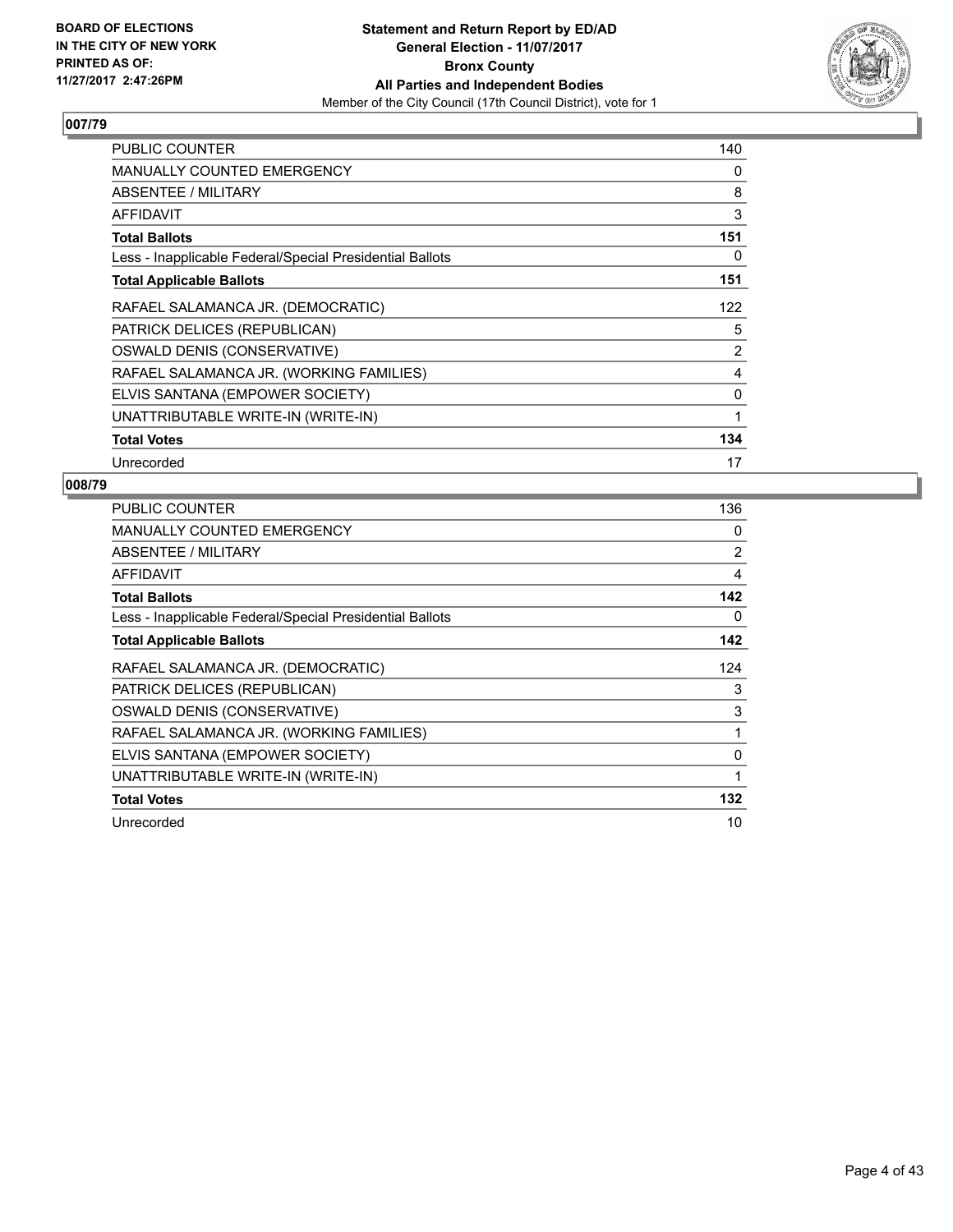

| <b>PUBLIC COUNTER</b>                                    | 131            |
|----------------------------------------------------------|----------------|
| <b>MANUALLY COUNTED EMERGENCY</b>                        | 0              |
| <b>ABSENTEE / MILITARY</b>                               | 5              |
| AFFIDAVIT                                                | 6              |
| <b>Total Ballots</b>                                     | 142            |
| Less - Inapplicable Federal/Special Presidential Ballots | 0              |
| <b>Total Applicable Ballots</b>                          | 142            |
| RAFAEL SALAMANCA JR. (DEMOCRATIC)                        | 34             |
| PATRICK DELICES (REPUBLICAN)                             | 0              |
| OSWALD DENIS (CONSERVATIVE)                              | $\overline{2}$ |
| RAFAEL SALAMANCA JR. (WORKING FAMILIES)                  | 7              |
| ELVIS SANTANA (EMPOWER SOCIETY)                          |                |
| <b>Total Votes</b>                                       | 44             |
|                                                          |                |

## **011/79**

| PUBLIC COUNTER                                           | 64             |
|----------------------------------------------------------|----------------|
| <b>MANUALLY COUNTED EMERGENCY</b>                        | 0              |
| ABSENTEE / MILITARY                                      | $\overline{2}$ |
| AFFIDAVIT                                                | 0              |
| <b>Total Ballots</b>                                     | 66             |
| Less - Inapplicable Federal/Special Presidential Ballots | 0              |
| <b>Total Applicable Ballots</b>                          | 66             |
| RAFAEL SALAMANCA JR. (DEMOCRATIC)                        | 51             |
| PATRICK DELICES (REPUBLICAN)                             |                |
| OSWALD DENIS (CONSERVATIVE)                              | 0              |
| RAFAEL SALAMANCA JR. (WORKING FAMILIES)                  | 3              |
| ELVIS SANTANA (EMPOWER SOCIETY)                          | 2              |
| <b>Total Votes</b>                                       | 57             |
| Unrecorded                                               | 9              |

| <b>PUBLIC COUNTER</b>                                    | 37 |
|----------------------------------------------------------|----|
| <b>MANUALLY COUNTED EMERGENCY</b>                        | 0  |
| ABSENTEE / MILITARY                                      |    |
| AFFIDAVIT                                                | 0  |
| <b>Total Ballots</b>                                     | 38 |
| Less - Inapplicable Federal/Special Presidential Ballots | 0  |
| <b>Total Applicable Ballots</b>                          | 38 |
| RAFAEL SALAMANCA JR. (DEMOCRATIC)                        | 34 |
| PATRICK DELICES (REPUBLICAN)                             |    |
| OSWALD DENIS (CONSERVATIVE)                              | 2  |
| RAFAEL SALAMANCA JR. (WORKING FAMILIES)                  |    |
| ELVIS SANTANA (EMPOWER SOCIETY)                          | 0  |
| <b>Total Votes</b>                                       | 38 |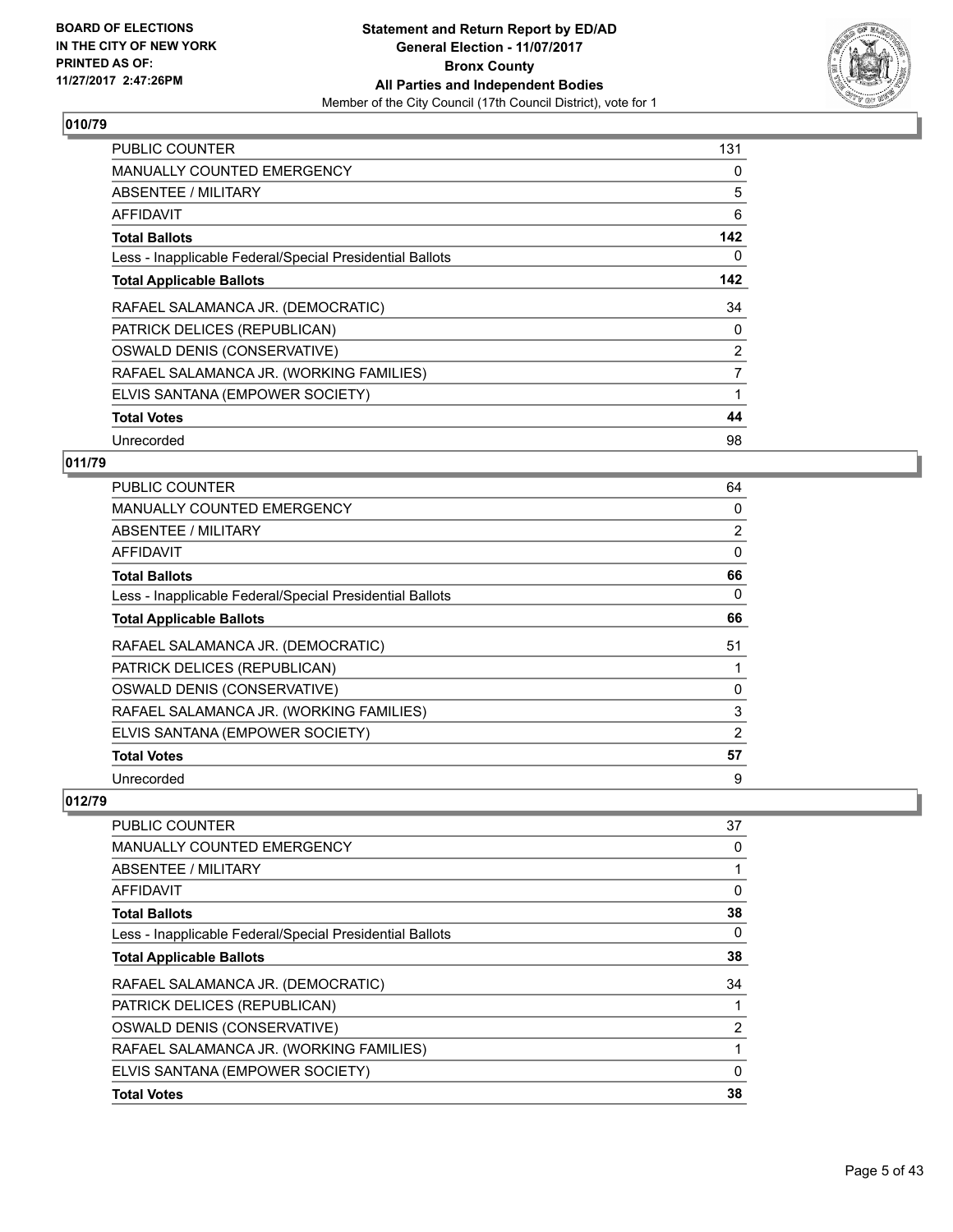

| <b>PUBLIC COUNTER</b>                                    | 179            |
|----------------------------------------------------------|----------------|
| <b>MANUALLY COUNTED EMERGENCY</b>                        | 0              |
| <b>ABSENTEE / MILITARY</b>                               | 0              |
| <b>AFFIDAVIT</b>                                         |                |
| <b>Total Ballots</b>                                     | 180            |
| Less - Inapplicable Federal/Special Presidential Ballots | 0              |
| <b>Total Applicable Ballots</b>                          | 180            |
| RAFAEL SALAMANCA JR. (DEMOCRATIC)                        | 148            |
| PATRICK DELICES (REPUBLICAN)                             | 6              |
| OSWALD DENIS (CONSERVATIVE)                              | $\overline{2}$ |
| RAFAEL SALAMANCA JR. (WORKING FAMILIES)                  | 4              |
| ELVIS SANTANA (EMPOWER SOCIETY)                          |                |
| <b>Total Votes</b>                                       | 161            |
| Unrecorded                                               | 19             |

## **014/79**

| <b>PUBLIC COUNTER</b>                                    | 32 |
|----------------------------------------------------------|----|
| <b>MANUALLY COUNTED EMERGENCY</b>                        | 0  |
| ABSENTEE / MILITARY                                      | 1  |
| AFFIDAVIT                                                | 1  |
| <b>Total Ballots</b>                                     | 34 |
| Less - Inapplicable Federal/Special Presidential Ballots | 0  |
| <b>Total Applicable Ballots</b>                          | 34 |
| RAFAEL SALAMANCA JR. (DEMOCRATIC)                        | 29 |
| PATRICK DELICES (REPUBLICAN)                             | 0  |
| OSWALD DENIS (CONSERVATIVE)                              | 0  |
| RAFAEL SALAMANCA JR. (WORKING FAMILIES)                  | 1  |
| ELVIS SANTANA (EMPOWER SOCIETY)                          | 1  |
| <b>Total Votes</b>                                       | 31 |
| Unrecorded                                               | 3  |

| PUBLIC COUNTER                                           | 109            |
|----------------------------------------------------------|----------------|
| <b>MANUALLY COUNTED EMERGENCY</b>                        | 0              |
| <b>ABSENTEE / MILITARY</b>                               | 7              |
| AFFIDAVIT                                                | 2              |
| <b>Total Ballots</b>                                     | 118            |
| Less - Inapplicable Federal/Special Presidential Ballots | 0              |
| <b>Total Applicable Ballots</b>                          | 118            |
| RAFAEL SALAMANCA JR. (DEMOCRATIC)                        | 99             |
| PATRICK DELICES (REPUBLICAN)                             | 4              |
| OSWALD DENIS (CONSERVATIVE)                              | 4              |
| RAFAEL SALAMANCA JR. (WORKING FAMILIES)                  | $\overline{2}$ |
| ELVIS SANTANA (EMPOWER SOCIETY)                          | 0              |
| UNATTRIBUTABLE WRITE-IN (WRITE-IN)                       | $\mathbf{1}$   |
| <b>Total Votes</b>                                       | 110            |
| Unrecorded                                               | 8              |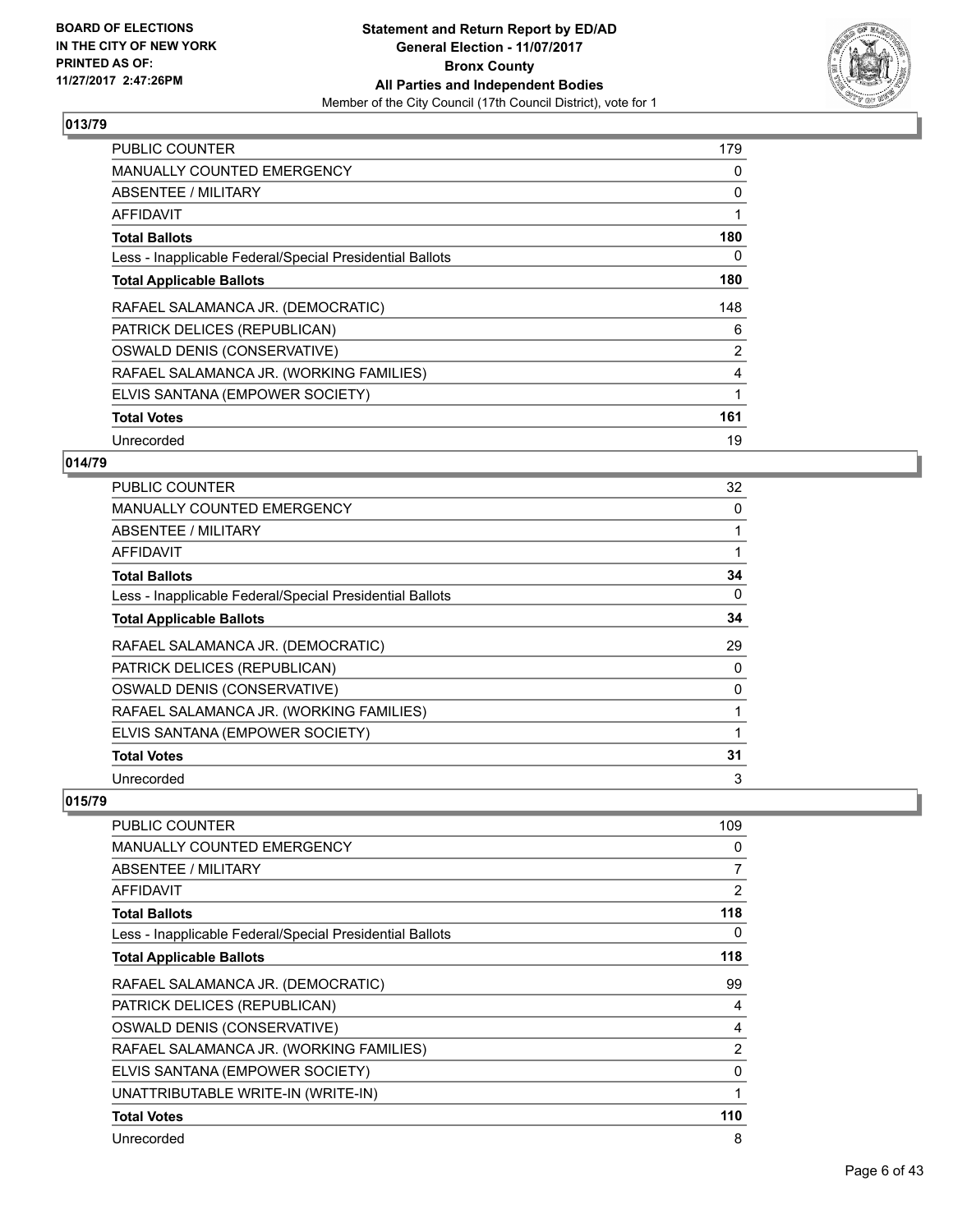

| <b>PUBLIC COUNTER</b>                                    | 139 |
|----------------------------------------------------------|-----|
| <b>MANUALLY COUNTED EMERGENCY</b>                        | 0   |
| ABSENTEE / MILITARY                                      | 6   |
| <b>AFFIDAVIT</b>                                         | 5   |
| <b>Total Ballots</b>                                     | 150 |
| Less - Inapplicable Federal/Special Presidential Ballots | 0   |
| <b>Total Applicable Ballots</b>                          | 150 |
| RAFAEL SALAMANCA JR. (DEMOCRATIC)                        | 123 |
| PATRICK DELICES (REPUBLICAN)                             | 5   |
| OSWALD DENIS (CONSERVATIVE)                              | 0   |
| RAFAEL SALAMANCA JR. (WORKING FAMILIES)                  | 4   |
| ELVIS SANTANA (EMPOWER SOCIETY)                          | 4   |
| <b>Total Votes</b>                                       | 136 |
|                                                          |     |

## **017/79**

| <b>PUBLIC COUNTER</b>                                    | 142 |
|----------------------------------------------------------|-----|
| <b>MANUALLY COUNTED EMERGENCY</b>                        | 0   |
| ABSENTEE / MILITARY                                      | 3   |
| AFFIDAVIT                                                | 2   |
| <b>Total Ballots</b>                                     | 147 |
| Less - Inapplicable Federal/Special Presidential Ballots | 0   |
| <b>Total Applicable Ballots</b>                          | 147 |
| RAFAEL SALAMANCA JR. (DEMOCRATIC)                        | 111 |
| PATRICK DELICES (REPUBLICAN)                             | 5   |
| OSWALD DENIS (CONSERVATIVE)                              | 3   |
| RAFAEL SALAMANCA JR. (WORKING FAMILIES)                  | 5   |
| ELVIS SANTANA (EMPOWER SOCIETY)                          | 6   |
| <b>Total Votes</b>                                       | 130 |
| Unrecorded                                               | 17  |

| <b>PUBLIC COUNTER</b>                                    | 123 |
|----------------------------------------------------------|-----|
| <b>MANUALLY COUNTED EMERGENCY</b>                        | 0   |
| <b>ABSENTEE / MILITARY</b>                               | 0   |
| <b>AFFIDAVIT</b>                                         | 3   |
| <b>Total Ballots</b>                                     | 126 |
| Less - Inapplicable Federal/Special Presidential Ballots | 0   |
| <b>Total Applicable Ballots</b>                          | 126 |
| RAFAEL SALAMANCA JR. (DEMOCRATIC)                        | 103 |
| PATRICK DELICES (REPUBLICAN)                             |     |
| OSWALD DENIS (CONSERVATIVE)                              | 4   |
| RAFAEL SALAMANCA JR. (WORKING FAMILIES)                  | 4   |
| ELVIS SANTANA (EMPOWER SOCIETY)                          | 0   |
| <b>Total Votes</b>                                       | 112 |
| Unrecorded                                               | 14  |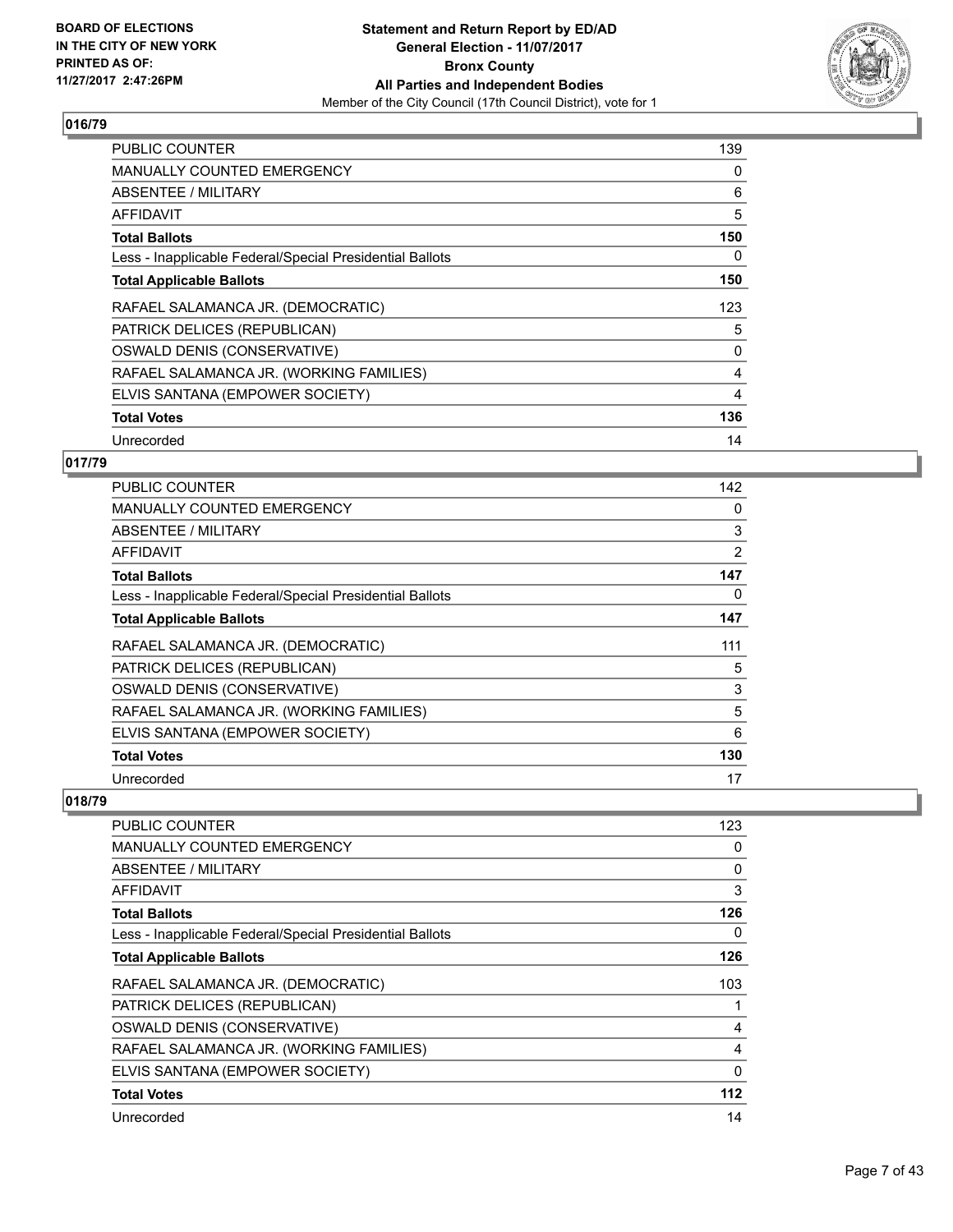

| <b>PUBLIC COUNTER</b>                                    | 138 |
|----------------------------------------------------------|-----|
| <b>MANUALLY COUNTED EMERGENCY</b>                        | 0   |
| <b>ABSENTEE / MILITARY</b>                               | 4   |
| <b>AFFIDAVIT</b>                                         | 2   |
| <b>Total Ballots</b>                                     | 144 |
| Less - Inapplicable Federal/Special Presidential Ballots | 0   |
| <b>Total Applicable Ballots</b>                          | 144 |
| RAFAEL SALAMANCA JR. (DEMOCRATIC)                        | 117 |
| PATRICK DELICES (REPUBLICAN)                             | 5   |
| OSWALD DENIS (CONSERVATIVE)                              | 3   |
| RAFAEL SALAMANCA JR. (WORKING FAMILIES)                  | 3   |
| ELVIS SANTANA (EMPOWER SOCIETY)                          | 1   |
| ANNA BERLANGA (WRITE-IN)                                 | 1   |
| <b>Total Votes</b>                                       | 130 |
| Unrecorded                                               | 14  |

## **024/79**

| PUBLIC COUNTER                                           | 158            |
|----------------------------------------------------------|----------------|
| <b>MANUALLY COUNTED EMERGENCY</b>                        | 0              |
| ABSENTEE / MILITARY                                      | 5              |
| AFFIDAVIT                                                | 4              |
| <b>Total Ballots</b>                                     | 167            |
| Less - Inapplicable Federal/Special Presidential Ballots | 0              |
| <b>Total Applicable Ballots</b>                          | 167            |
| RAFAEL SALAMANCA JR. (DEMOCRATIC)                        | 140            |
| PATRICK DELICES (REPUBLICAN)                             | 5              |
| OSWALD DENIS (CONSERVATIVE)                              | $\overline{2}$ |
| RAFAEL SALAMANCA JR. (WORKING FAMILIES)                  | 7              |
| ELVIS SANTANA (EMPOWER SOCIETY)                          |                |
| <b>Total Votes</b>                                       | 155            |
| Unrecorded                                               | 12             |

| <b>PUBLIC COUNTER</b>                                    | 149            |
|----------------------------------------------------------|----------------|
| MANUALLY COUNTED EMERGENCY                               | 0              |
| ABSENTEE / MILITARY                                      | 3              |
| AFFIDAVIT                                                | $\overline{2}$ |
| <b>Total Ballots</b>                                     | 154            |
| Less - Inapplicable Federal/Special Presidential Ballots | 0              |
| <b>Total Applicable Ballots</b>                          | 154            |
| RAFAEL SALAMANCA JR. (DEMOCRATIC)                        | 129            |
| PATRICK DELICES (REPUBLICAN)                             | 5              |
| OSWALD DENIS (CONSERVATIVE)                              | 5              |
| RAFAEL SALAMANCA JR. (WORKING FAMILIES)                  | 3              |
| ELVIS SANTANA (EMPOWER SOCIETY)                          | $\overline{2}$ |
| <b>Total Votes</b>                                       | 144            |
| Unrecorded                                               | 10             |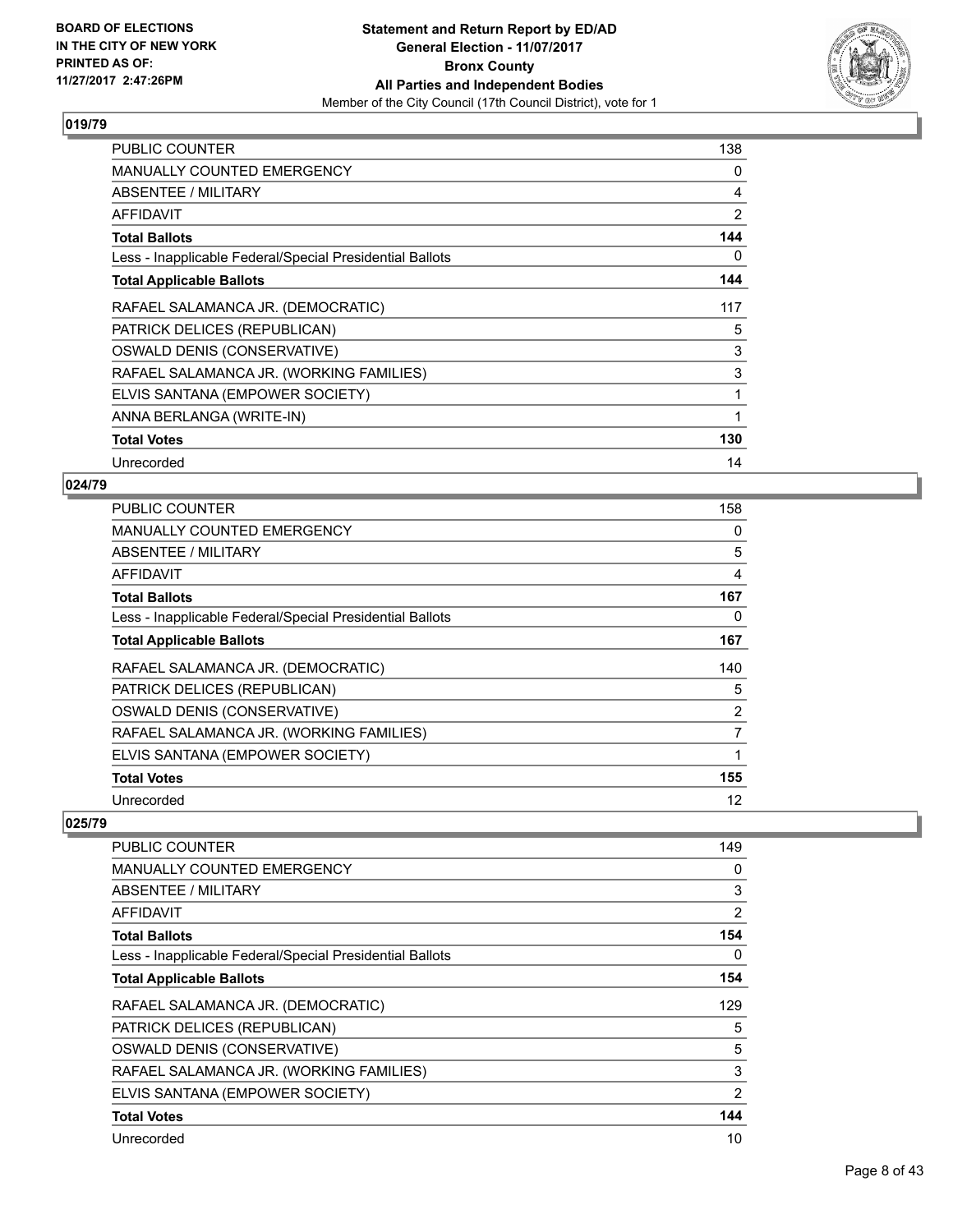

| <b>PUBLIC COUNTER</b>                                    | 163 |
|----------------------------------------------------------|-----|
| <b>MANUALLY COUNTED EMERGENCY</b>                        | 0   |
| ABSENTEE / MILITARY                                      |     |
| <b>AFFIDAVIT</b>                                         | 4   |
| <b>Total Ballots</b>                                     | 168 |
| Less - Inapplicable Federal/Special Presidential Ballots | 0   |
| <b>Total Applicable Ballots</b>                          | 168 |
| RAFAEL SALAMANCA JR. (DEMOCRATIC)                        | 147 |
| PATRICK DELICES (REPUBLICAN)                             | 6   |
| OSWALD DENIS (CONSERVATIVE)                              | 0   |
| RAFAEL SALAMANCA JR. (WORKING FAMILIES)                  | 4   |
| ELVIS SANTANA (EMPOWER SOCIETY)                          |     |
| BELKIN GARCIA (WRITE-IN)                                 | 1   |
| <b>Total Votes</b>                                       | 159 |
| Unrecorded                                               | 9   |

## **027/79**

| <b>PUBLIC COUNTER</b>                                    | 182 |
|----------------------------------------------------------|-----|
| <b>MANUALLY COUNTED EMERGENCY</b>                        | 0   |
| ABSENTEE / MILITARY                                      | 5   |
| AFFIDAVIT                                                | 6   |
| <b>Total Ballots</b>                                     | 193 |
| Less - Inapplicable Federal/Special Presidential Ballots | 0   |
| <b>Total Applicable Ballots</b>                          | 193 |
| RAFAEL SALAMANCA JR. (DEMOCRATIC)                        | 159 |
| PATRICK DELICES (REPUBLICAN)                             | 5   |
| OSWALD DENIS (CONSERVATIVE)                              | 4   |
| RAFAEL SALAMANCA JR. (WORKING FAMILIES)                  | 9   |
| ELVIS SANTANA (EMPOWER SOCIETY)                          | 3   |
| <b>Total Votes</b>                                       | 180 |
| Unrecorded                                               | 13  |

| PUBLIC COUNTER                                           | 182            |
|----------------------------------------------------------|----------------|
| MANUALLY COUNTED EMERGENCY                               | 0              |
| ABSENTEE / MILITARY                                      | 1              |
| AFFIDAVIT                                                | $\overline{2}$ |
| <b>Total Ballots</b>                                     | 185            |
| Less - Inapplicable Federal/Special Presidential Ballots | 0              |
| <b>Total Applicable Ballots</b>                          | 185            |
| RAFAEL SALAMANCA JR. (DEMOCRATIC)                        | 144            |
| PATRICK DELICES (REPUBLICAN)                             | 5              |
| OSWALD DENIS (CONSERVATIVE)                              | $\overline{2}$ |
| RAFAEL SALAMANCA JR. (WORKING FAMILIES)                  | 9              |
| ELVIS SANTANA (EMPOWER SOCIETY)                          | 10             |
| <b>Total Votes</b>                                       | 170            |
| Unrecorded                                               | 15             |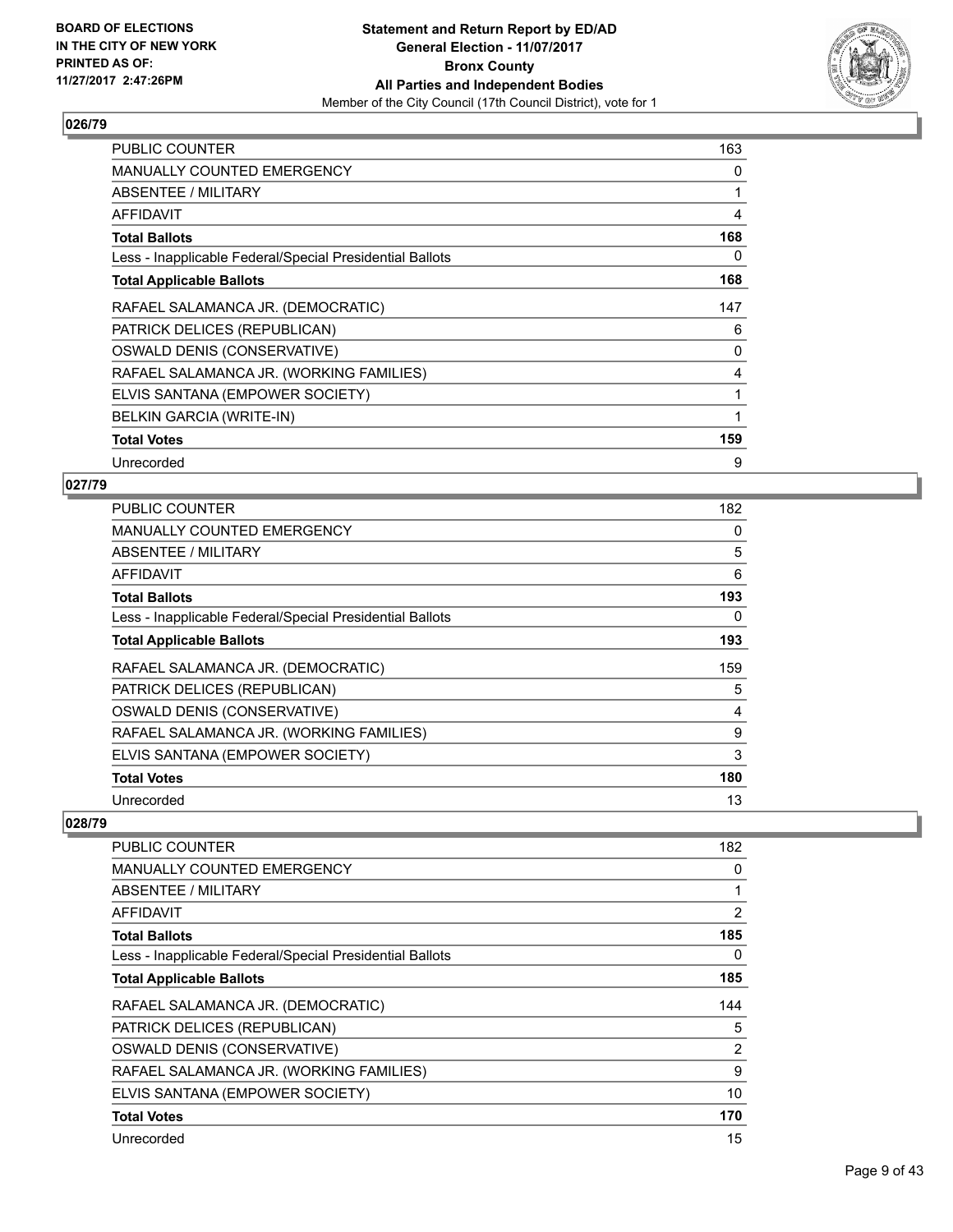

| <b>PUBLIC COUNTER</b>                                    | 164 |
|----------------------------------------------------------|-----|
| <b>MANUALLY COUNTED EMERGENCY</b>                        | 0   |
| ABSENTEE / MILITARY                                      | 3   |
| AFFIDAVIT                                                | 5   |
| <b>Total Ballots</b>                                     | 172 |
| Less - Inapplicable Federal/Special Presidential Ballots | 0   |
| <b>Total Applicable Ballots</b>                          | 172 |
| RAFAEL SALAMANCA JR. (DEMOCRATIC)                        | 142 |
| PATRICK DELICES (REPUBLICAN)                             | 3   |
| OSWALD DENIS (CONSERVATIVE)                              | 3   |
| RAFAEL SALAMANCA JR. (WORKING FAMILIES)                  | 8   |
| ELVIS SANTANA (EMPOWER SOCIETY)                          | 0   |
| <b>Total Votes</b>                                       | 156 |
| Unrecorded                                               | 16  |

#### **045/79**

| PUBLIC COUNTER                                           | 117      |
|----------------------------------------------------------|----------|
| <b>MANUALLY COUNTED EMERGENCY</b>                        | 0        |
| ABSENTEE / MILITARY                                      | 6        |
| AFFIDAVIT                                                | $\Omega$ |
| <b>Total Ballots</b>                                     | 123      |
| Less - Inapplicable Federal/Special Presidential Ballots | 0        |
| <b>Total Applicable Ballots</b>                          | 123      |
| RAFAEL SALAMANCA JR. (DEMOCRATIC)                        | 102      |
| PATRICK DELICES (REPUBLICAN)                             | 6        |
| OSWALD DENIS (CONSERVATIVE)                              |          |
| RAFAEL SALAMANCA JR. (WORKING FAMILIES)                  | 7        |
| ELVIS SANTANA (EMPOWER SOCIETY)                          | 2        |
| <b>Total Votes</b>                                       | 118      |
| Unrecorded                                               | 5        |

| <b>PUBLIC COUNTER</b>                                    | 114 |
|----------------------------------------------------------|-----|
| <b>MANUALLY COUNTED EMERGENCY</b>                        | 0   |
| ABSENTEE / MILITARY                                      | 3   |
| AFFIDAVIT                                                | 3   |
| <b>Total Ballots</b>                                     | 120 |
| Less - Inapplicable Federal/Special Presidential Ballots | 0   |
| <b>Total Applicable Ballots</b>                          | 120 |
| RAFAEL SALAMANCA JR. (DEMOCRATIC)                        | 95  |
| PATRICK DELICES (REPUBLICAN)                             | 8   |
| OSWALD DENIS (CONSERVATIVE)                              | 3   |
| RAFAEL SALAMANCA JR. (WORKING FAMILIES)                  | 4   |
| ELVIS SANTANA (EMPOWER SOCIETY)                          | 2   |
| UNATTRIBUTABLE WRITE-IN (WRITE-IN)                       | 1   |
| <b>Total Votes</b>                                       | 113 |
| Unrecorded                                               | 7   |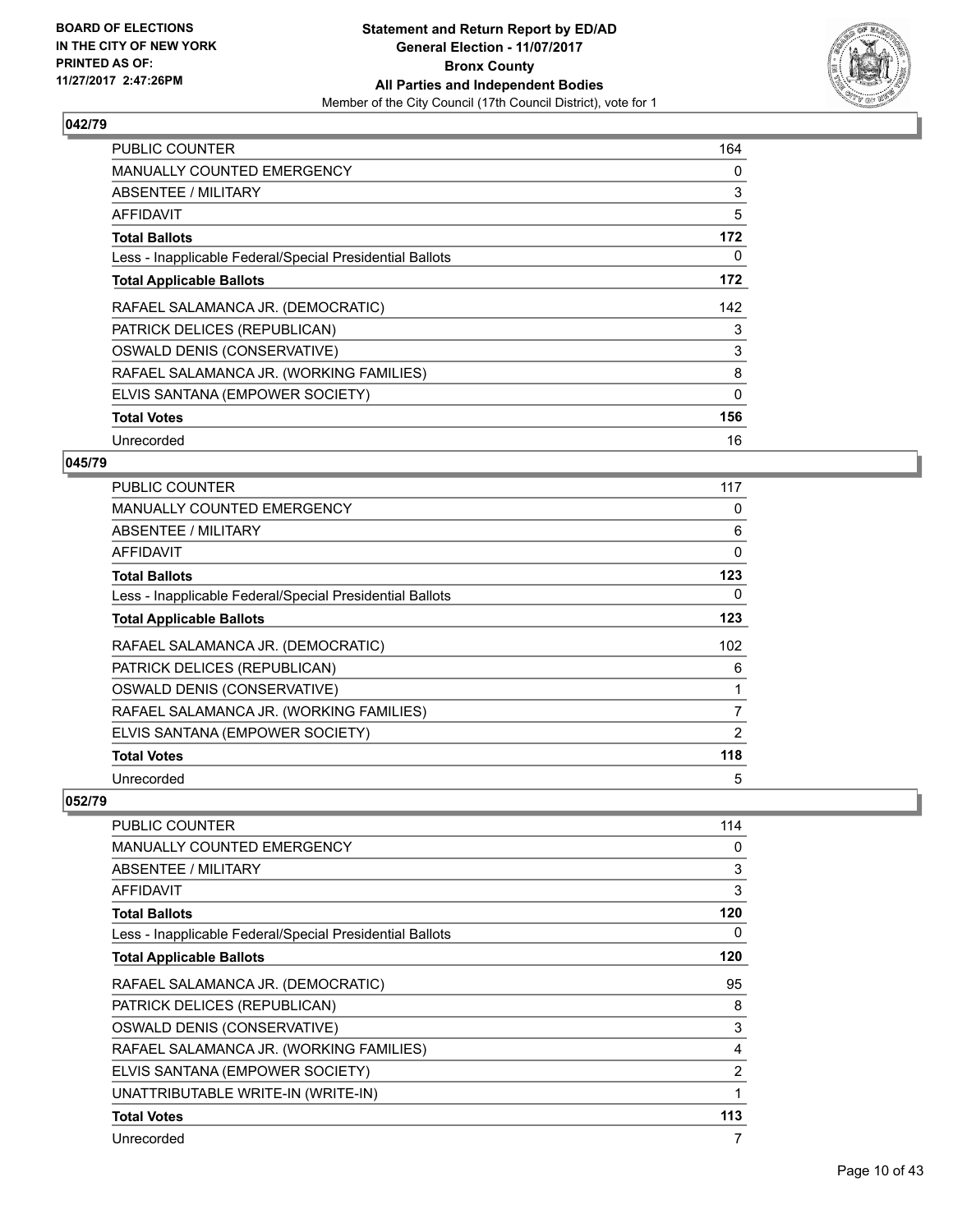

| <b>PUBLIC COUNTER</b>                                    | 129 |
|----------------------------------------------------------|-----|
| <b>MANUALLY COUNTED EMERGENCY</b>                        | 0   |
| <b>ABSENTEE / MILITARY</b>                               | 5   |
| AFFIDAVIT                                                | 4   |
| <b>Total Ballots</b>                                     | 138 |
| Less - Inapplicable Federal/Special Presidential Ballots | 0   |
| <b>Total Applicable Ballots</b>                          | 138 |
| RAFAEL SALAMANCA JR. (DEMOCRATIC)                        | 112 |
| PATRICK DELICES (REPUBLICAN)                             | 3   |
| OSWALD DENIS (CONSERVATIVE)                              | 3   |
| RAFAEL SALAMANCA JR. (WORKING FAMILIES)                  | 7   |
| ELVIS SANTANA (EMPOWER SOCIETY)                          | 4   |
| <b>Total Votes</b>                                       | 129 |
| Unrecorded                                               | 9   |

## **054/79**

| <b>PUBLIC COUNTER</b>                                    | 114      |
|----------------------------------------------------------|----------|
| <b>MANUALLY COUNTED EMERGENCY</b>                        | 0        |
| ABSENTEE / MILITARY                                      | 2        |
| AFFIDAVIT                                                | $\Omega$ |
| <b>Total Ballots</b>                                     | 116      |
| Less - Inapplicable Federal/Special Presidential Ballots | 0        |
| <b>Total Applicable Ballots</b>                          | 116      |
| RAFAEL SALAMANCA JR. (DEMOCRATIC)                        | 103      |
| PATRICK DELICES (REPUBLICAN)                             | 0        |
| OSWALD DENIS (CONSERVATIVE)                              | 0        |
| RAFAEL SALAMANCA JR. (WORKING FAMILIES)                  | 1        |
| ELVIS SANTANA (EMPOWER SOCIETY)                          | 1        |
| <b>Total Votes</b>                                       | 105      |
| Unrecorded                                               | 11       |

| <b>PUBLIC COUNTER</b>                                    | 39 |
|----------------------------------------------------------|----|
| <b>MANUALLY COUNTED EMERGENCY</b>                        | 0  |
| ABSENTEE / MILITARY                                      | 2  |
| AFFIDAVIT                                                | 0  |
| <b>Total Ballots</b>                                     | 41 |
| Less - Inapplicable Federal/Special Presidential Ballots | 0  |
| <b>Total Applicable Ballots</b>                          | 41 |
| RAFAEL SALAMANCA JR. (DEMOCRATIC)                        | 28 |
| PATRICK DELICES (REPUBLICAN)                             |    |
| OSWALD DENIS (CONSERVATIVE)                              | 2  |
| RAFAEL SALAMANCA JR. (WORKING FAMILIES)                  | 2  |
| ELVIS SANTANA (EMPOWER SOCIETY)                          | 3  |
| <b>Total Votes</b>                                       | 36 |
| Unrecorded                                               | 5  |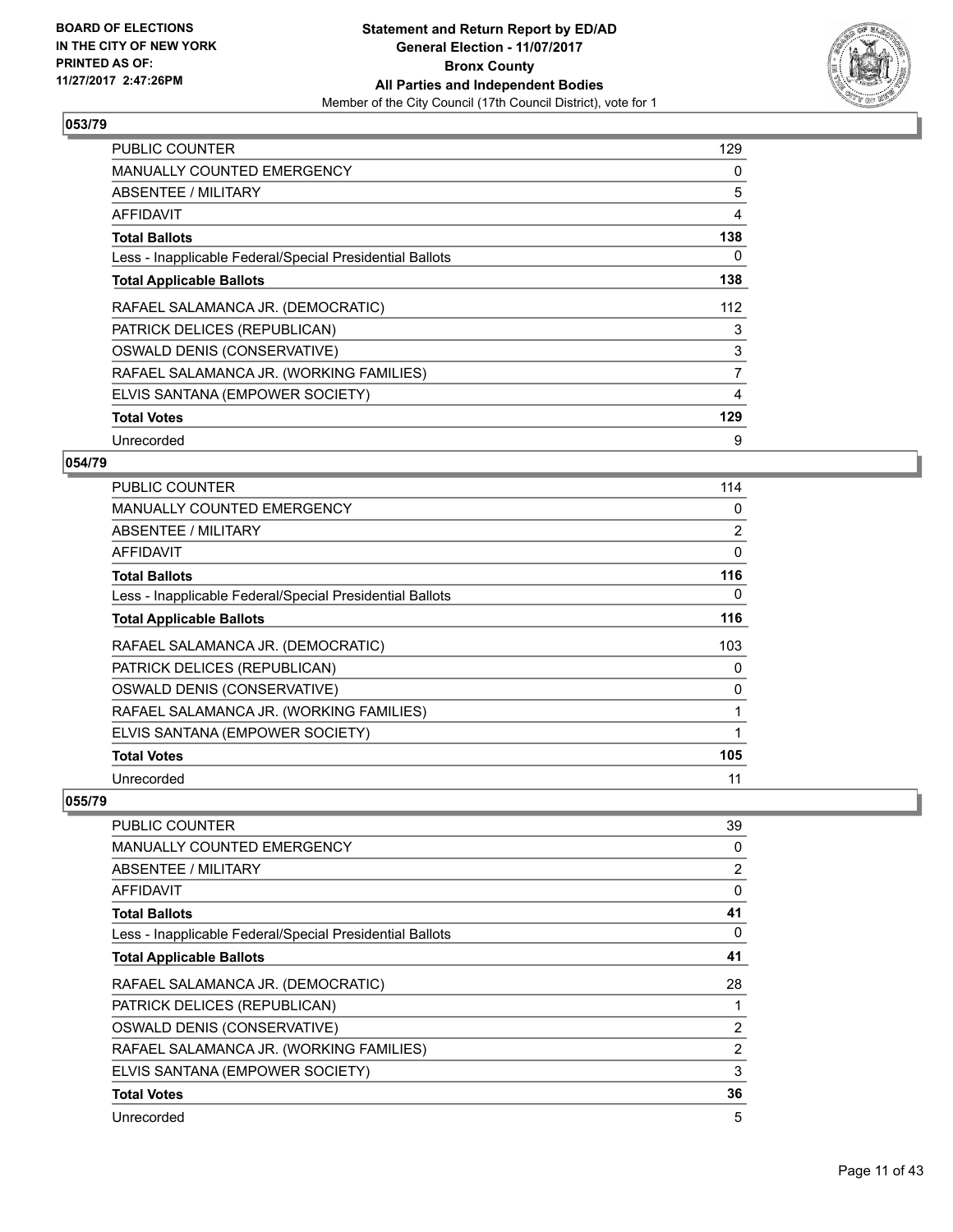

| <b>PUBLIC COUNTER</b>                                    | 79 |
|----------------------------------------------------------|----|
| <b>MANUALLY COUNTED EMERGENCY</b>                        | 0  |
| <b>ABSENTEE / MILITARY</b>                               | 2  |
| AFFIDAVIT                                                | 3  |
| <b>Total Ballots</b>                                     | 84 |
| Less - Inapplicable Federal/Special Presidential Ballots | 0  |
| <b>Total Applicable Ballots</b>                          | 84 |
| RAFAEL SALAMANCA JR. (DEMOCRATIC)                        | 68 |
| PATRICK DELICES (REPUBLICAN)                             | 2  |
| OSWALD DENIS (CONSERVATIVE)                              | 4  |
| RAFAEL SALAMANCA JR. (WORKING FAMILIES)                  | 5  |
| ELVIS SANTANA (EMPOWER SOCIETY)                          |    |
| <b>Total Votes</b>                                       | 80 |
| Unrecorded                                               | 4  |

## **057/79**

| <b>PUBLIC COUNTER</b>                                    | 151            |
|----------------------------------------------------------|----------------|
| <b>MANUALLY COUNTED EMERGENCY</b>                        | 0              |
| ABSENTEE / MILITARY                                      | 3              |
| AFFIDAVIT                                                | 0              |
| <b>Total Ballots</b>                                     | 154            |
| Less - Inapplicable Federal/Special Presidential Ballots | 0              |
| <b>Total Applicable Ballots</b>                          | 154            |
| RAFAEL SALAMANCA JR. (DEMOCRATIC)                        | 124            |
| PATRICK DELICES (REPUBLICAN)                             | 3              |
| OSWALD DENIS (CONSERVATIVE)                              | 8              |
| RAFAEL SALAMANCA JR. (WORKING FAMILIES)                  | $\overline{7}$ |
| ELVIS SANTANA (EMPOWER SOCIETY)                          | $\overline{2}$ |
| JOSEPH MITCHELL (WRITE-IN)                               | 1              |
| <b>Total Votes</b>                                       | 145            |
| Unrecorded                                               | 9              |

| <b>PUBLIC COUNTER</b>                                    | 166 |
|----------------------------------------------------------|-----|
| <b>MANUALLY COUNTED EMERGENCY</b>                        | 0   |
| ABSENTEE / MILITARY                                      |     |
| AFFIDAVIT                                                |     |
| <b>Total Ballots</b>                                     | 168 |
| Less - Inapplicable Federal/Special Presidential Ballots | 0   |
| <b>Total Applicable Ballots</b>                          | 168 |
| RAFAEL SALAMANCA JR. (DEMOCRATIC)                        | 140 |
| PATRICK DELICES (REPUBLICAN)                             | 6   |
| OSWALD DENIS (CONSERVATIVE)                              | 4   |
| RAFAEL SALAMANCA JR. (WORKING FAMILIES)                  | 5   |
| ELVIS SANTANA (EMPOWER SOCIETY)                          | 0   |
| <b>Total Votes</b>                                       | 155 |
| Unrecorded                                               | 13  |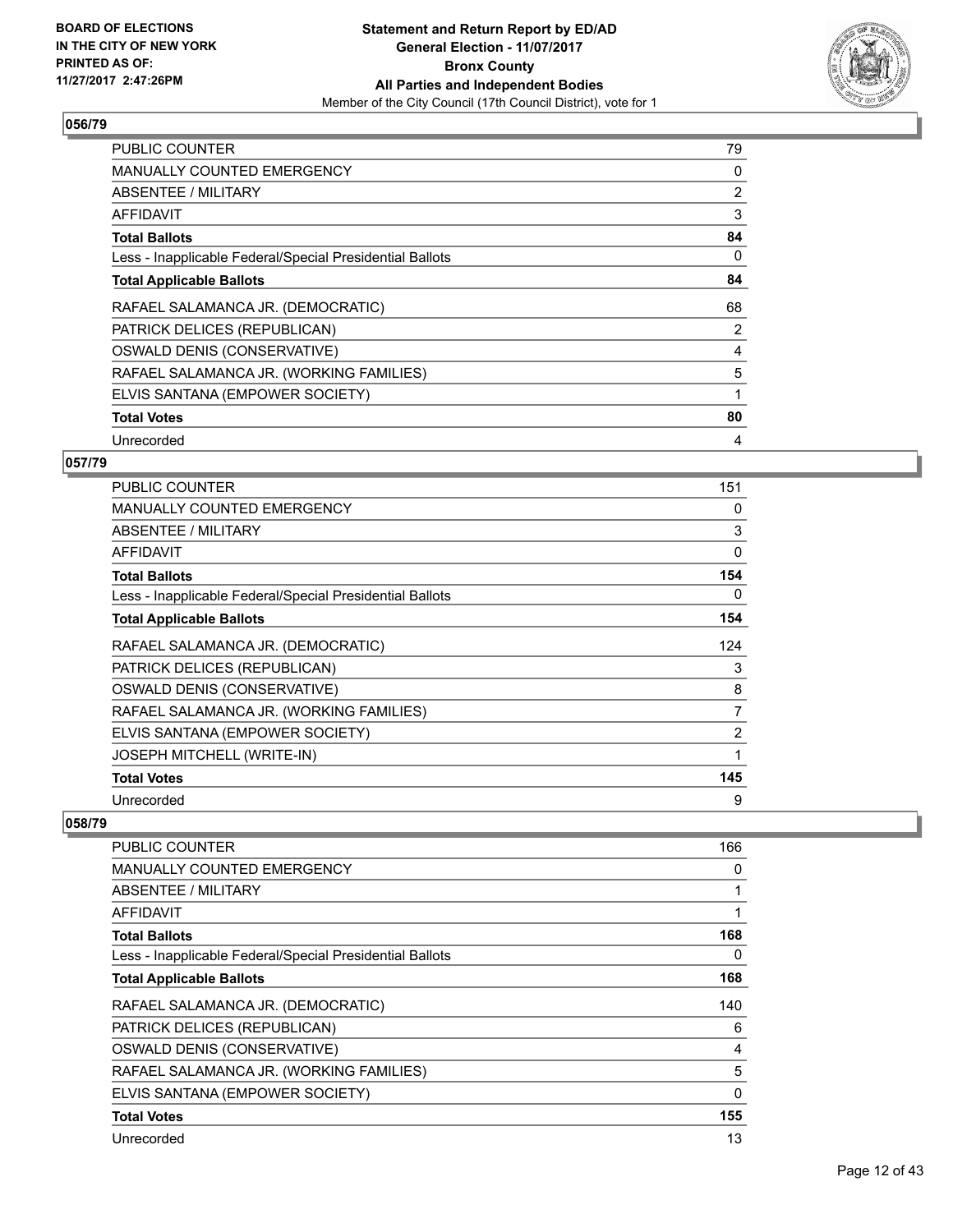

| <b>PUBLIC COUNTER</b>                                    | 162 |
|----------------------------------------------------------|-----|
| <b>MANUALLY COUNTED EMERGENCY</b>                        | 0   |
| <b>ABSENTEE / MILITARY</b>                               | 3   |
| AFFIDAVIT                                                |     |
| <b>Total Ballots</b>                                     | 166 |
| Less - Inapplicable Federal/Special Presidential Ballots | 0   |
| <b>Total Applicable Ballots</b>                          | 166 |
| RAFAEL SALAMANCA JR. (DEMOCRATIC)                        | 138 |
| PATRICK DELICES (REPUBLICAN)                             | 9   |
| OSWALD DENIS (CONSERVATIVE)                              | 3   |
| RAFAEL SALAMANCA JR. (WORKING FAMILIES)                  | 3   |
| ELVIS SANTANA (EMPOWER SOCIETY)                          | 2   |
| <b>Total Votes</b>                                       | 155 |
| Unrecorded                                               | 11  |

## **060/79**

| <b>PUBLIC COUNTER</b>                                    | 87             |
|----------------------------------------------------------|----------------|
| <b>MANUALLY COUNTED EMERGENCY</b>                        | 0              |
| ABSENTEE / MILITARY                                      | 0              |
| <b>AFFIDAVIT</b>                                         |                |
| <b>Total Ballots</b>                                     | 88             |
| Less - Inapplicable Federal/Special Presidential Ballots | 0              |
| <b>Total Applicable Ballots</b>                          | 88             |
| RAFAEL SALAMANCA JR. (DEMOCRATIC)                        | 69             |
| PATRICK DELICES (REPUBLICAN)                             |                |
| OSWALD DENIS (CONSERVATIVE)                              | $\overline{2}$ |
| RAFAEL SALAMANCA JR. (WORKING FAMILIES)                  | 5              |
| ELVIS SANTANA (EMPOWER SOCIETY)                          | 2              |
| <b>Total Votes</b>                                       | 79             |
| Unrecorded                                               | 9              |

| <b>PUBLIC COUNTER</b>                                    | 199 |
|----------------------------------------------------------|-----|
| <b>MANUALLY COUNTED EMERGENCY</b>                        | 0   |
| ABSENTEE / MILITARY                                      | 6   |
| AFFIDAVIT                                                |     |
| <b>Total Ballots</b>                                     | 206 |
| Less - Inapplicable Federal/Special Presidential Ballots | 0   |
| <b>Total Applicable Ballots</b>                          | 206 |
| RAFAEL SALAMANCA JR. (DEMOCRATIC)                        | 162 |
| PATRICK DELICES (REPUBLICAN)                             | 5   |
| OSWALD DENIS (CONSERVATIVE)                              | 14  |
| RAFAEL SALAMANCA JR. (WORKING FAMILIES)                  | 8   |
| ELVIS SANTANA (EMPOWER SOCIETY)                          | 2   |
| <b>Total Votes</b>                                       | 191 |
| Unrecorded                                               | 15  |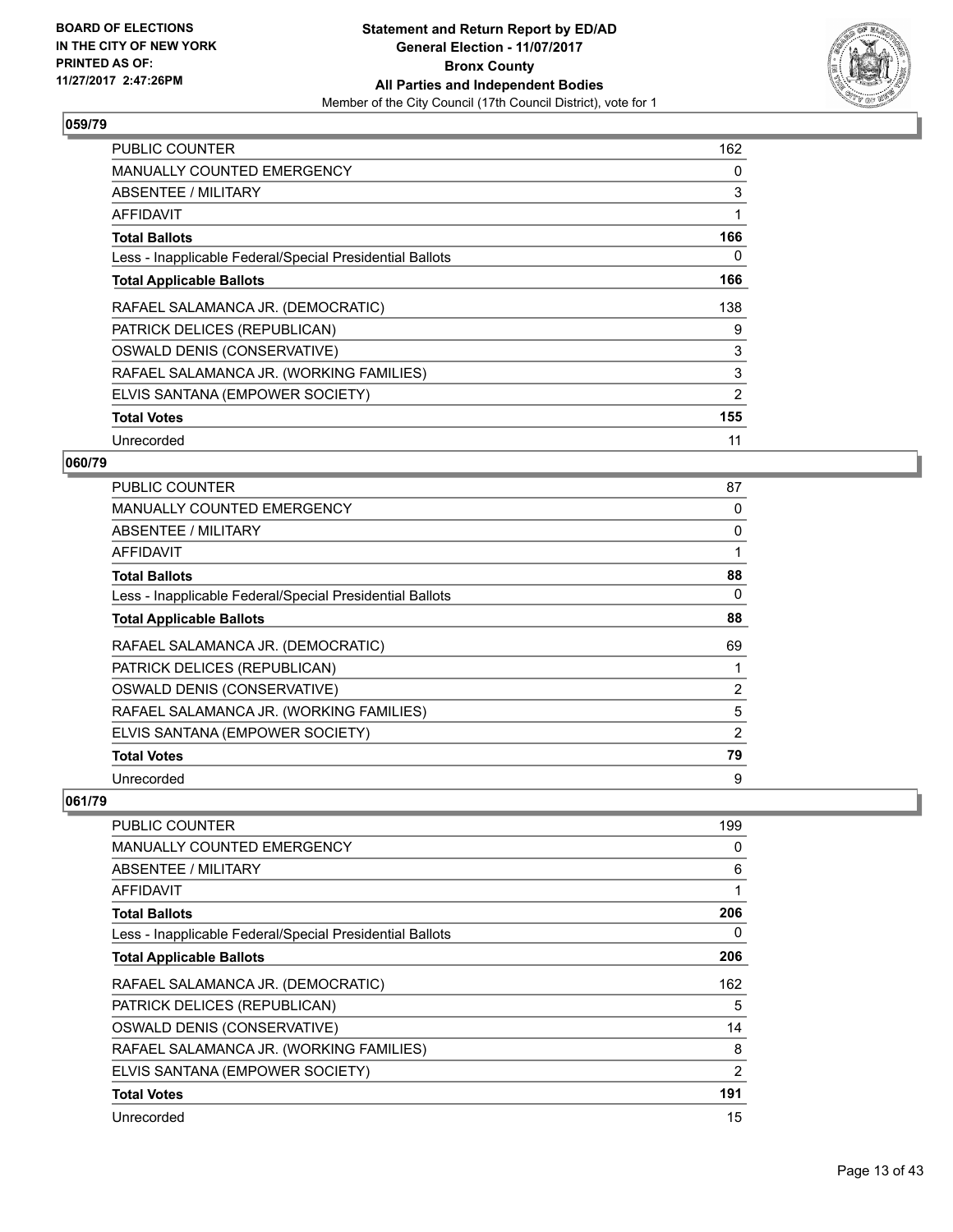

| <b>PUBLIC COUNTER</b>                                    | 121 |
|----------------------------------------------------------|-----|
| <b>MANUALLY COUNTED EMERGENCY</b>                        | 0   |
| ABSENTEE / MILITARY                                      | 8   |
| AFFIDAVIT                                                | 0   |
| <b>Total Ballots</b>                                     | 129 |
| Less - Inapplicable Federal/Special Presidential Ballots | 0   |
| <b>Total Applicable Ballots</b>                          | 129 |
| RAFAEL SALAMANCA JR. (DEMOCRATIC)                        | 104 |
| PATRICK DELICES (REPUBLICAN)                             | 6   |
| OSWALD DENIS (CONSERVATIVE)                              | 3   |
| RAFAEL SALAMANCA JR. (WORKING FAMILIES)                  | 7   |
| ELVIS SANTANA (EMPOWER SOCIETY)                          | 2   |
| <b>Total Votes</b>                                       | 122 |
| Unrecorded                                               | 7   |

## **063/79**

| <b>PUBLIC COUNTER</b>                                    | 130 |
|----------------------------------------------------------|-----|
| <b>MANUALLY COUNTED EMERGENCY</b>                        | 0   |
| ABSENTEE / MILITARY                                      | 1   |
| AFFIDAVIT                                                | 3   |
| <b>Total Ballots</b>                                     | 134 |
| Less - Inapplicable Federal/Special Presidential Ballots | 0   |
| <b>Total Applicable Ballots</b>                          | 134 |
| RAFAEL SALAMANCA JR. (DEMOCRATIC)                        | 109 |
| PATRICK DELICES (REPUBLICAN)                             | 4   |
| OSWALD DENIS (CONSERVATIVE)                              | 1   |
| RAFAEL SALAMANCA JR. (WORKING FAMILIES)                  | 7   |
| ELVIS SANTANA (EMPOWER SOCIETY)                          | 2   |
| UNATTRIBUTABLE WRITE-IN (WRITE-IN)                       | 1   |
| <b>Total Votes</b>                                       | 124 |
| Unrecorded                                               | 10  |

| <b>PUBLIC COUNTER</b>                                    | 121      |
|----------------------------------------------------------|----------|
| <b>MANUALLY COUNTED EMERGENCY</b>                        | 0        |
| ABSENTEE / MILITARY                                      | 3        |
| AFFIDAVIT                                                | $\Omega$ |
| <b>Total Ballots</b>                                     | 124      |
| Less - Inapplicable Federal/Special Presidential Ballots | 0        |
| <b>Total Applicable Ballots</b>                          | 124      |
| RAFAEL SALAMANCA JR. (DEMOCRATIC)                        | 103      |
| PATRICK DELICES (REPUBLICAN)                             | 6        |
| OSWALD DENIS (CONSERVATIVE)                              | 2        |
| RAFAEL SALAMANCA JR. (WORKING FAMILIES)                  | 6        |
| ELVIS SANTANA (EMPOWER SOCIETY)                          | 0        |
| <b>Total Votes</b>                                       | 117      |
| Unrecorded                                               |          |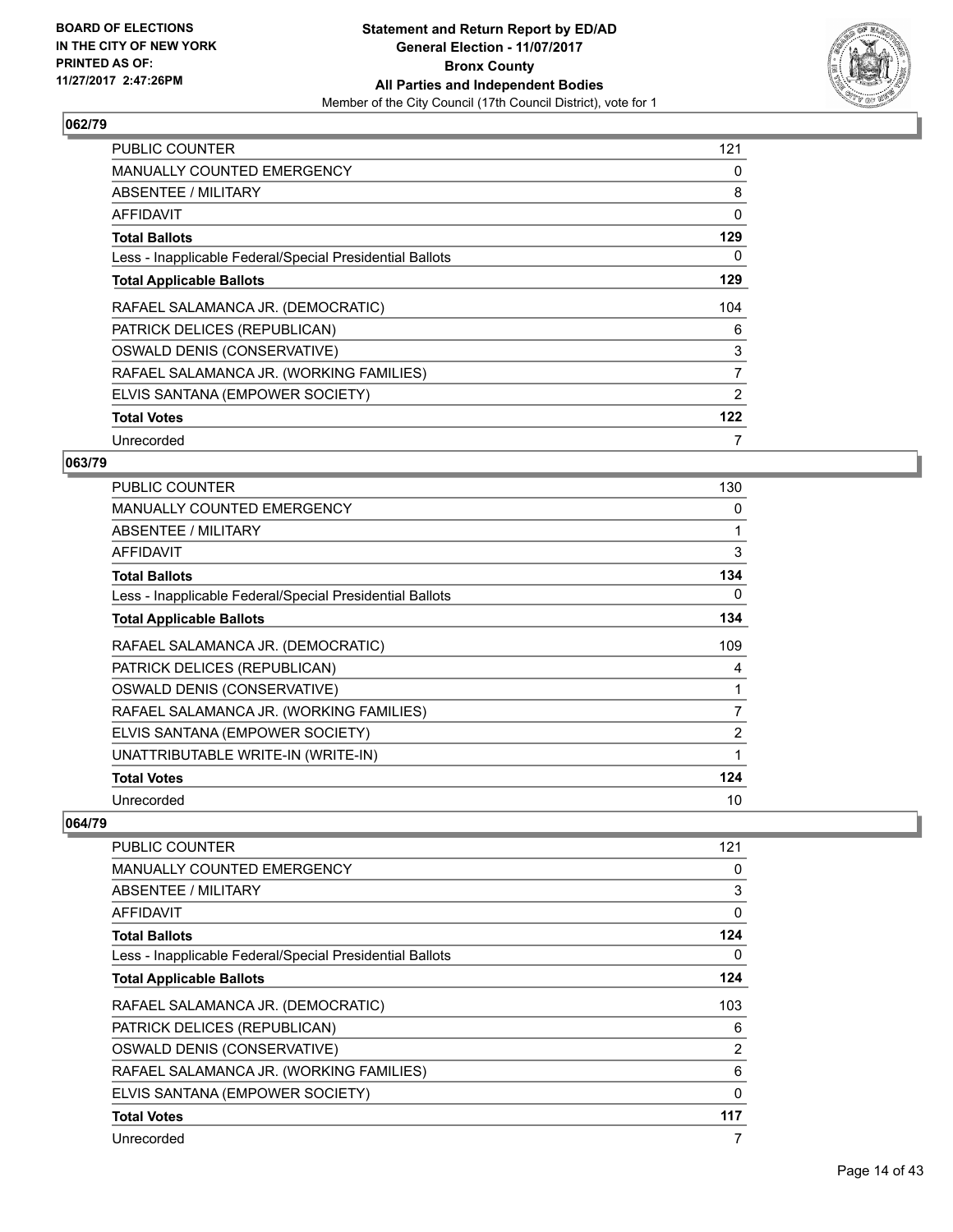

| <b>PUBLIC COUNTER</b>                                    | 121 |
|----------------------------------------------------------|-----|
| <b>MANUALLY COUNTED EMERGENCY</b>                        | 0   |
| <b>ABSENTEE / MILITARY</b>                               | 3   |
| AFFIDAVIT                                                | 0   |
| <b>Total Ballots</b>                                     | 124 |
| Less - Inapplicable Federal/Special Presidential Ballots | 0   |
| <b>Total Applicable Ballots</b>                          | 124 |
| RAFAEL SALAMANCA JR. (DEMOCRATIC)                        | 102 |
| PATRICK DELICES (REPUBLICAN)                             | 0   |
| OSWALD DENIS (CONSERVATIVE)                              | 2   |
| RAFAEL SALAMANCA JR. (WORKING FAMILIES)                  | 3   |
| ELVIS SANTANA (EMPOWER SOCIETY)                          | 1   |
| <b>Total Votes</b>                                       | 108 |
| Unrecorded                                               | 16  |

#### **066/79**

| PUBLIC COUNTER                                           | 164            |
|----------------------------------------------------------|----------------|
| <b>MANUALLY COUNTED EMERGENCY</b>                        | 0              |
| ABSENTEE / MILITARY                                      | $\overline{2}$ |
| AFFIDAVIT                                                |                |
| <b>Total Ballots</b>                                     | 167            |
| Less - Inapplicable Federal/Special Presidential Ballots | 0              |
| <b>Total Applicable Ballots</b>                          | 167            |
| RAFAEL SALAMANCA JR. (DEMOCRATIC)                        | 134            |
| PATRICK DELICES (REPUBLICAN)                             | 7              |
| OSWALD DENIS (CONSERVATIVE)                              | 2              |
| RAFAEL SALAMANCA JR. (WORKING FAMILIES)                  | 8              |
| ELVIS SANTANA (EMPOWER SOCIETY)                          | 0              |
| <b>Total Votes</b>                                       | 151            |
| Unrecorded                                               | 16             |

| <b>PUBLIC COUNTER</b>                                    | 158 |
|----------------------------------------------------------|-----|
| <b>MANUALLY COUNTED EMERGENCY</b>                        | 0   |
| <b>ABSENTEE / MILITARY</b>                               | 4   |
| <b>AFFIDAVIT</b>                                         | 4   |
| <b>Total Ballots</b>                                     | 166 |
| Less - Inapplicable Federal/Special Presidential Ballots | 0   |
| <b>Total Applicable Ballots</b>                          | 166 |
| RAFAEL SALAMANCA JR. (DEMOCRATIC)                        | 137 |
| PATRICK DELICES (REPUBLICAN)                             | 5   |
| OSWALD DENIS (CONSERVATIVE)                              | 0   |
| RAFAEL SALAMANCA JR. (WORKING FAMILIES)                  | 10  |
| ELVIS SANTANA (EMPOWER SOCIETY)                          | 5   |
| <b>Total Votes</b>                                       | 157 |
| Unrecorded                                               | 9   |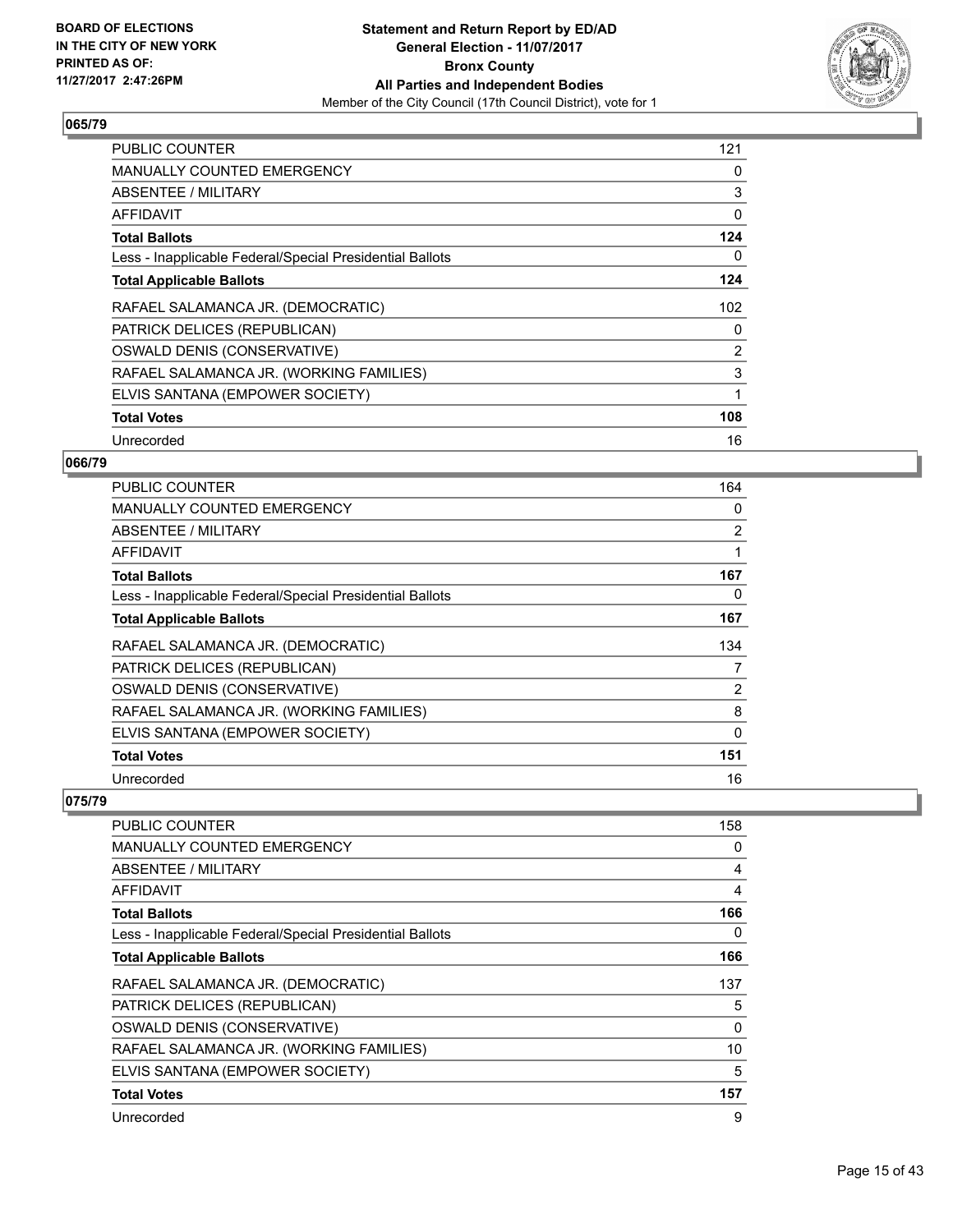

| <b>PUBLIC COUNTER</b>                                    | 163            |
|----------------------------------------------------------|----------------|
| <b>MANUALLY COUNTED EMERGENCY</b>                        | 0              |
| ABSENTEE / MILITARY                                      | 5              |
| AFFIDAVIT                                                | 0              |
| <b>Total Ballots</b>                                     | 168            |
| Less - Inapplicable Federal/Special Presidential Ballots | 0              |
| <b>Total Applicable Ballots</b>                          | 168            |
| RAFAEL SALAMANCA JR. (DEMOCRATIC)                        | 140            |
| PATRICK DELICES (REPUBLICAN)                             | 15             |
| OSWALD DENIS (CONSERVATIVE)                              | 3              |
| RAFAEL SALAMANCA JR. (WORKING FAMILIES)                  | $\overline{2}$ |
| ELVIS SANTANA (EMPOWER SOCIETY)                          | $\Omega$       |
| <b>Total Votes</b>                                       | 160            |
| Unrecorded                                               | 8              |

## **078/79**

| PUBLIC COUNTER                                           | 56       |
|----------------------------------------------------------|----------|
| <b>MANUALLY COUNTED EMERGENCY</b>                        | 0        |
| ABSENTEE / MILITARY                                      |          |
| AFFIDAVIT                                                |          |
| <b>Total Ballots</b>                                     | 58       |
| Less - Inapplicable Federal/Special Presidential Ballots | 0        |
| <b>Total Applicable Ballots</b>                          | 58       |
| RAFAEL SALAMANCA JR. (DEMOCRATIC)                        | 54       |
| PATRICK DELICES (REPUBLICAN)                             |          |
| OSWALD DENIS (CONSERVATIVE)                              | 2        |
|                                                          |          |
| RAFAEL SALAMANCA JR. (WORKING FAMILIES)                  | 0        |
| ELVIS SANTANA (EMPOWER SOCIETY)                          | $\Omega$ |
| <b>Total Votes</b>                                       | 57       |

| 081/79 COMBINED into: 092/87                             |              |
|----------------------------------------------------------|--------------|
| <b>Total Votes</b>                                       | 0            |
| ELVIS SANTANA (EMPOWER SOCIETY)                          | 0            |
| RAFAEL SALAMANCA JR. (WORKING FAMILIES)                  | 0            |
| OSWALD DENIS (CONSERVATIVE)                              | 0            |
| PATRICK DELICES (REPUBLICAN)                             | 0            |
| RAFAEL SALAMANCA JR. (DEMOCRATIC)                        | 0            |
| <b>Total Applicable Ballots</b>                          | $\mathbf 0$  |
| Less - Inapplicable Federal/Special Presidential Ballots | $\mathbf{0}$ |
| <b>Total Ballots</b>                                     | $\mathbf 0$  |
| <b>AFFIDAVIT</b>                                         | 0            |
| ABSENTEE / MILITARY                                      | 0            |
| <b>MANUALLY COUNTED EMERGENCY</b>                        | 0            |
| <b>PUBLIC COUNTER</b>                                    | 0            |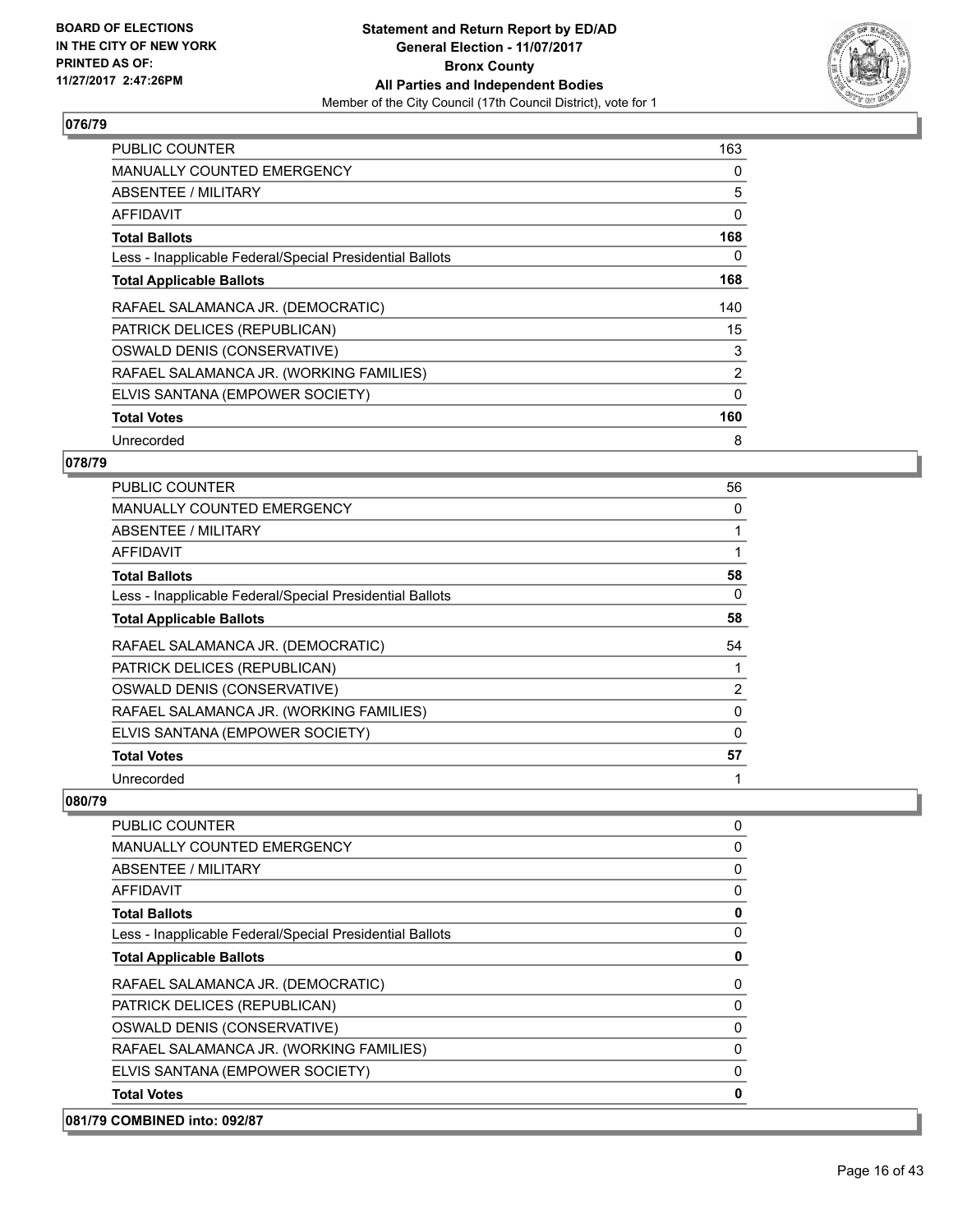

| <b>PUBLIC COUNTER</b>                                    | 142      |
|----------------------------------------------------------|----------|
| <b>MANUALLY COUNTED EMERGENCY</b>                        | 0        |
| ABSENTEE / MILITARY                                      | 6        |
| AFFIDAVIT                                                | 0        |
| <b>Total Ballots</b>                                     | 148      |
| Less - Inapplicable Federal/Special Presidential Ballots | 0        |
| <b>Total Applicable Ballots</b>                          | 148      |
| RAFAEL SALAMANCA JR. (DEMOCRATIC)                        | 128      |
| PATRICK DELICES (REPUBLICAN)                             | 5        |
| OSWALD DENIS (CONSERVATIVE)                              | 5        |
|                                                          |          |
| RAFAEL SALAMANCA JR. (WORKING FAMILIES)                  | 4        |
| ELVIS SANTANA (EMPOWER SOCIETY)                          | $\Omega$ |
| <b>Total Votes</b>                                       | 142      |

## **088/79**

| PUBLIC COUNTER                                           | 23             |
|----------------------------------------------------------|----------------|
| <b>MANUALLY COUNTED EMERGENCY</b>                        | 0              |
| ABSENTEE / MILITARY                                      |                |
| AFFIDAVIT                                                | 0              |
| <b>Total Ballots</b>                                     | 24             |
| Less - Inapplicable Federal/Special Presidential Ballots | 0              |
| <b>Total Applicable Ballots</b>                          | 24             |
| RAFAEL SALAMANCA JR. (DEMOCRATIC)                        | 20             |
| PATRICK DELICES (REPUBLICAN)                             |                |
| OSWALD DENIS (CONSERVATIVE)                              | 0              |
| RAFAEL SALAMANCA JR. (WORKING FAMILIES)                  |                |
| ELVIS SANTANA (EMPOWER SOCIETY)                          | 0              |
| <b>Total Votes</b>                                       | 22             |
| Unrecorded                                               | $\overline{2}$ |

| <b>PUBLIC COUNTER</b>                                    | 135 |
|----------------------------------------------------------|-----|
| <b>MANUALLY COUNTED EMERGENCY</b>                        | 0   |
| ABSENTEE / MILITARY                                      | 6   |
| AFFIDAVIT                                                | 4   |
| <b>Total Ballots</b>                                     | 145 |
| Less - Inapplicable Federal/Special Presidential Ballots | 0   |
| <b>Total Applicable Ballots</b>                          | 145 |
| RAFAEL SALAMANCA JR. (DEMOCRATIC)                        | 117 |
| PATRICK DELICES (REPUBLICAN)                             | 6   |
| OSWALD DENIS (CONSERVATIVE)                              | 3   |
| RAFAEL SALAMANCA JR. (WORKING FAMILIES)                  | 4   |
| ELVIS SANTANA (EMPOWER SOCIETY)                          | 2   |
| <b>Total Votes</b>                                       | 132 |
| Unrecorded                                               | 13  |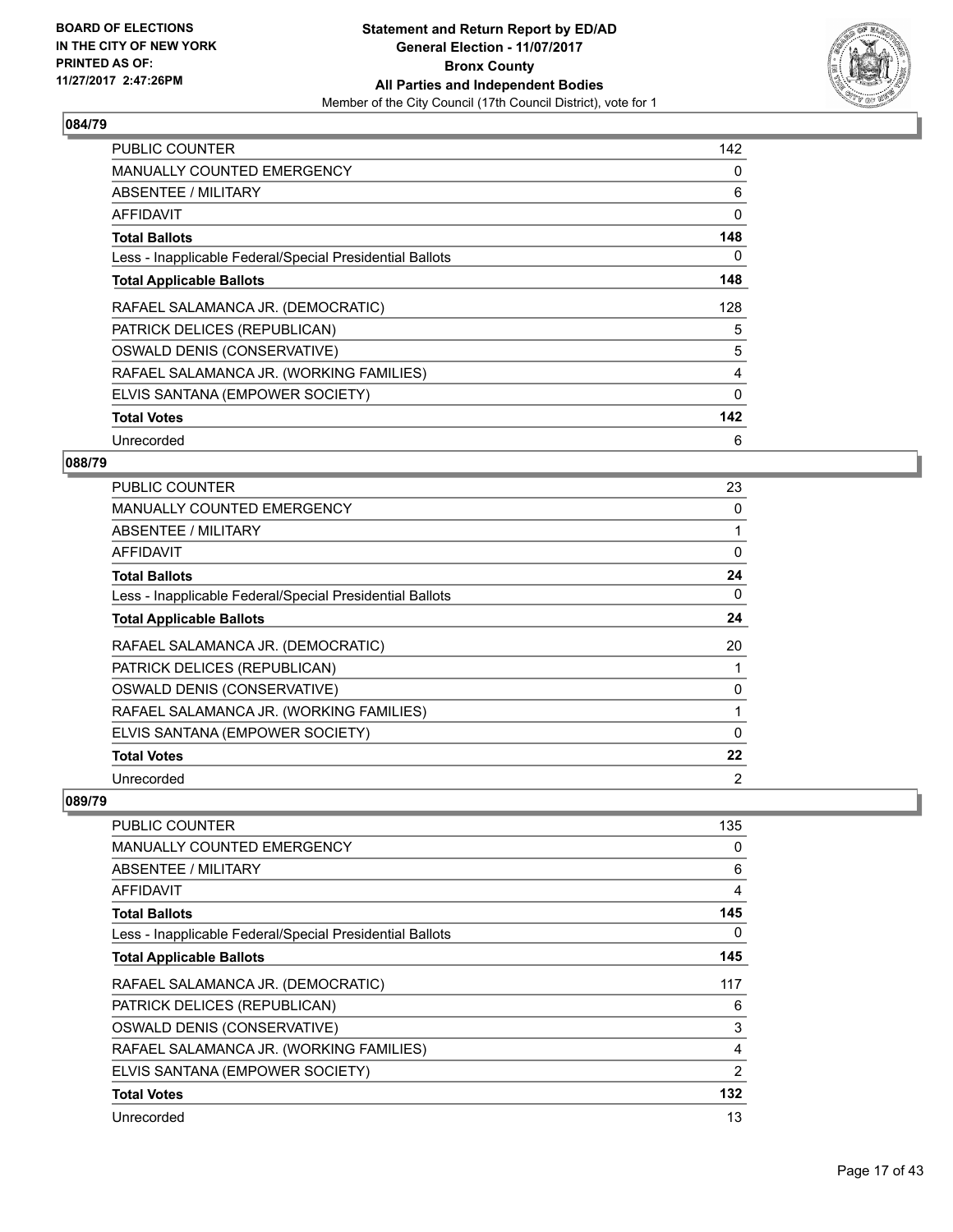

| <b>PUBLIC COUNTER</b>                                    | 51 |
|----------------------------------------------------------|----|
| <b>MANUALLY COUNTED EMERGENCY</b>                        | 0  |
| ABSENTEE / MILITARY                                      |    |
| AFFIDAVIT                                                | 2  |
| <b>Total Ballots</b>                                     | 54 |
| Less - Inapplicable Federal/Special Presidential Ballots | 0  |
| <b>Total Applicable Ballots</b>                          | 54 |
| RAFAEL SALAMANCA JR. (DEMOCRATIC)                        | 46 |
| PATRICK DELICES (REPUBLICAN)                             | 0  |
| OSWALD DENIS (CONSERVATIVE)                              | 1  |
| RAFAEL SALAMANCA JR. (WORKING FAMILIES)                  | 2  |
| ELVIS SANTANA (EMPOWER SOCIETY)                          | 0  |
| <b>Total Votes</b>                                       | 49 |
| Unrecorded                                               | 5  |

## **022/84**

| <b>PUBLIC COUNTER</b>                                    | 38       |
|----------------------------------------------------------|----------|
| <b>MANUALLY COUNTED EMERGENCY</b>                        | 0        |
| ABSENTEE / MILITARY                                      | 2        |
| AFFIDAVIT                                                |          |
| <b>Total Ballots</b>                                     | 41       |
| Less - Inapplicable Federal/Special Presidential Ballots | 0        |
| <b>Total Applicable Ballots</b>                          | 41       |
| RAFAEL SALAMANCA JR. (DEMOCRATIC)                        | 29       |
| PATRICK DELICES (REPUBLICAN)                             | 4        |
| OSWALD DENIS (CONSERVATIVE)                              | 0        |
| RAFAEL SALAMANCA JR. (WORKING FAMILIES)                  |          |
| ELVIS SANTANA (EMPOWER SOCIETY)                          | $\Omega$ |
| <b>Total Votes</b>                                       | 34       |
| Unrecorded                                               | 7        |

| PUBLIC COUNTER                                           | 131            |
|----------------------------------------------------------|----------------|
| <b>MANUALLY COUNTED EMERGENCY</b>                        | 0              |
| <b>ABSENTEE / MILITARY</b>                               | 11             |
| AFFIDAVIT                                                | 3              |
| <b>Total Ballots</b>                                     | 145            |
| Less - Inapplicable Federal/Special Presidential Ballots | 0              |
| <b>Total Applicable Ballots</b>                          | 145            |
| RAFAEL SALAMANCA JR. (DEMOCRATIC)                        | 123            |
| PATRICK DELICES (REPUBLICAN)                             | 4              |
| OSWALD DENIS (CONSERVATIVE)                              | 4              |
| RAFAEL SALAMANCA JR. (WORKING FAMILIES)                  | $\overline{2}$ |
| ELVIS SANTANA (EMPOWER SOCIETY)                          | 1              |
| RAFAEL DEJESUS JR. (WRITE-IN)                            | 1              |
| <b>Total Votes</b>                                       | 135            |
| Unrecorded                                               | 10             |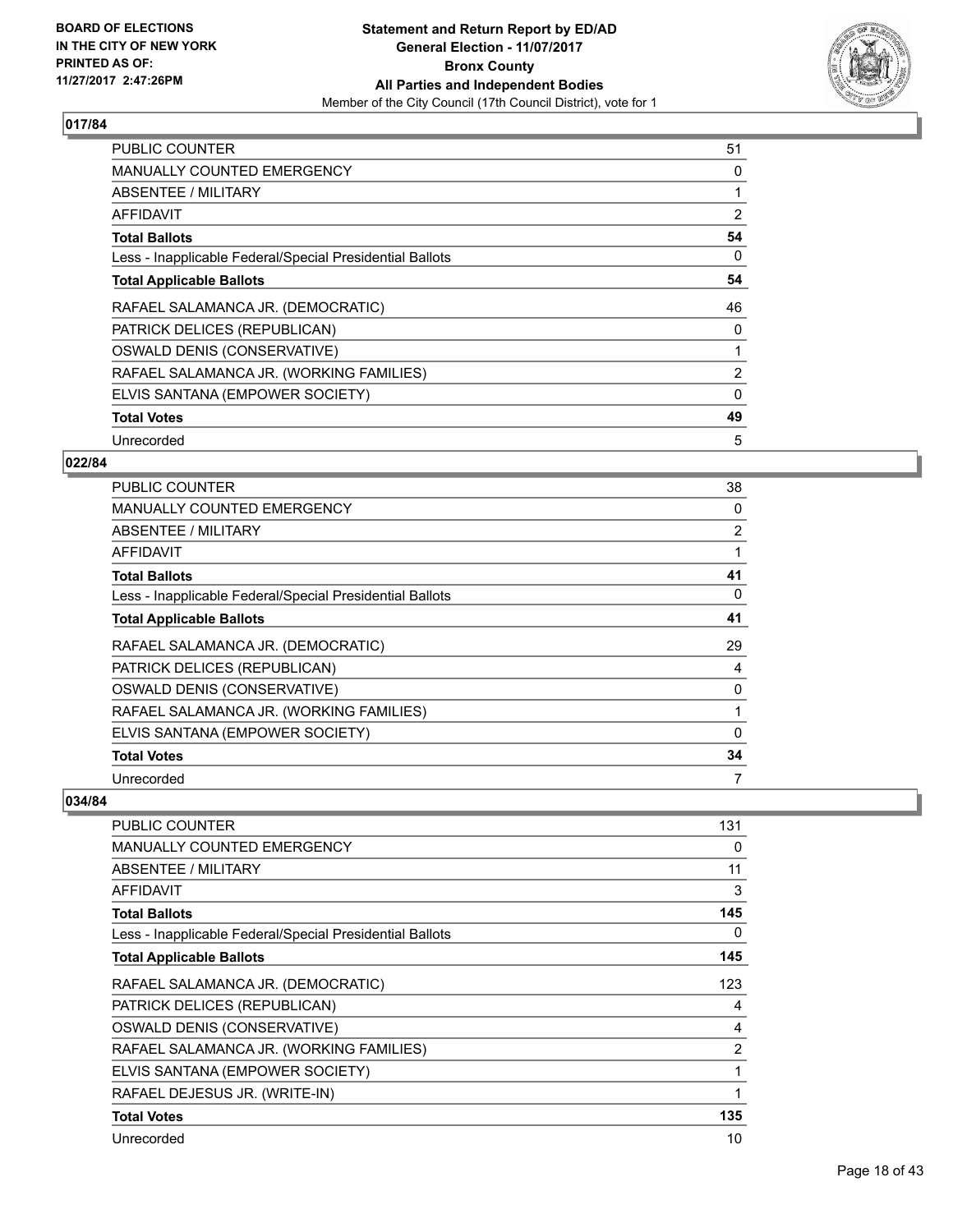

| <b>PUBLIC COUNTER</b>                                    | 75 |
|----------------------------------------------------------|----|
| <b>MANUALLY COUNTED EMERGENCY</b>                        | 0  |
| <b>ABSENTEE / MILITARY</b>                               | 3  |
| AFFIDAVIT                                                |    |
| <b>Total Ballots</b>                                     | 79 |
| Less - Inapplicable Federal/Special Presidential Ballots | 0  |
| <b>Total Applicable Ballots</b>                          | 79 |
| RAFAEL SALAMANCA JR. (DEMOCRATIC)                        | 61 |
| PATRICK DELICES (REPUBLICAN)                             | 5  |
| OSWALD DENIS (CONSERVATIVE)                              | 2  |
| RAFAEL SALAMANCA JR. (WORKING FAMILIES)                  | 3  |
| ELVIS SANTANA (EMPOWER SOCIETY)                          | 0  |
|                                                          |    |
| <b>Total Votes</b>                                       | 71 |

## **036/84**

| PUBLIC COUNTER                                           | 58 |
|----------------------------------------------------------|----|
| <b>MANUALLY COUNTED EMERGENCY</b>                        | 0  |
| ABSENTEE / MILITARY                                      | 0  |
| AFFIDAVIT                                                | 0  |
| <b>Total Ballots</b>                                     | 58 |
| Less - Inapplicable Federal/Special Presidential Ballots | 0  |
| <b>Total Applicable Ballots</b>                          | 58 |
| RAFAEL SALAMANCA JR. (DEMOCRATIC)                        | 49 |
| PATRICK DELICES (REPUBLICAN)                             | 1  |
| OSWALD DENIS (CONSERVATIVE)                              | 2  |
| RAFAEL SALAMANCA JR. (WORKING FAMILIES)                  | 2  |
| ELVIS SANTANA (EMPOWER SOCIETY)                          | 0  |
| <b>Total Votes</b>                                       | 54 |
| Unrecorded                                               | 4  |

| <b>PUBLIC COUNTER</b>                                    | 98  |
|----------------------------------------------------------|-----|
| <b>MANUALLY COUNTED EMERGENCY</b>                        | 0   |
| ABSENTEE / MILITARY                                      |     |
| <b>AFFIDAVIT</b>                                         |     |
| <b>Total Ballots</b>                                     | 100 |
| Less - Inapplicable Federal/Special Presidential Ballots | 0   |
| <b>Total Applicable Ballots</b>                          | 100 |
| RAFAEL SALAMANCA JR. (DEMOCRATIC)                        | 80  |
| PATRICK DELICES (REPUBLICAN)                             |     |
| OSWALD DENIS (CONSERVATIVE)                              | 4   |
| RAFAEL SALAMANCA JR. (WORKING FAMILIES)                  | 6   |
| ELVIS SANTANA (EMPOWER SOCIETY)                          | 0   |
| <b>Total Votes</b>                                       | 91  |
| Unrecorded                                               | 9   |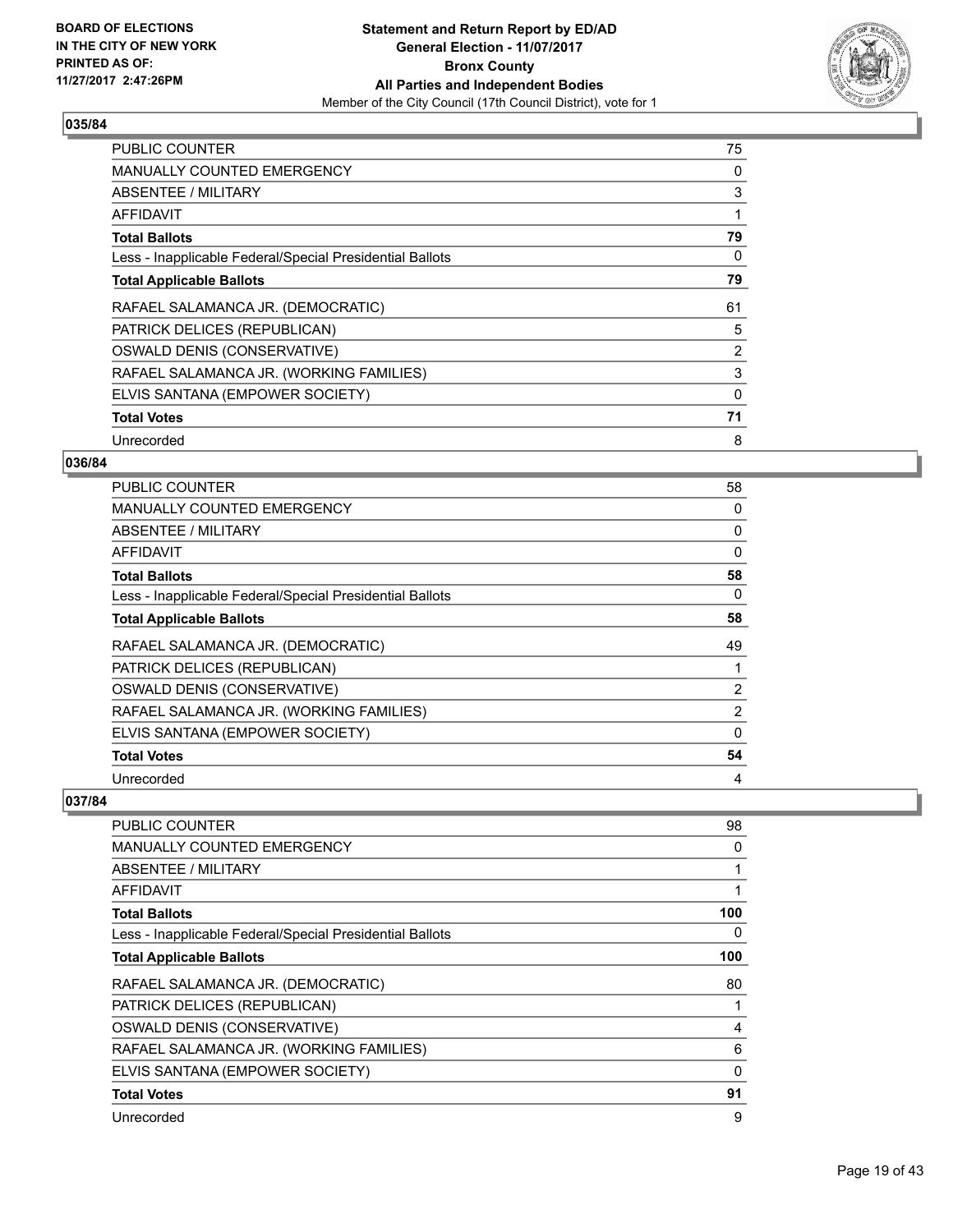

| PUBLIC COUNTER                                           | 77 |
|----------------------------------------------------------|----|
| <b>MANUALLY COUNTED EMERGENCY</b>                        | 0  |
| <b>ABSENTEE / MILITARY</b>                               | 1  |
| <b>AFFIDAVIT</b>                                         | 1  |
| <b>Total Ballots</b>                                     | 79 |
| Less - Inapplicable Federal/Special Presidential Ballots | 0  |
| <b>Total Applicable Ballots</b>                          | 79 |
| RAFAEL SALAMANCA JR. (DEMOCRATIC)                        | 53 |
| PATRICK DELICES (REPUBLICAN)                             | 1  |
|                                                          |    |
| OSWALD DENIS (CONSERVATIVE)                              | 16 |
| RAFAEL SALAMANCA JR. (WORKING FAMILIES)                  | 2  |
| ELVIS SANTANA (EMPOWER SOCIETY)                          | 3  |
| <b>Total Votes</b>                                       | 75 |

| <b>PUBLIC COUNTER</b>                                    | 113 |
|----------------------------------------------------------|-----|
| <b>MANUALLY COUNTED EMERGENCY</b>                        | 0   |
| ABSENTEE / MILITARY                                      | 3   |
| AFFIDAVIT                                                | 5   |
| <b>Total Ballots</b>                                     | 121 |
| Less - Inapplicable Federal/Special Presidential Ballots | 0   |
| <b>Total Applicable Ballots</b>                          | 121 |
| RAFAEL SALAMANCA JR. (DEMOCRATIC)                        | 90  |
| PATRICK DELICES (REPUBLICAN)                             | 3   |
| OSWALD DENIS (CONSERVATIVE)                              | 14  |
| RAFAEL SALAMANCA JR. (WORKING FAMILIES)                  | 4   |
| ELVIS SANTANA (EMPOWER SOCIETY)                          | 1   |
| <b>Total Votes</b>                                       | 112 |
| Unrecorded                                               | 9   |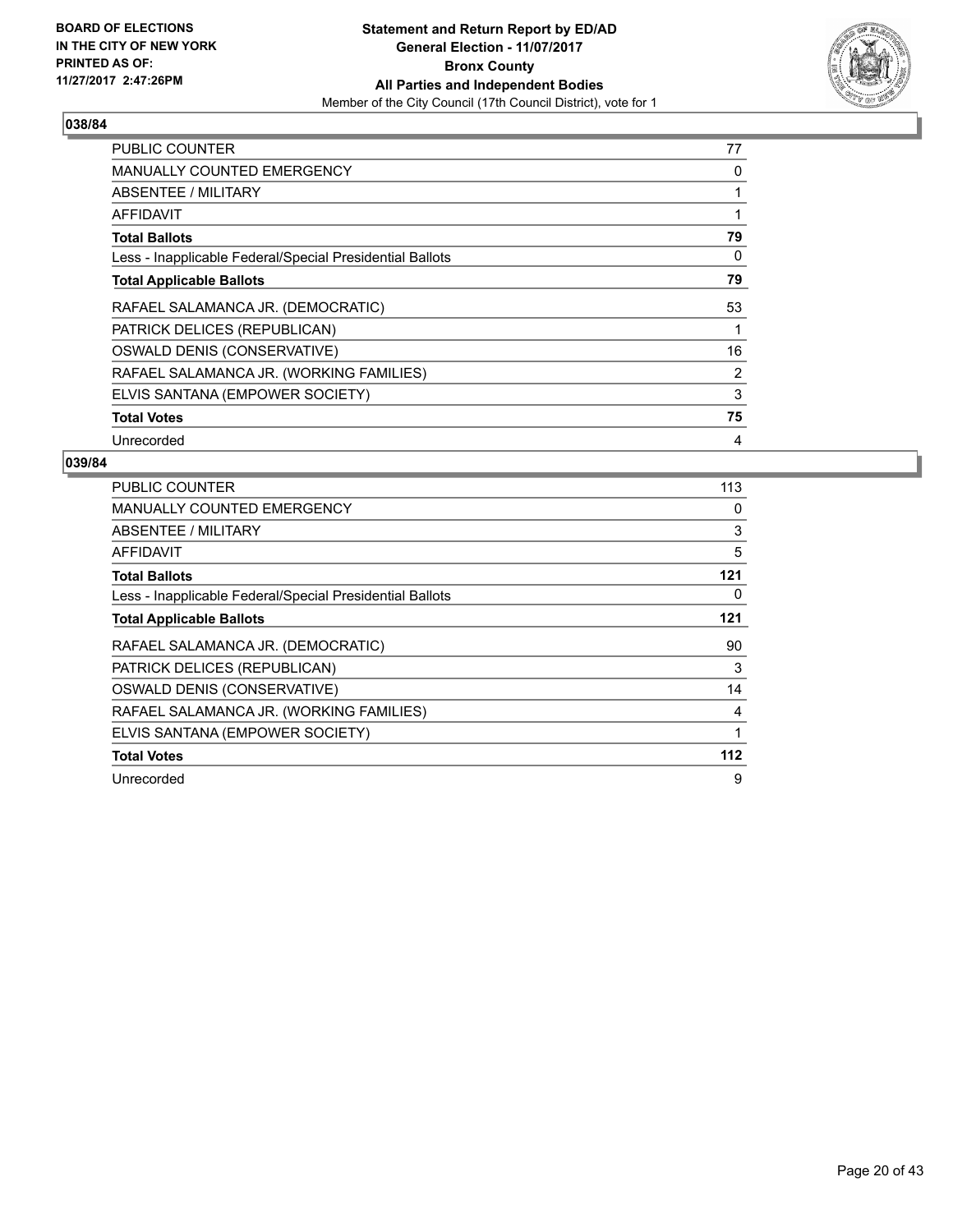

| PUBLIC COUNTER                                           | 193 |
|----------------------------------------------------------|-----|
| <b>MANUALLY COUNTED EMERGENCY</b>                        | 0   |
| ABSENTEE / MILITARY                                      | 2   |
| <b>AFFIDAVIT</b>                                         | 1   |
| <b>Total Ballots</b>                                     | 196 |
| Less - Inapplicable Federal/Special Presidential Ballots | 0   |
| <b>Total Applicable Ballots</b>                          | 196 |
| RAFAEL SALAMANCA JR. (DEMOCRATIC)                        | 160 |
| PATRICK DELICES (REPUBLICAN)                             | 5   |
| OSWALD DENIS (CONSERVATIVE)                              | 5   |
| RAFAEL SALAMANCA JR. (WORKING FAMILIES)                  | 3   |
| ELVIS SANTANA (EMPOWER SOCIETY)                          | 0   |
| DONALD GARRITY (WRITE-IN)                                | 1   |
| UNATTRIBUTABLE WRITE-IN (WRITE-IN)                       | 1   |
| <b>Total Votes</b>                                       | 175 |
| Unrecorded                                               | 21  |

| PUBLIC COUNTER                                           | 118 |
|----------------------------------------------------------|-----|
| <b>MANUALLY COUNTED EMERGENCY</b>                        | 0   |
| ABSENTEE / MILITARY                                      | 1   |
| AFFIDAVIT                                                | 0   |
| <b>Total Ballots</b>                                     | 119 |
| Less - Inapplicable Federal/Special Presidential Ballots | 0   |
| <b>Total Applicable Ballots</b>                          | 119 |
| RAFAEL SALAMANCA JR. (DEMOCRATIC)                        | 101 |
| PATRICK DELICES (REPUBLICAN)                             | 3   |
| OSWALD DENIS (CONSERVATIVE)                              | 2   |
| RAFAEL SALAMANCA JR. (WORKING FAMILIES)                  | 3   |
| ELVIS SANTANA (EMPOWER SOCIETY)                          | 1   |
| MAXIMINO RIVERA (WRITE-IN)                               | 1   |
| <b>Total Votes</b>                                       | 111 |
| Unrecorded                                               | 8   |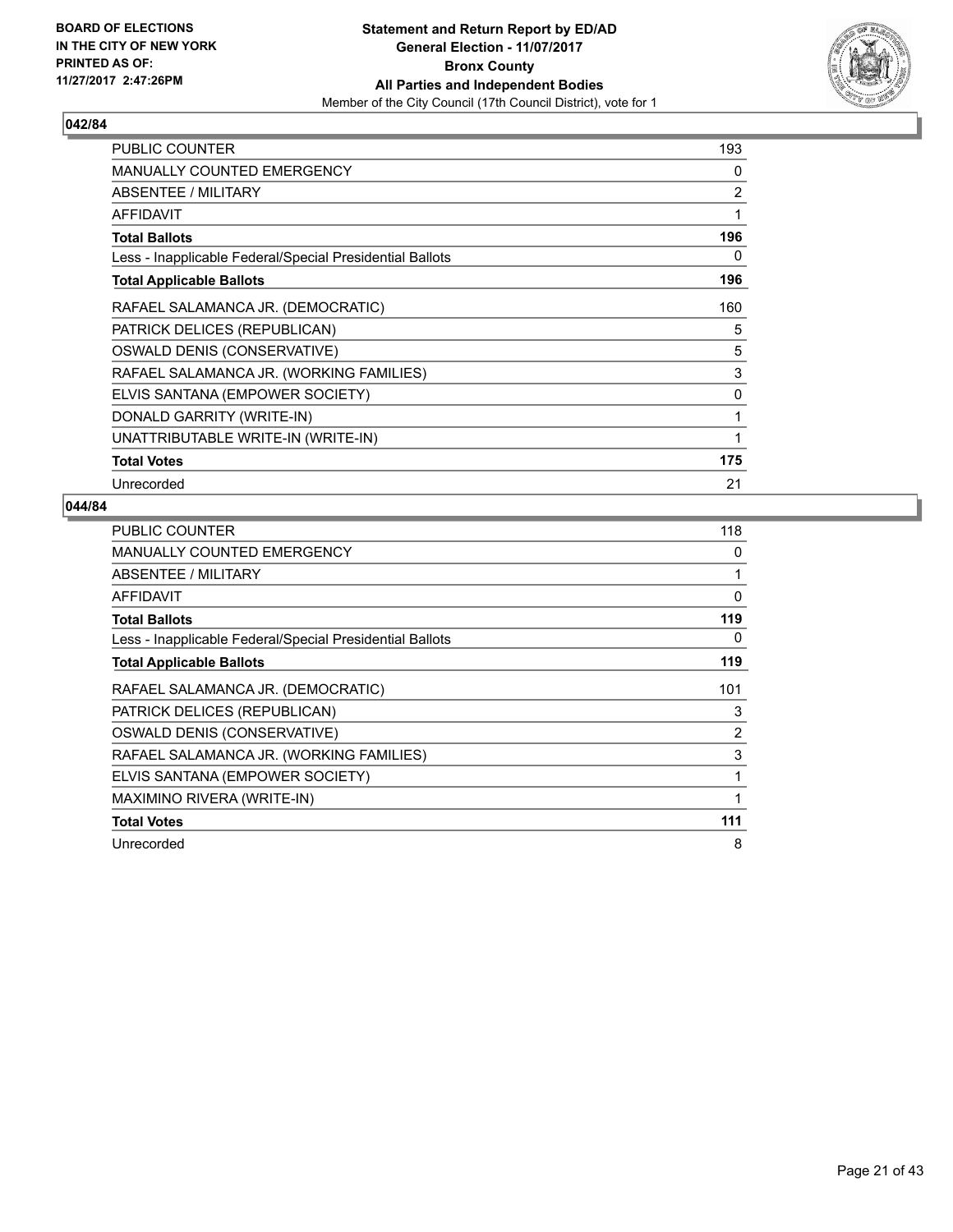

| <b>PUBLIC COUNTER</b>                                    | 90             |
|----------------------------------------------------------|----------------|
| <b>MANUALLY COUNTED EMERGENCY</b>                        | 0              |
| <b>ABSENTEE / MILITARY</b>                               |                |
| AFFIDAVIT                                                | 0              |
| <b>Total Ballots</b>                                     | 91             |
| Less - Inapplicable Federal/Special Presidential Ballots | 0              |
| <b>Total Applicable Ballots</b>                          | 91             |
| RAFAEL SALAMANCA JR. (DEMOCRATIC)                        | 77             |
| PATRICK DELICES (REPUBLICAN)                             | 2              |
| OSWALD DENIS (CONSERVATIVE)                              | $\overline{2}$ |
| RAFAEL SALAMANCA JR. (WORKING FAMILIES)                  | 6              |
| ELVIS SANTANA (EMPOWER SOCIETY)                          |                |
| <b>Total Votes</b>                                       | 88             |
| Unrecorded                                               | 3              |

## **048/84**

| <b>PUBLIC COUNTER</b>                                    | 159 |
|----------------------------------------------------------|-----|
| <b>MANUALLY COUNTED EMERGENCY</b>                        | 0   |
| ABSENTEE / MILITARY                                      | 3   |
| AFFIDAVIT                                                | 2   |
| <b>Total Ballots</b>                                     | 164 |
| Less - Inapplicable Federal/Special Presidential Ballots | 0   |
| <b>Total Applicable Ballots</b>                          | 164 |
| RAFAEL SALAMANCA JR. (DEMOCRATIC)                        | 121 |
| PATRICK DELICES (REPUBLICAN)                             | 13  |
| OSWALD DENIS (CONSERVATIVE)                              | 4   |
| RAFAEL SALAMANCA JR. (WORKING FAMILIES)                  | 12  |
| ELVIS SANTANA (EMPOWER SOCIETY)                          | 4   |
| <b>Total Votes</b>                                       | 154 |
| Unrecorded                                               | 10  |

| <b>PUBLIC COUNTER</b>                                    | 58             |
|----------------------------------------------------------|----------------|
| <b>MANUALLY COUNTED EMERGENCY</b>                        | 0              |
| ABSENTEE / MILITARY                                      | 0              |
| AFFIDAVIT                                                |                |
| <b>Total Ballots</b>                                     | 59             |
| Less - Inapplicable Federal/Special Presidential Ballots | 0              |
| <b>Total Applicable Ballots</b>                          | 59             |
| RAFAEL SALAMANCA JR. (DEMOCRATIC)                        | 48             |
| PATRICK DELICES (REPUBLICAN)                             | 8              |
| OSWALD DENIS (CONSERVATIVE)                              | 0              |
| RAFAEL SALAMANCA JR. (WORKING FAMILIES)                  |                |
| ELVIS SANTANA (EMPOWER SOCIETY)                          | $\mathbf{0}$   |
| <b>Total Votes</b>                                       | 57             |
| Unrecorded                                               | $\overline{2}$ |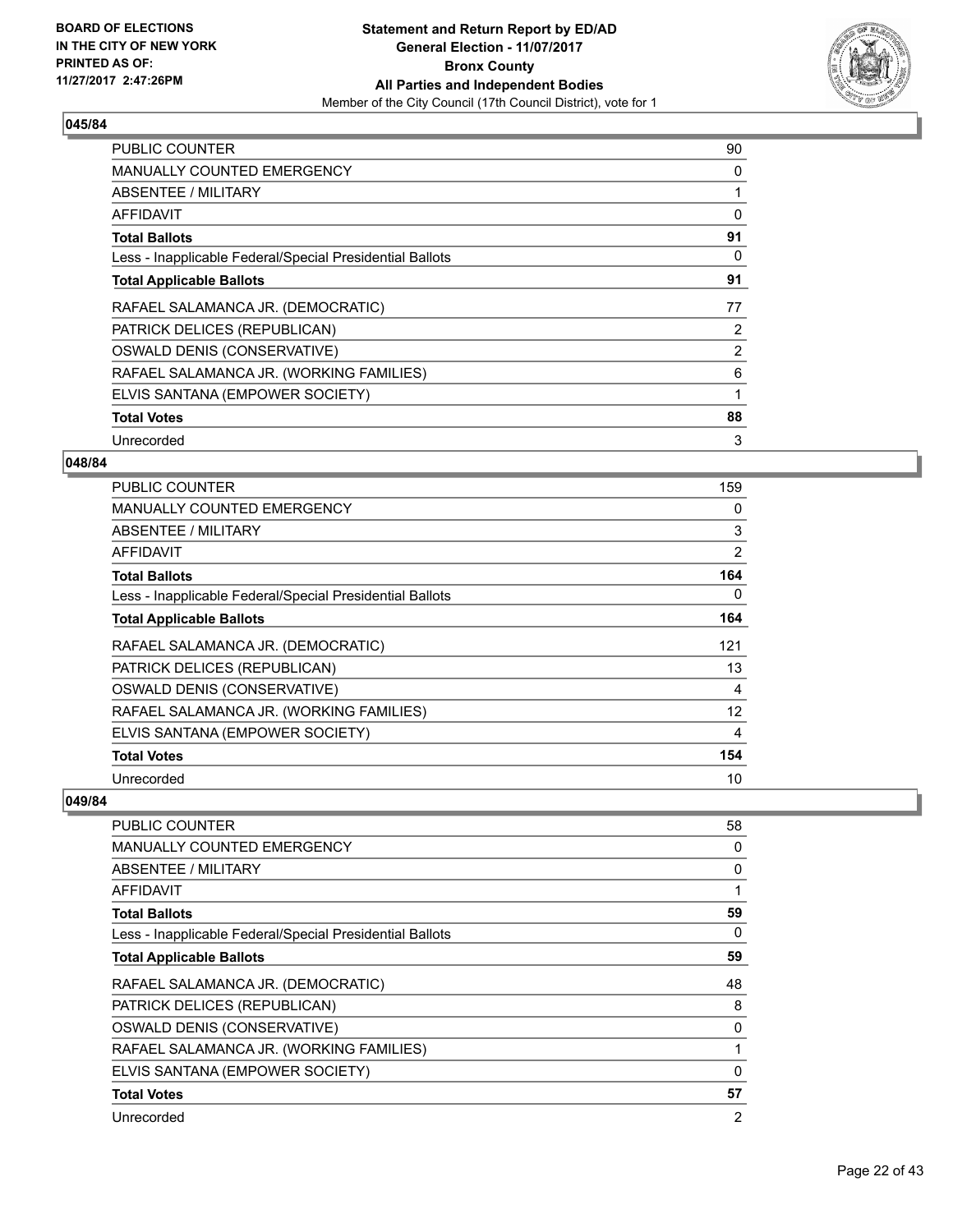

| <b>PUBLIC COUNTER</b>                                    | 137            |
|----------------------------------------------------------|----------------|
| <b>MANUALLY COUNTED EMERGENCY</b>                        | 0              |
| <b>ABSENTEE / MILITARY</b>                               | 2              |
| AFFIDAVIT                                                | 3              |
| <b>Total Ballots</b>                                     | 142            |
| Less - Inapplicable Federal/Special Presidential Ballots | 0              |
| <b>Total Applicable Ballots</b>                          | 142            |
| RAFAEL SALAMANCA JR. (DEMOCRATIC)                        | 114            |
| PATRICK DELICES (REPUBLICAN)                             | 2              |
| OSWALD DENIS (CONSERVATIVE)                              | $\overline{2}$ |
| RAFAEL SALAMANCA JR. (WORKING FAMILIES)                  | 8              |
| ELVIS SANTANA (EMPOWER SOCIETY)                          | 2              |
|                                                          |                |
| <b>Total Votes</b>                                       | 128            |

## **051/84**

| <b>PUBLIC COUNTER</b>                                    | 126 |
|----------------------------------------------------------|-----|
| <b>MANUALLY COUNTED EMERGENCY</b>                        | 0   |
| ABSENTEE / MILITARY                                      | 2   |
| AFFIDAVIT                                                | 1   |
| <b>Total Ballots</b>                                     | 129 |
| Less - Inapplicable Federal/Special Presidential Ballots | 0   |
| <b>Total Applicable Ballots</b>                          | 129 |
| RAFAEL SALAMANCA JR. (DEMOCRATIC)                        | 110 |
| PATRICK DELICES (REPUBLICAN)                             | 3   |
| OSWALD DENIS (CONSERVATIVE)                              | 4   |
| RAFAEL SALAMANCA JR. (WORKING FAMILIES)                  | 3   |
| ELVIS SANTANA (EMPOWER SOCIETY)                          | 1   |
| <b>Total Votes</b>                                       | 121 |
| Unrecorded                                               | 8   |

| <b>PUBLIC COUNTER</b>                                    | 0 |
|----------------------------------------------------------|---|
| <b>MANUALLY COUNTED EMERGENCY</b>                        | 0 |
| ABSENTEE / MILITARY                                      | 0 |
| AFFIDAVIT                                                | 0 |
| <b>Total Ballots</b>                                     | 0 |
| Less - Inapplicable Federal/Special Presidential Ballots | 0 |
| <b>Total Applicable Ballots</b>                          | 0 |
| RAFAEL SALAMANCA JR. (DEMOCRATIC)                        | 0 |
| PATRICK DELICES (REPUBLICAN)                             | 0 |
| OSWALD DENIS (CONSERVATIVE)                              | 0 |
| RAFAEL SALAMANCA JR. (WORKING FAMILIES)                  | 0 |
| ELVIS SANTANA (EMPOWER SOCIETY)                          | 0 |
| <b>Total Votes</b>                                       | 0 |
|                                                          |   |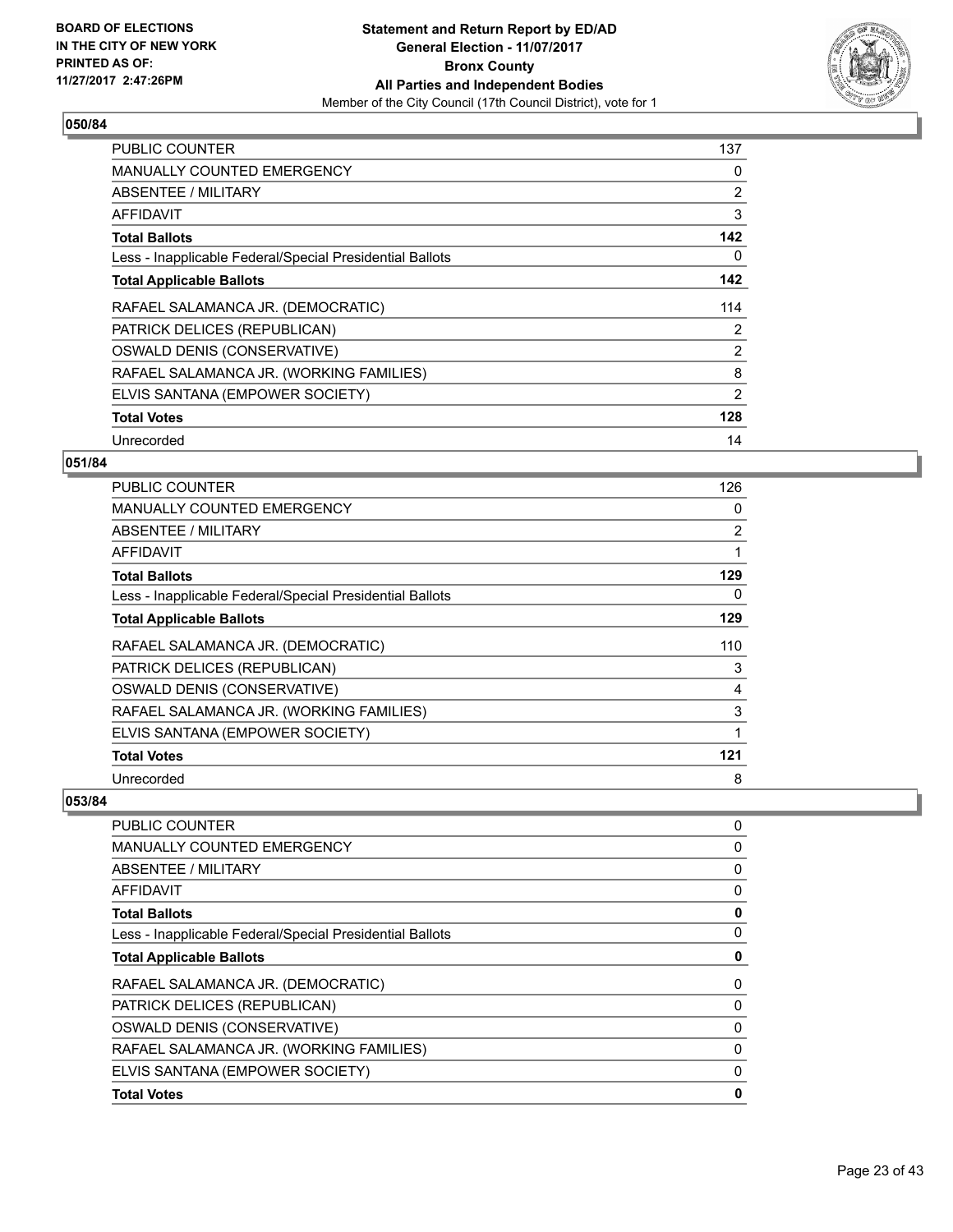

| <b>PUBLIC COUNTER</b>                                    | 42             |
|----------------------------------------------------------|----------------|
| <b>MANUALLY COUNTED EMERGENCY</b>                        | 0              |
| ABSENTEE / MILITARY                                      | 0              |
| AFFIDAVIT                                                | 0              |
| <b>Total Ballots</b>                                     | 42             |
| Less - Inapplicable Federal/Special Presidential Ballots | 0              |
| <b>Total Applicable Ballots</b>                          | 42             |
| RAFAEL SALAMANCA JR. (DEMOCRATIC)                        | 39             |
| PATRICK DELICES (REPUBLICAN)                             | 0              |
| OSWALD DENIS (CONSERVATIVE)                              | 0              |
| RAFAEL SALAMANCA JR. (WORKING FAMILIES)                  |                |
| ELVIS SANTANA (EMPOWER SOCIETY)                          | 0              |
| <b>Total Votes</b>                                       | 40             |
| Unrecorded                                               | $\overline{2}$ |

## **074/84**

| <b>PUBLIC COUNTER</b>                                    | 181 |
|----------------------------------------------------------|-----|
| <b>MANUALLY COUNTED EMERGENCY</b>                        | 0   |
| ABSENTEE / MILITARY                                      | 2   |
| AFFIDAVIT                                                | 3   |
| <b>Total Ballots</b>                                     | 186 |
| Less - Inapplicable Federal/Special Presidential Ballots | 0   |
| <b>Total Applicable Ballots</b>                          | 186 |
| RAFAEL SALAMANCA JR. (DEMOCRATIC)                        | 158 |
| PATRICK DELICES (REPUBLICAN)                             | 5   |
| OSWALD DENIS (CONSERVATIVE)                              | 3   |
| RAFAEL SALAMANCA JR. (WORKING FAMILIES)                  | 8   |
| ELVIS SANTANA (EMPOWER SOCIETY)                          | 1   |
| <b>Total Votes</b>                                       | 175 |
| Unrecorded                                               | 11  |

| <b>PUBLIC COUNTER</b>                                    | 139 |
|----------------------------------------------------------|-----|
| <b>MANUALLY COUNTED EMERGENCY</b>                        | 0   |
| <b>ABSENTEE / MILITARY</b>                               | 9   |
| <b>AFFIDAVIT</b>                                         | 2   |
| <b>Total Ballots</b>                                     | 150 |
| Less - Inapplicable Federal/Special Presidential Ballots | 0   |
| <b>Total Applicable Ballots</b>                          | 150 |
| RAFAEL SALAMANCA JR. (DEMOCRATIC)                        | 119 |
| PATRICK DELICES (REPUBLICAN)                             | 5   |
| OSWALD DENIS (CONSERVATIVE)                              | 2   |
| RAFAEL SALAMANCA JR. (WORKING FAMILIES)                  | 10  |
| ELVIS SANTANA (EMPOWER SOCIETY)                          | 0   |
| <b>Total Votes</b>                                       | 136 |
| Unrecorded                                               | 14  |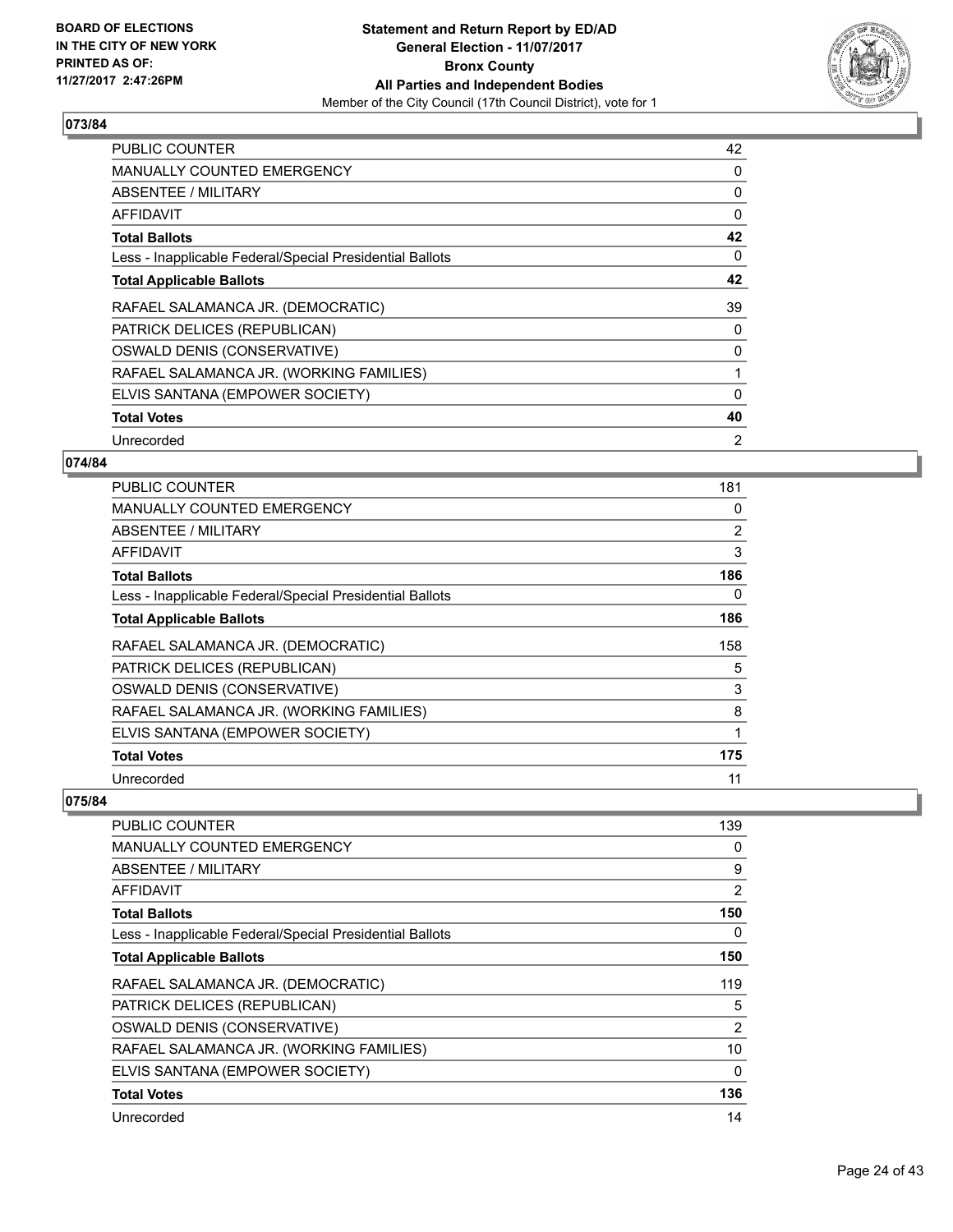

| <b>PUBLIC COUNTER</b>                                    | 17 |
|----------------------------------------------------------|----|
| <b>MANUALLY COUNTED EMERGENCY</b>                        | 0  |
| ABSENTEE / MILITARY                                      | 0  |
| AFFIDAVIT                                                | 0  |
| <b>Total Ballots</b>                                     | 17 |
| Less - Inapplicable Federal/Special Presidential Ballots | 0  |
| <b>Total Applicable Ballots</b>                          | 17 |
| RAFAEL SALAMANCA JR. (DEMOCRATIC)                        | 14 |
| PATRICK DELICES (REPUBLICAN)                             | 0  |
| OSWALD DENIS (CONSERVATIVE)                              | 0  |
| RAFAEL SALAMANCA JR. (WORKING FAMILIES)                  | 2  |
| ELVIS SANTANA (EMPOWER SOCIETY)                          | 0  |
|                                                          |    |
| <b>Total Votes</b>                                       | 16 |

## **077/84**

| <b>PUBLIC COUNTER</b>                                    | 143 |
|----------------------------------------------------------|-----|
| <b>MANUALLY COUNTED EMERGENCY</b>                        | 0   |
| ABSENTEE / MILITARY                                      | 2   |
| AFFIDAVIT                                                | 1   |
| <b>Total Ballots</b>                                     | 146 |
| Less - Inapplicable Federal/Special Presidential Ballots | 0   |
| <b>Total Applicable Ballots</b>                          | 146 |
| RAFAEL SALAMANCA JR. (DEMOCRATIC)                        | 120 |
| PATRICK DELICES (REPUBLICAN)                             | 2   |
| OSWALD DENIS (CONSERVATIVE)                              |     |
| RAFAEL SALAMANCA JR. (WORKING FAMILIES)                  | 5   |
| ELVIS SANTANA (EMPOWER SOCIETY)                          | 2   |
| <b>Total Votes</b>                                       | 130 |
| Unrecorded                                               | 16  |

| <b>PUBLIC COUNTER</b>                                    | 0 |
|----------------------------------------------------------|---|
| <b>MANUALLY COUNTED EMERGENCY</b>                        | 0 |
| ABSENTEE / MILITARY                                      | 0 |
| AFFIDAVIT                                                | 0 |
| <b>Total Ballots</b>                                     | 0 |
| Less - Inapplicable Federal/Special Presidential Ballots | 0 |
| <b>Total Applicable Ballots</b>                          | 0 |
| RAFAEL SALAMANCA JR. (DEMOCRATIC)                        | 0 |
| PATRICK DELICES (REPUBLICAN)                             | 0 |
| OSWALD DENIS (CONSERVATIVE)                              | 0 |
| RAFAEL SALAMANCA JR. (WORKING FAMILIES)                  | 0 |
| ELVIS SANTANA (EMPOWER SOCIETY)                          | 0 |
| <b>Total Votes</b>                                       | 0 |
|                                                          |   |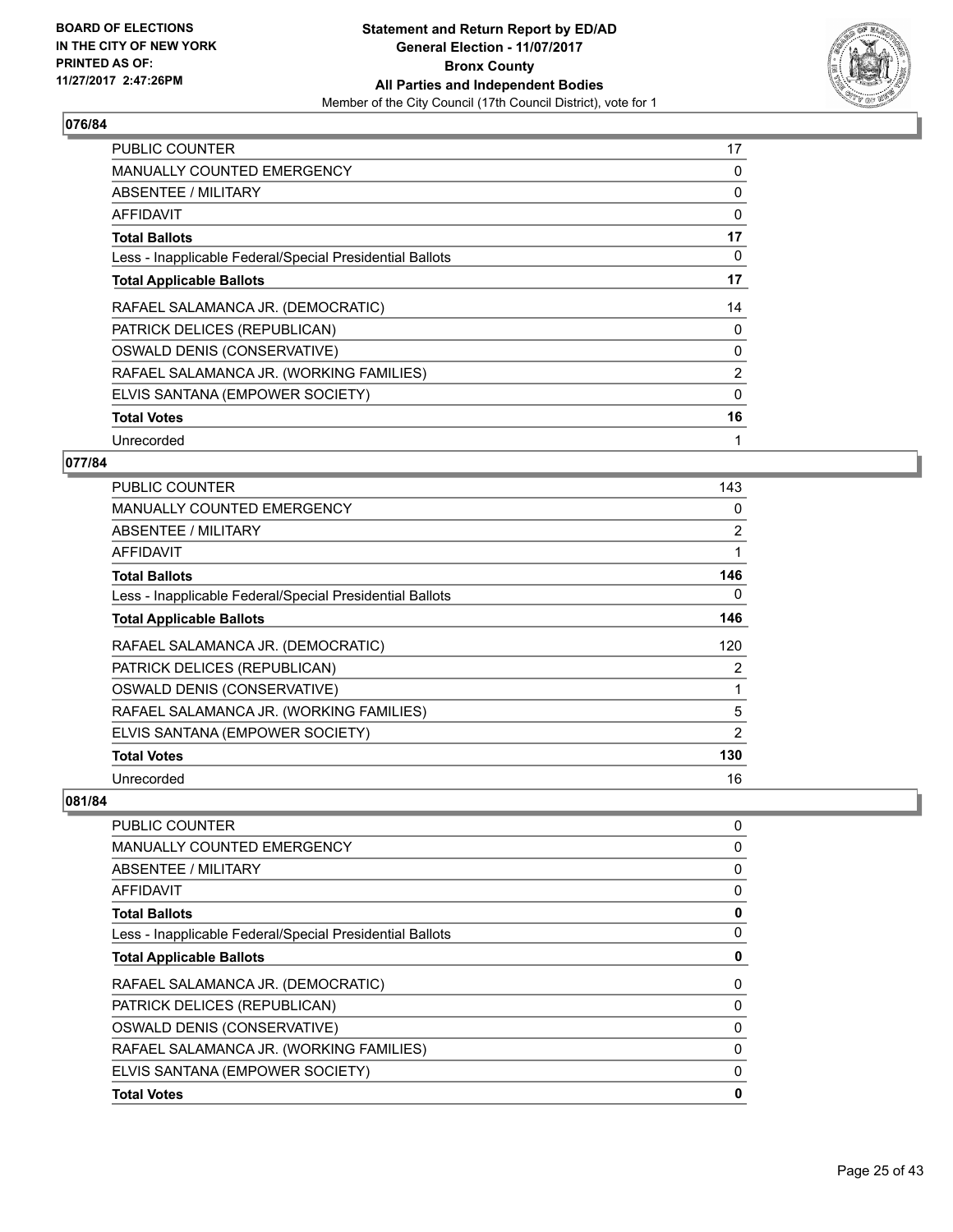

| <b>PUBLIC COUNTER</b>                                    | 268 |
|----------------------------------------------------------|-----|
| <b>MANUALLY COUNTED EMERGENCY</b>                        | 0   |
| ABSENTEE / MILITARY                                      | 7   |
| <b>AFFIDAVIT</b>                                         | 1   |
| <b>Total Ballots</b>                                     | 276 |
| Less - Inapplicable Federal/Special Presidential Ballots | 0   |
| <b>Total Applicable Ballots</b>                          | 276 |
| RAFAEL SALAMANCA JR. (DEMOCRATIC)                        | 224 |
| PATRICK DELICES (REPUBLICAN)                             | 3   |
| OSWALD DENIS (CONSERVATIVE)                              | 8   |
| RAFAEL SALAMANCA JR. (WORKING FAMILIES)                  | 4   |
| ELVIS SANTANA (EMPOWER SOCIETY)                          | 5   |
| HELEN FOREMAN-HINES (WRITE-IN)                           | 1   |
| <b>Total Votes</b>                                       | 245 |
| Unrecorded                                               | 31  |

| PUBLIC COUNTER                                           | 309 |
|----------------------------------------------------------|-----|
| <b>MANUALLY COUNTED EMERGENCY</b>                        | 0   |
| ABSENTEE / MILITARY                                      | 6   |
| AFFIDAVIT                                                | 1   |
| <b>Total Ballots</b>                                     | 316 |
| Less - Inapplicable Federal/Special Presidential Ballots | 0   |
| <b>Total Applicable Ballots</b>                          | 316 |
| RAFAEL SALAMANCA JR. (DEMOCRATIC)                        | 272 |
| PATRICK DELICES (REPUBLICAN)                             | 3   |
| OSWALD DENIS (CONSERVATIVE)                              | 2   |
| RAFAEL SALAMANCA JR. (WORKING FAMILIES)                  | 6   |
| ELVIS SANTANA (EMPOWER SOCIETY)                          | 0   |
| HELEN FOREMAN-HINES (WRITE-IN)                           |     |
| <b>Total Votes</b>                                       | 284 |
| Unrecorded                                               | 32  |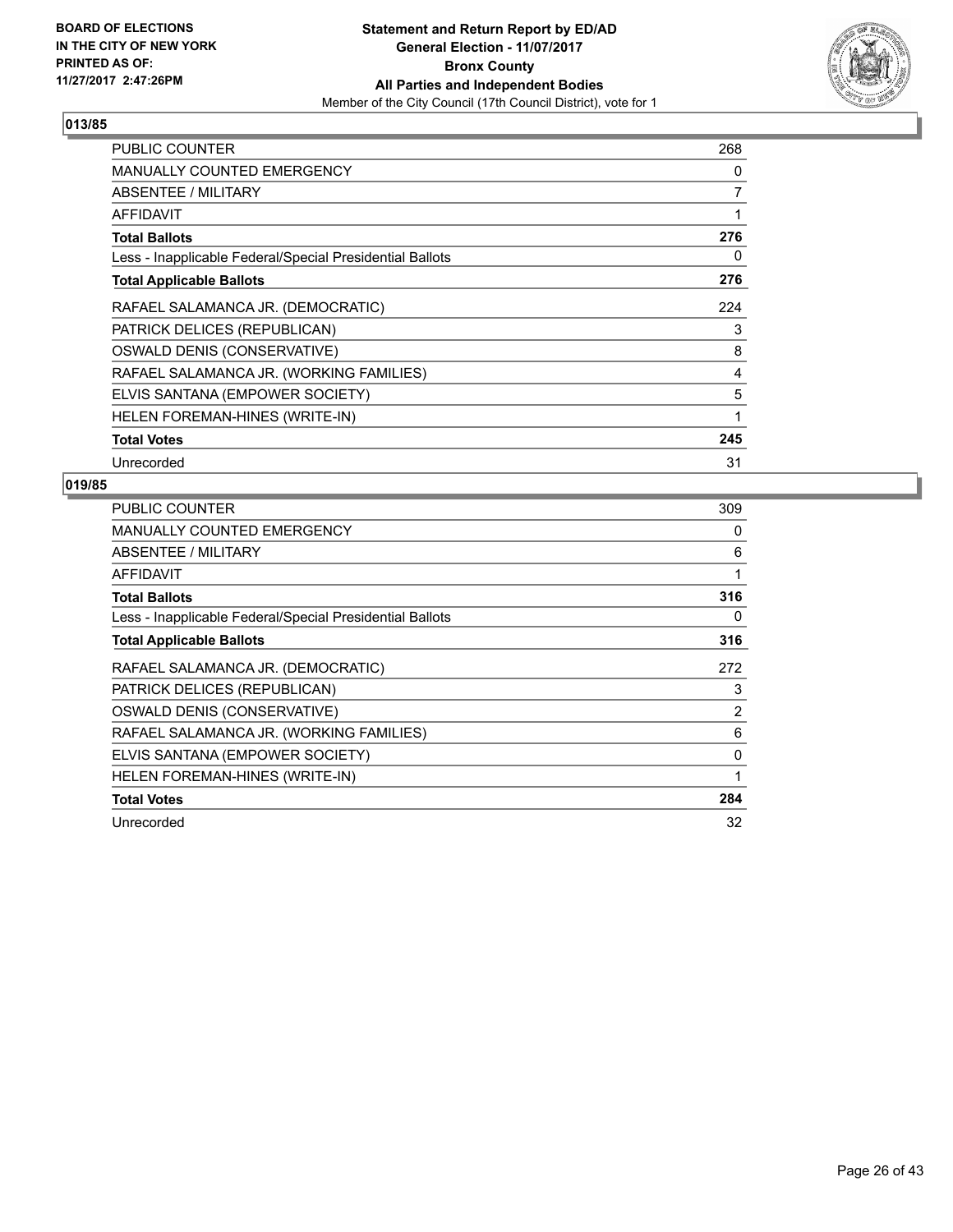

| <b>PUBLIC COUNTER</b>                                    | 287            |
|----------------------------------------------------------|----------------|
| <b>MANUALLY COUNTED EMERGENCY</b>                        | 0              |
| ABSENTEE / MILITARY                                      | 10             |
| <b>AFFIDAVIT</b>                                         | 0              |
| <b>Total Ballots</b>                                     | 297            |
| Less - Inapplicable Federal/Special Presidential Ballots | 0              |
| <b>Total Applicable Ballots</b>                          | 297            |
| RAFAEL SALAMANCA JR. (DEMOCRATIC)                        | 254            |
| PATRICK DELICES (REPUBLICAN)                             | 5              |
|                                                          | $\overline{7}$ |
| OSWALD DENIS (CONSERVATIVE)                              |                |
| RAFAEL SALAMANCA JR. (WORKING FAMILIES)                  | $\overline{7}$ |
| ELVIS SANTANA (EMPOWER SOCIETY)                          | 3              |
| <b>Total Votes</b>                                       | 276            |

## **021/85**

| <b>PUBLIC COUNTER</b>                                    | 233         |
|----------------------------------------------------------|-------------|
| <b>MANUALLY COUNTED EMERGENCY</b>                        | 0           |
| ABSENTEE / MILITARY                                      | 4           |
| AFFIDAVIT                                                | $\mathbf 0$ |
| <b>Total Ballots</b>                                     | 237         |
| Less - Inapplicable Federal/Special Presidential Ballots | 0           |
| <b>Total Applicable Ballots</b>                          | 237         |
| RAFAEL SALAMANCA JR. (DEMOCRATIC)                        | 195         |
| PATRICK DELICES (REPUBLICAN)                             | 3           |
| OSWALD DENIS (CONSERVATIVE)                              | 3           |
| RAFAEL SALAMANCA JR. (WORKING FAMILIES)                  | 7           |
| ELVIS SANTANA (EMPOWER SOCIETY)                          | 3           |
| <b>Total Votes</b>                                       | 211         |
| Unrecorded                                               | 26          |

| <b>PUBLIC COUNTER</b>                                    | 111 |
|----------------------------------------------------------|-----|
| <b>MANUALLY COUNTED EMERGENCY</b>                        | 0   |
| ABSENTEE / MILITARY                                      | 1   |
| AFFIDAVIT                                                | 5   |
| <b>Total Ballots</b>                                     | 117 |
| Less - Inapplicable Federal/Special Presidential Ballots | 0   |
| <b>Total Applicable Ballots</b>                          | 117 |
| RAFAEL SALAMANCA JR. (DEMOCRATIC)                        | 91  |
| PATRICK DELICES (REPUBLICAN)                             | 3   |
| OSWALD DENIS (CONSERVATIVE)                              | 1   |
| RAFAEL SALAMANCA JR. (WORKING FAMILIES)                  | 3   |
| ELVIS SANTANA (EMPOWER SOCIETY)                          | 6   |
| <b>Total Votes</b>                                       | 104 |
| Unrecorded                                               | 13  |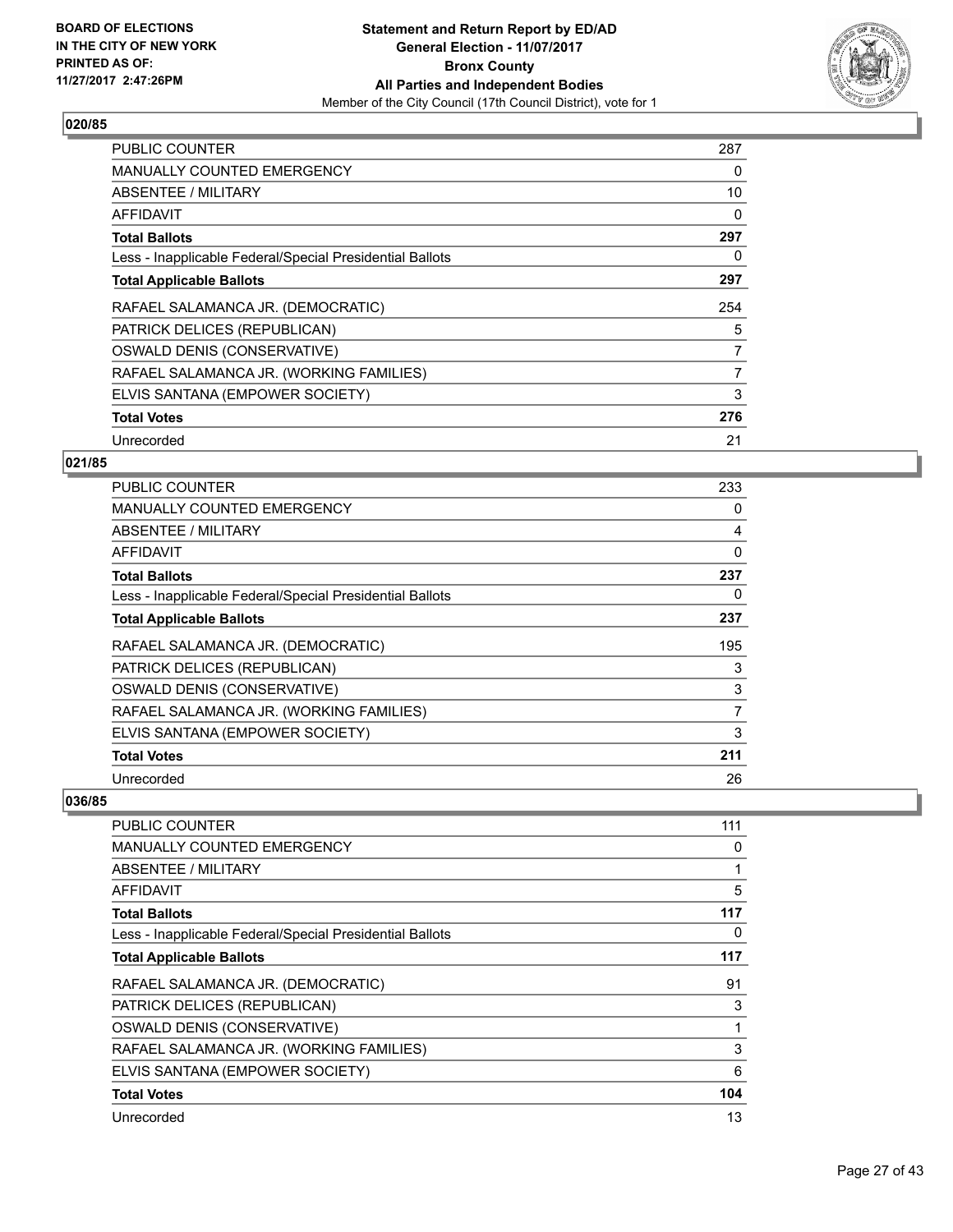

| <b>PUBLIC COUNTER</b>                                    | 242            |
|----------------------------------------------------------|----------------|
| <b>MANUALLY COUNTED EMERGENCY</b>                        | 0              |
| <b>ABSENTEE / MILITARY</b>                               | $\overline{7}$ |
| AFFIDAVIT                                                | 6              |
| <b>Total Ballots</b>                                     | 255            |
| Less - Inapplicable Federal/Special Presidential Ballots | 0              |
| <b>Total Applicable Ballots</b>                          | 255            |
| RAFAEL SALAMANCA JR. (DEMOCRATIC)                        | 204            |
| PATRICK DELICES (REPUBLICAN)                             | 6              |
| OSWALD DENIS (CONSERVATIVE)                              | 7              |
| RAFAEL SALAMANCA JR. (WORKING FAMILIES)                  | 6              |
| ELVIS SANTANA (EMPOWER SOCIETY)                          | 0              |
| <b>Total Votes</b>                                       | 223            |
| Unrecorded                                               | 32             |

## **038/85**

| PUBLIC COUNTER                                           | 90 |
|----------------------------------------------------------|----|
| <b>MANUALLY COUNTED EMERGENCY</b>                        | 0  |
| ABSENTEE / MILITARY                                      |    |
| AFFIDAVIT                                                |    |
| <b>Total Ballots</b>                                     | 92 |
| Less - Inapplicable Federal/Special Presidential Ballots | 0  |
| <b>Total Applicable Ballots</b>                          | 92 |
| RAFAEL SALAMANCA JR. (DEMOCRATIC)                        | 74 |
| PATRICK DELICES (REPUBLICAN)                             | 4  |
| OSWALD DENIS (CONSERVATIVE)                              |    |
| RAFAEL SALAMANCA JR. (WORKING FAMILIES)                  | 6  |
| ELVIS SANTANA (EMPOWER SOCIETY)                          |    |
| <b>Total Votes</b>                                       | 86 |
| Unrecorded                                               | 6  |

| PUBLIC COUNTER                                           | 179 |
|----------------------------------------------------------|-----|
| <b>MANUALLY COUNTED EMERGENCY</b>                        | 0   |
| <b>ABSENTEE / MILITARY</b>                               | 2   |
| AFFIDAVIT                                                | 2   |
| <b>Total Ballots</b>                                     | 183 |
| Less - Inapplicable Federal/Special Presidential Ballots | 0   |
| <b>Total Applicable Ballots</b>                          | 183 |
| RAFAEL SALAMANCA JR. (DEMOCRATIC)                        | 146 |
| PATRICK DELICES (REPUBLICAN)                             | 2   |
| OSWALD DENIS (CONSERVATIVE)                              | 5   |
| RAFAEL SALAMANCA JR. (WORKING FAMILIES)                  | 13  |
| ELVIS SANTANA (EMPOWER SOCIETY)                          | 2   |
| UNATTRIBUTABLE WRITE-IN (WRITE-IN)                       | 1   |
| <b>Total Votes</b>                                       | 169 |
| Unrecorded                                               | 14  |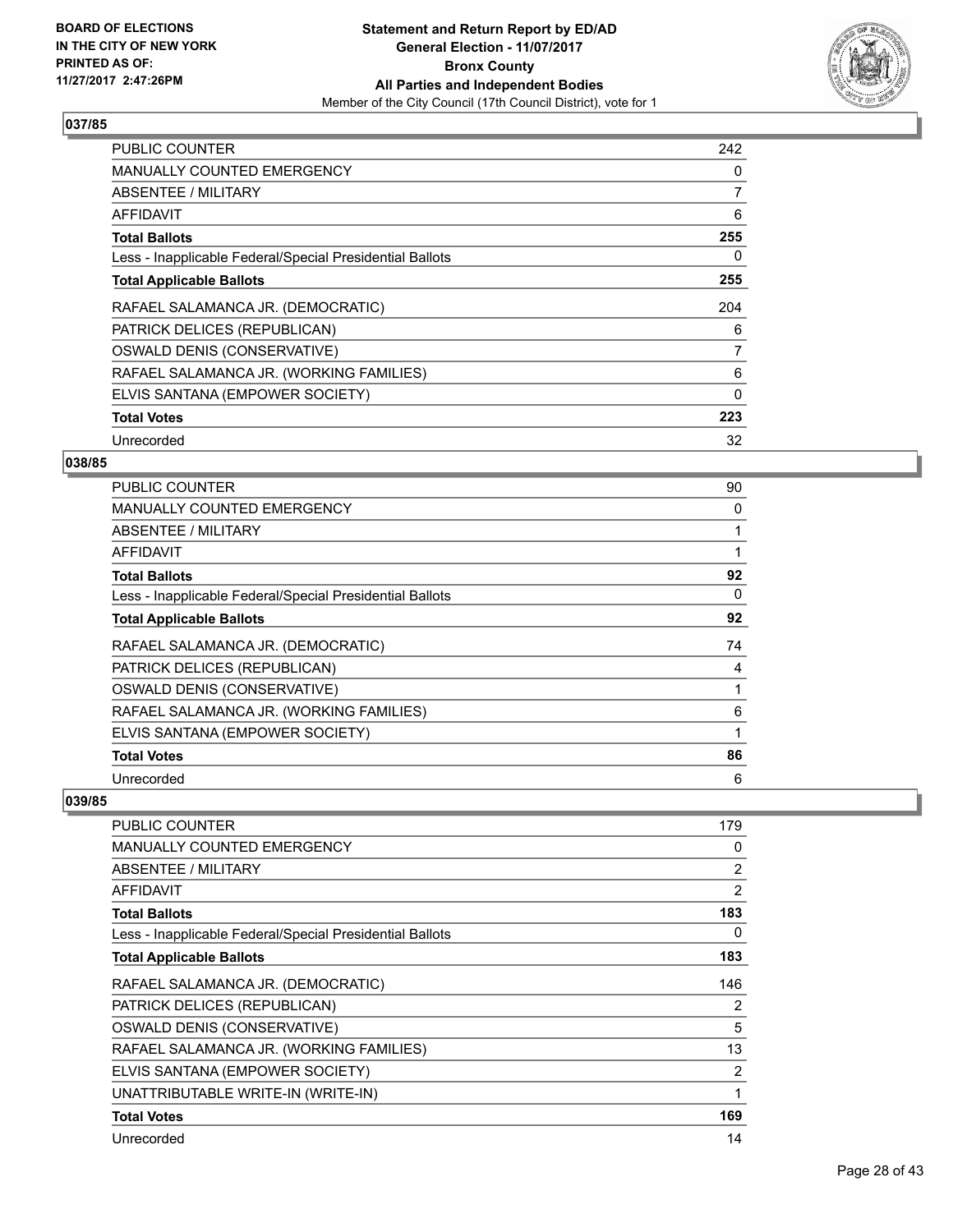

| PUBLIC COUNTER                                           | 70             |
|----------------------------------------------------------|----------------|
| <b>MANUALLY COUNTED EMERGENCY</b>                        | 0              |
| ABSENTEE / MILITARY                                      | $\overline{2}$ |
| AFFIDAVIT                                                | 2              |
| <b>Total Ballots</b>                                     | 74             |
| Less - Inapplicable Federal/Special Presidential Ballots | 0              |
| <b>Total Applicable Ballots</b>                          | 74             |
| RAFAEL SALAMANCA JR. (DEMOCRATIC)                        | 60             |
| PATRICK DELICES (REPUBLICAN)                             | 3              |
| OSWALD DENIS (CONSERVATIVE)                              | 3              |
| RAFAEL SALAMANCA JR. (WORKING FAMILIES)                  | $\overline{2}$ |
| ELVIS SANTANA (EMPOWER SOCIETY)                          |                |
| <b>Total Votes</b>                                       | 69             |
| Unrecorded                                               | 5              |

## **043/85**

| <b>PUBLIC COUNTER</b>                                    | 140 |
|----------------------------------------------------------|-----|
| <b>MANUALLY COUNTED EMERGENCY</b>                        | 0   |
| ABSENTEE / MILITARY                                      | 4   |
| AFFIDAVIT                                                | 8   |
| <b>Total Ballots</b>                                     | 152 |
| Less - Inapplicable Federal/Special Presidential Ballots | 0   |
| <b>Total Applicable Ballots</b>                          | 152 |
| RAFAEL SALAMANCA JR. (DEMOCRATIC)                        | 118 |
| PATRICK DELICES (REPUBLICAN)                             | 6   |
| OSWALD DENIS (CONSERVATIVE)                              | 8   |
| RAFAEL SALAMANCA JR. (WORKING FAMILIES)                  | 5   |
| ELVIS SANTANA (EMPOWER SOCIETY)                          | 0   |
| <b>Total Votes</b>                                       | 137 |
| Unrecorded                                               | 15  |

| <b>PUBLIC COUNTER</b>                                    | 110 |
|----------------------------------------------------------|-----|
| <b>MANUALLY COUNTED EMERGENCY</b>                        | 0   |
| ABSENTEE / MILITARY                                      |     |
| AFFIDAVIT                                                | 5   |
| <b>Total Ballots</b>                                     | 116 |
| Less - Inapplicable Federal/Special Presidential Ballots | 0   |
| <b>Total Applicable Ballots</b>                          | 116 |
| RAFAEL SALAMANCA JR. (DEMOCRATIC)                        | 93  |
| PATRICK DELICES (REPUBLICAN)                             | 0   |
| OSWALD DENIS (CONSERVATIVE)                              | 4   |
| RAFAEL SALAMANCA JR. (WORKING FAMILIES)                  | 6   |
| ELVIS SANTANA (EMPOWER SOCIETY)                          | 3   |
| <b>Total Votes</b>                                       | 106 |
| Unrecorded                                               | 10  |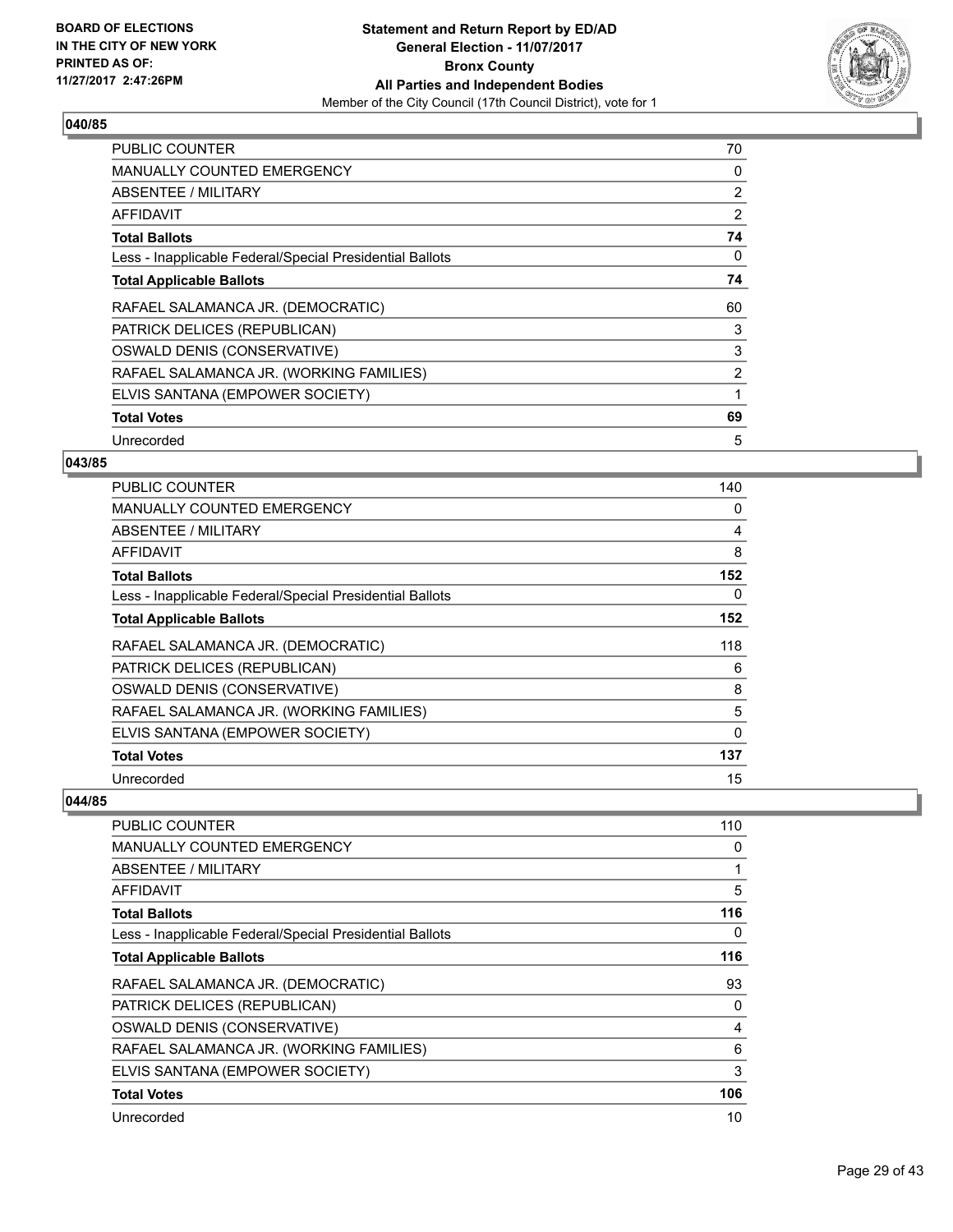

| <b>PUBLIC COUNTER</b>                                    | 136 |
|----------------------------------------------------------|-----|
| <b>MANUALLY COUNTED EMERGENCY</b>                        | 0   |
| ABSENTEE / MILITARY                                      | 11  |
| AFFIDAVIT                                                | 5   |
| <b>Total Ballots</b>                                     | 152 |
| Less - Inapplicable Federal/Special Presidential Ballots | 0   |
| <b>Total Applicable Ballots</b>                          | 152 |
| RAFAEL SALAMANCA JR. (DEMOCRATIC)                        | 127 |
| PATRICK DELICES (REPUBLICAN)                             | 0   |
| OSWALD DENIS (CONSERVATIVE)                              | 3   |
| RAFAEL SALAMANCA JR. (WORKING FAMILIES)                  | 3   |
| ELVIS SANTANA (EMPOWER SOCIETY)                          | 14  |
| <b>Total Votes</b>                                       | 147 |
| Unrecorded                                               | 5   |

#### **046/85**

| <b>PUBLIC COUNTER</b>                                    | 101      |
|----------------------------------------------------------|----------|
| <b>MANUALLY COUNTED EMERGENCY</b>                        | 0        |
| ABSENTEE / MILITARY                                      | 0        |
| AFFIDAVIT                                                | 0        |
| <b>Total Ballots</b>                                     | 101      |
| Less - Inapplicable Federal/Special Presidential Ballots | 0        |
| <b>Total Applicable Ballots</b>                          | 101      |
| RAFAEL SALAMANCA JR. (DEMOCRATIC)                        | 83       |
| PATRICK DELICES (REPUBLICAN)                             | 5        |
| OSWALD DENIS (CONSERVATIVE)                              | 2        |
| RAFAEL SALAMANCA JR. (WORKING FAMILIES)                  | 3        |
| ELVIS SANTANA (EMPOWER SOCIETY)                          | $\Omega$ |
| <b>Total Votes</b>                                       | 93       |
| Unrecorded                                               | 8        |

| <b>PUBLIC COUNTER</b>                                    | 148 |
|----------------------------------------------------------|-----|
| <b>MANUALLY COUNTED EMERGENCY</b>                        | 0   |
| ABSENTEE / MILITARY                                      | 4   |
| <b>AFFIDAVIT</b>                                         | 2   |
| <b>Total Ballots</b>                                     | 154 |
| Less - Inapplicable Federal/Special Presidential Ballots | 0   |
| <b>Total Applicable Ballots</b>                          | 154 |
| RAFAEL SALAMANCA JR. (DEMOCRATIC)                        | 125 |
| PATRICK DELICES (REPUBLICAN)                             | 6   |
| OSWALD DENIS (CONSERVATIVE)                              | 5   |
| RAFAEL SALAMANCA JR. (WORKING FAMILIES)                  | 2   |
| ELVIS SANTANA (EMPOWER SOCIETY)                          | 3   |
| <b>Total Votes</b>                                       | 141 |
| Unrecorded                                               | 13  |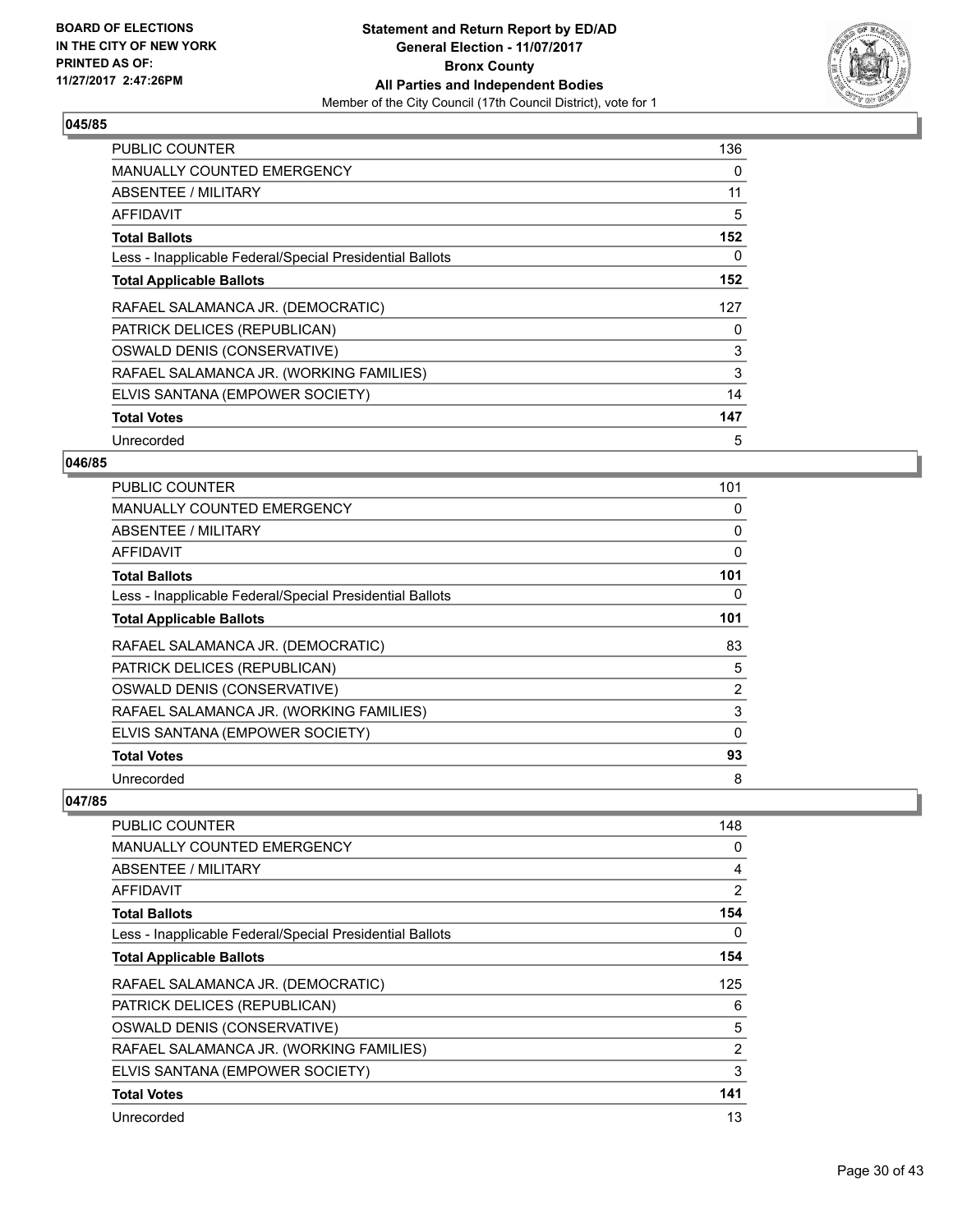

| PUBLIC COUNTER                                           | 131            |
|----------------------------------------------------------|----------------|
| <b>MANUALLY COUNTED EMERGENCY</b>                        | 0              |
| <b>ABSENTEE / MILITARY</b>                               | $\overline{2}$ |
| AFFIDAVIT                                                | 2              |
| <b>Total Ballots</b>                                     | 135            |
| Less - Inapplicable Federal/Special Presidential Ballots | 0              |
| <b>Total Applicable Ballots</b>                          | 135            |
| RAFAEL SALAMANCA JR. (DEMOCRATIC)                        | 108            |
| PATRICK DELICES (REPUBLICAN)                             | 2              |
| OSWALD DENIS (CONSERVATIVE)                              | 3              |
| RAFAEL SALAMANCA JR. (WORKING FAMILIES)                  | 8              |
| ELVIS SANTANA (EMPOWER SOCIETY)                          | 4              |
| <b>Total Votes</b>                                       | 125            |
| Unrecorded                                               | 10             |

## **049/85**

| <b>PUBLIC COUNTER</b>                                    | 126            |
|----------------------------------------------------------|----------------|
| <b>MANUALLY COUNTED EMERGENCY</b>                        | 0              |
| ABSENTEE / MILITARY                                      | $\overline{2}$ |
| AFFIDAVIT                                                | 2              |
| <b>Total Ballots</b>                                     | 130            |
| Less - Inapplicable Federal/Special Presidential Ballots | 0              |
| <b>Total Applicable Ballots</b>                          | 130            |
| RAFAEL SALAMANCA JR. (DEMOCRATIC)                        | 109            |
| PATRICK DELICES (REPUBLICAN)                             | 6              |
| OSWALD DENIS (CONSERVATIVE)                              | 1              |
| RAFAEL SALAMANCA JR. (WORKING FAMILIES)                  | $\overline{2}$ |
| ELVIS SANTANA (EMPOWER SOCIETY)                          | 3              |
| MICHAEL BELTZER (WRITE-IN)                               | 1              |
| <b>Total Votes</b>                                       | 122            |
| Unrecorded                                               | 8              |

| <b>PUBLIC COUNTER</b>                                    | 227            |
|----------------------------------------------------------|----------------|
| <b>MANUALLY COUNTED EMERGENCY</b>                        | 0              |
| ABSENTEE / MILITARY                                      | 4              |
| AFFIDAVIT                                                | $\overline{2}$ |
| <b>Total Ballots</b>                                     | 233            |
| Less - Inapplicable Federal/Special Presidential Ballots | 0              |
| <b>Total Applicable Ballots</b>                          | 233            |
| RAFAEL SALAMANCA JR. (DEMOCRATIC)                        | 188            |
| PATRICK DELICES (REPUBLICAN)                             | 7              |
| OSWALD DENIS (CONSERVATIVE)                              | 1              |
| RAFAEL SALAMANCA JR. (WORKING FAMILIES)                  | 3              |
| ELVIS SANTANA (EMPOWER SOCIETY)                          | 7              |
| <b>Total Votes</b>                                       | 206            |
| Unrecorded                                               | 27             |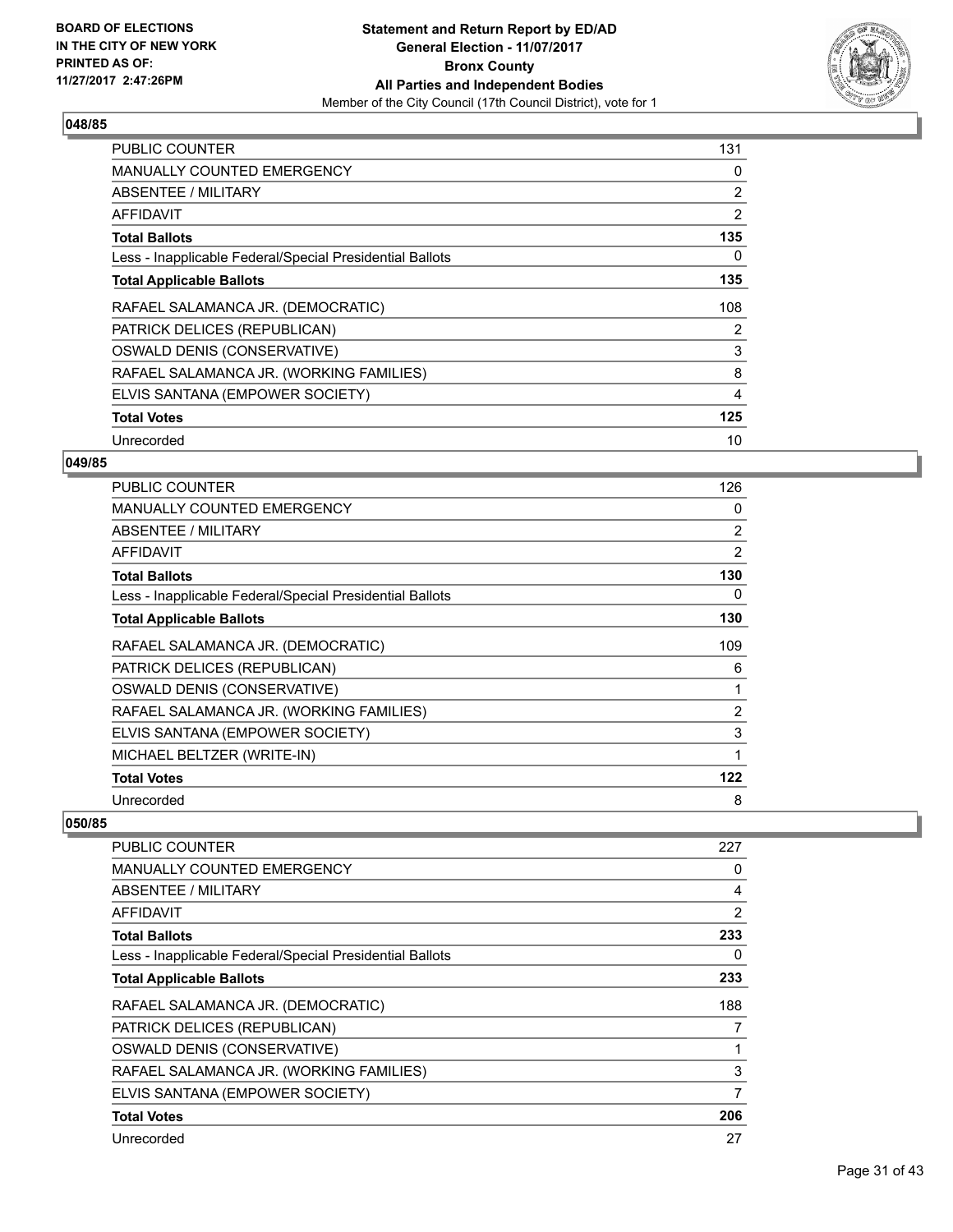

| <b>PUBLIC COUNTER</b>                                    | 189 |
|----------------------------------------------------------|-----|
| MANUALLY COUNTED EMERGENCY                               | 0   |
| ABSENTEE / MILITARY                                      | 4   |
| <b>AFFIDAVIT</b>                                         | 4   |
| <b>Total Ballots</b>                                     | 197 |
| Less - Inapplicable Federal/Special Presidential Ballots | 0   |
| <b>Total Applicable Ballots</b>                          | 197 |
| RAFAEL SALAMANCA JR. (DEMOCRATIC)                        | 155 |
| PATRICK DELICES (REPUBLICAN)                             | 3   |
| OSWALD DENIS (CONSERVATIVE)                              | 6   |
| RAFAEL SALAMANCA JR. (WORKING FAMILIES)                  | 8   |
| ELVIS SANTANA (EMPOWER SOCIETY)                          | 3   |
| UNATTRIBUTABLE WRITE-IN (WRITE-IN)                       | 1   |
| <b>Total Votes</b>                                       | 176 |
| Unrecorded                                               | 21  |

| <b>PUBLIC COUNTER</b>                                    | 107 |
|----------------------------------------------------------|-----|
| <b>MANUALLY COUNTED EMERGENCY</b>                        | 0   |
| <b>ABSENTEE / MILITARY</b>                               | 3   |
| AFFIDAVIT                                                | 6   |
| <b>Total Ballots</b>                                     | 116 |
| Less - Inapplicable Federal/Special Presidential Ballots | 0   |
| <b>Total Applicable Ballots</b>                          | 116 |
| RAFAEL SALAMANCA JR. (DEMOCRATIC)                        | 102 |
| PATRICK DELICES (REPUBLICAN)                             |     |
| OSWALD DENIS (CONSERVATIVE)                              | 0   |
| RAFAEL SALAMANCA JR. (WORKING FAMILIES)                  | 3   |
| ELVIS SANTANA (EMPOWER SOCIETY)                          | 3   |
| <b>Total Votes</b>                                       | 109 |
| Unrecorded                                               | 7   |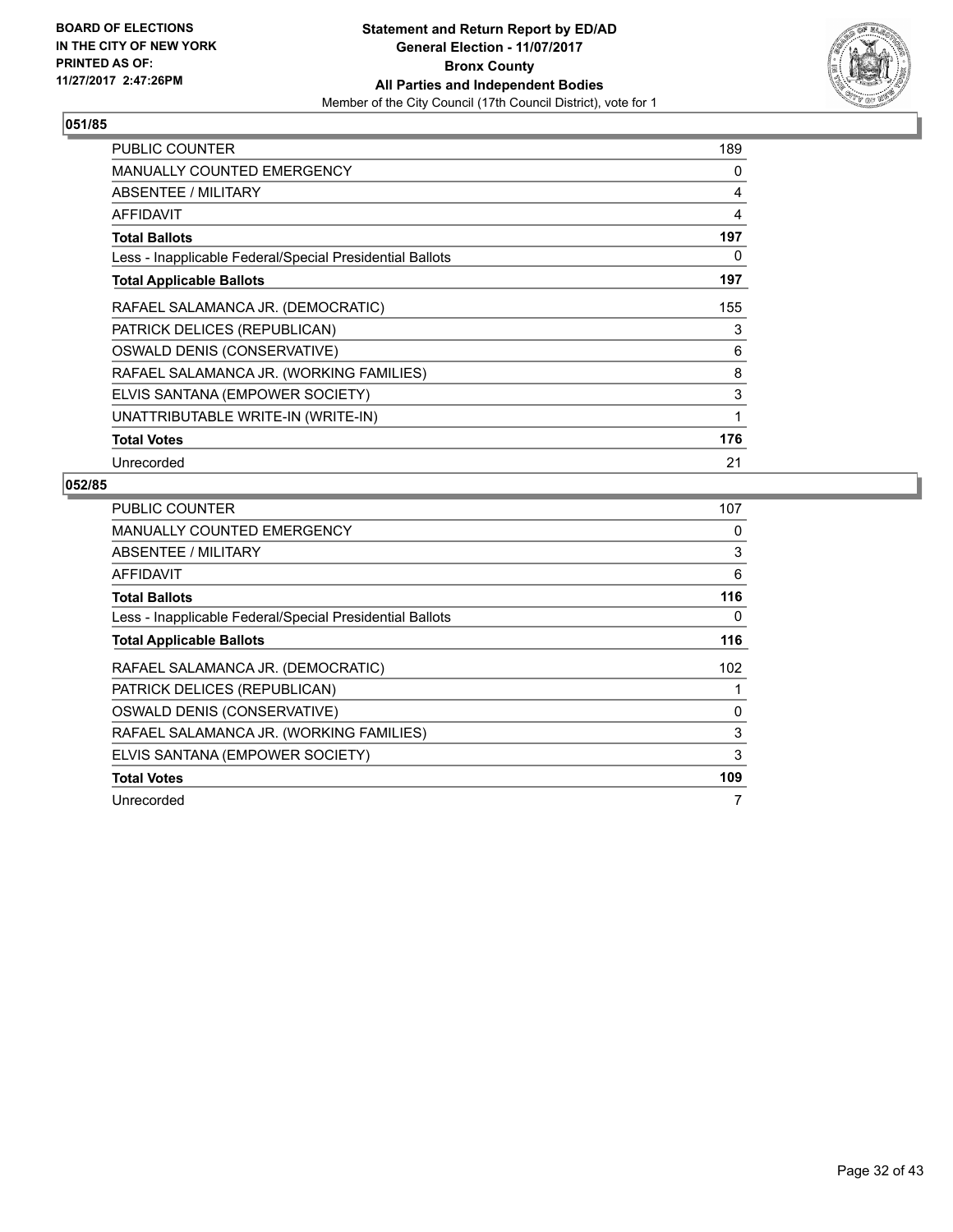

| <b>PUBLIC COUNTER</b>                                    | 163 |
|----------------------------------------------------------|-----|
| <b>MANUALLY COUNTED EMERGENCY</b>                        | 0   |
| ABSENTEE / MILITARY                                      | 4   |
| AFFIDAVIT                                                | 0   |
| <b>Total Ballots</b>                                     | 167 |
| Less - Inapplicable Federal/Special Presidential Ballots | 0   |
| <b>Total Applicable Ballots</b>                          | 167 |
| RAFAEL SALAMANCA JR. (DEMOCRATIC)                        | 126 |
| PATRICK DELICES (REPUBLICAN)                             | 7   |
| OSWALD DENIS (CONSERVATIVE)                              | 4   |
| RAFAEL SALAMANCA JR. (WORKING FAMILIES)                  | 12  |
| ELVIS SANTANA (EMPOWER SOCIETY)                          | 3   |
| UNATTRIBUTABLE WRITE-IN (WRITE-IN)                       | 1   |
| <b>Total Votes</b>                                       | 153 |
| Unrecorded                                               | 14  |

## **054/85**

| <b>PUBLIC COUNTER</b>                                    | 193 |
|----------------------------------------------------------|-----|
| <b>MANUALLY COUNTED EMERGENCY</b>                        | 0   |
| ABSENTEE / MILITARY                                      | 0   |
| AFFIDAVIT                                                | 2   |
| <b>Total Ballots</b>                                     | 195 |
| Less - Inapplicable Federal/Special Presidential Ballots | 0   |
| <b>Total Applicable Ballots</b>                          | 195 |
| RAFAEL SALAMANCA JR. (DEMOCRATIC)                        | 142 |
| PATRICK DELICES (REPUBLICAN)                             | 16  |
| OSWALD DENIS (CONSERVATIVE)                              | 3   |
| RAFAEL SALAMANCA JR. (WORKING FAMILIES)                  | 13  |
| ELVIS SANTANA (EMPOWER SOCIETY)                          | 2   |
| <b>Total Votes</b>                                       | 176 |
| Unrecorded                                               | 19  |

| PUBLIC COUNTER                                           | 161            |
|----------------------------------------------------------|----------------|
| MANUALLY COUNTED EMERGENCY                               | 0              |
| ABSENTEE / MILITARY                                      | $\overline{2}$ |
| <b>AFFIDAVIT</b>                                         | 1              |
| <b>Total Ballots</b>                                     | 164            |
| Less - Inapplicable Federal/Special Presidential Ballots | 0              |
| <b>Total Applicable Ballots</b>                          | 164            |
| RAFAEL SALAMANCA JR. (DEMOCRATIC)                        | 135            |
| PATRICK DELICES (REPUBLICAN)                             | 6              |
| OSWALD DENIS (CONSERVATIVE)                              | $\overline{2}$ |
| RAFAEL SALAMANCA JR. (WORKING FAMILIES)                  | $\overline{2}$ |
| ELVIS SANTANA (EMPOWER SOCIETY)                          | 3              |
| <b>Total Votes</b>                                       | 148            |
| Unrecorded                                               | 16             |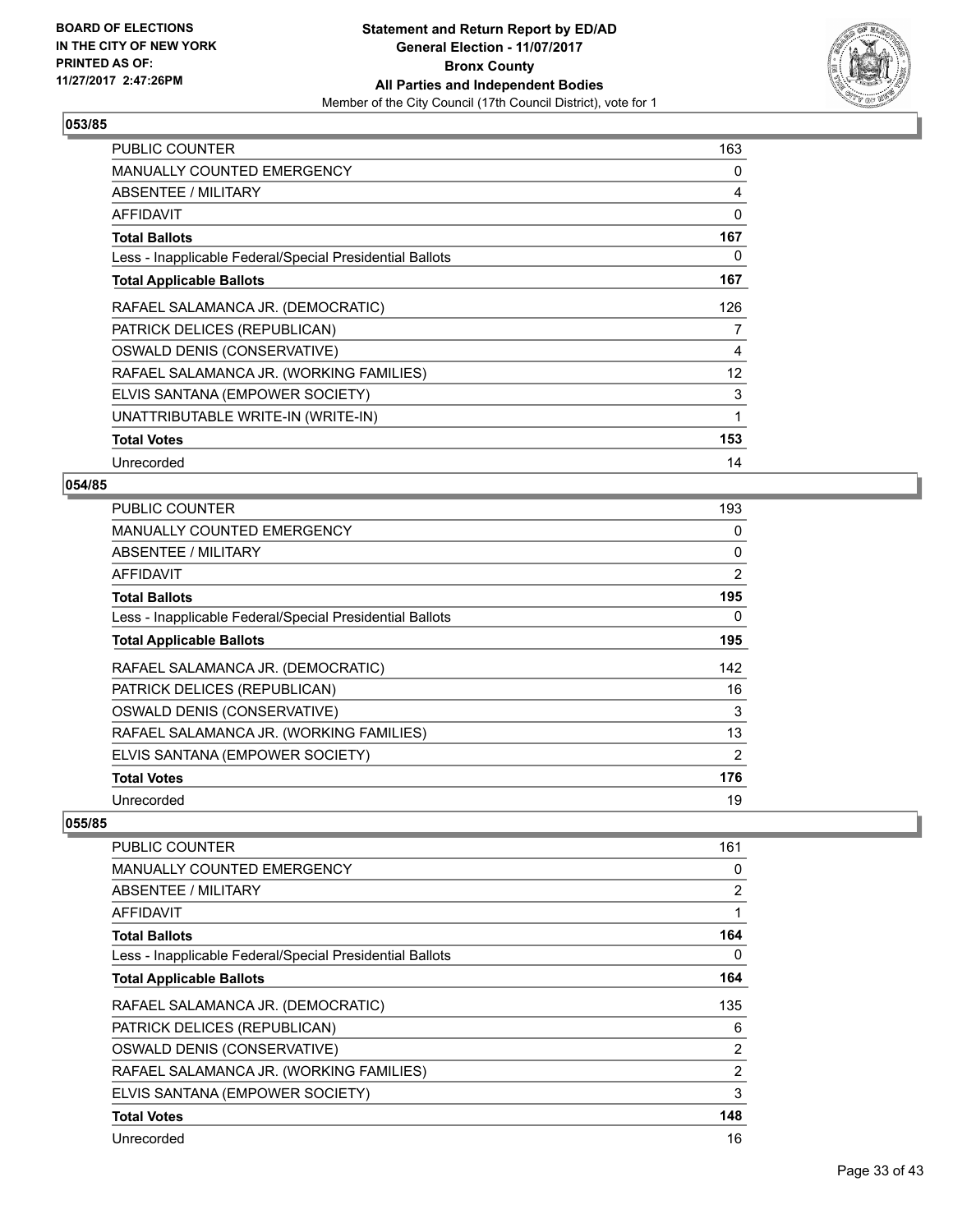

| PUBLIC COUNTER                                           | 101 |
|----------------------------------------------------------|-----|
| <b>MANUALLY COUNTED EMERGENCY</b>                        | 0   |
| ABSENTEE / MILITARY                                      | 0   |
| AFFIDAVIT                                                |     |
| <b>Total Ballots</b>                                     | 102 |
| Less - Inapplicable Federal/Special Presidential Ballots | 0   |
| <b>Total Applicable Ballots</b>                          | 102 |
| RAFAEL SALAMANCA JR. (DEMOCRATIC)                        | 89  |
| PATRICK DELICES (REPUBLICAN)                             | 5   |
| OSWALD DENIS (CONSERVATIVE)                              | 0   |
| RAFAEL SALAMANCA JR. (WORKING FAMILIES)                  |     |
| ELVIS SANTANA (EMPOWER SOCIETY)                          | 2   |
| <b>Total Votes</b>                                       | 97  |
| Unrecorded                                               | 5   |

## **058/85**

| <b>PUBLIC COUNTER</b>                                    | 167 |
|----------------------------------------------------------|-----|
| <b>MANUALLY COUNTED EMERGENCY</b>                        | 0   |
| ABSENTEE / MILITARY                                      |     |
| AFFIDAVIT                                                | 4   |
| <b>Total Ballots</b>                                     | 172 |
| Less - Inapplicable Federal/Special Presidential Ballots | 0   |
| <b>Total Applicable Ballots</b>                          | 172 |
| RAFAEL SALAMANCA JR. (DEMOCRATIC)                        | 102 |
| PATRICK DELICES (REPUBLICAN)                             | 12  |
| OSWALD DENIS (CONSERVATIVE)                              | 4   |
| RAFAEL SALAMANCA JR. (WORKING FAMILIES)                  | 4   |
| ELVIS SANTANA (EMPOWER SOCIETY)                          | 38  |
| UNATTRIBUTABLE WRITE-IN (WRITE-IN)                       |     |
| <b>Total Votes</b>                                       | 161 |
| Unrecorded                                               | 11  |

| <b>PUBLIC COUNTER</b>                                    | 140            |
|----------------------------------------------------------|----------------|
| <b>MANUALLY COUNTED EMERGENCY</b>                        | 0              |
| ABSENTEE / MILITARY                                      | $\overline{2}$ |
| AFFIDAVIT                                                | $\Omega$       |
| <b>Total Ballots</b>                                     | 142            |
| Less - Inapplicable Federal/Special Presidential Ballots | 0              |
| <b>Total Applicable Ballots</b>                          | 142            |
| RAFAEL SALAMANCA JR. (DEMOCRATIC)                        | 108            |
| PATRICK DELICES (REPUBLICAN)                             | 11             |
| OSWALD DENIS (CONSERVATIVE)                              | 0              |
| RAFAEL SALAMANCA JR. (WORKING FAMILIES)                  | 2              |
| ELVIS SANTANA (EMPOWER SOCIETY)                          | 5              |
| <b>Total Votes</b>                                       | 126            |
| Unrecorded                                               | 16             |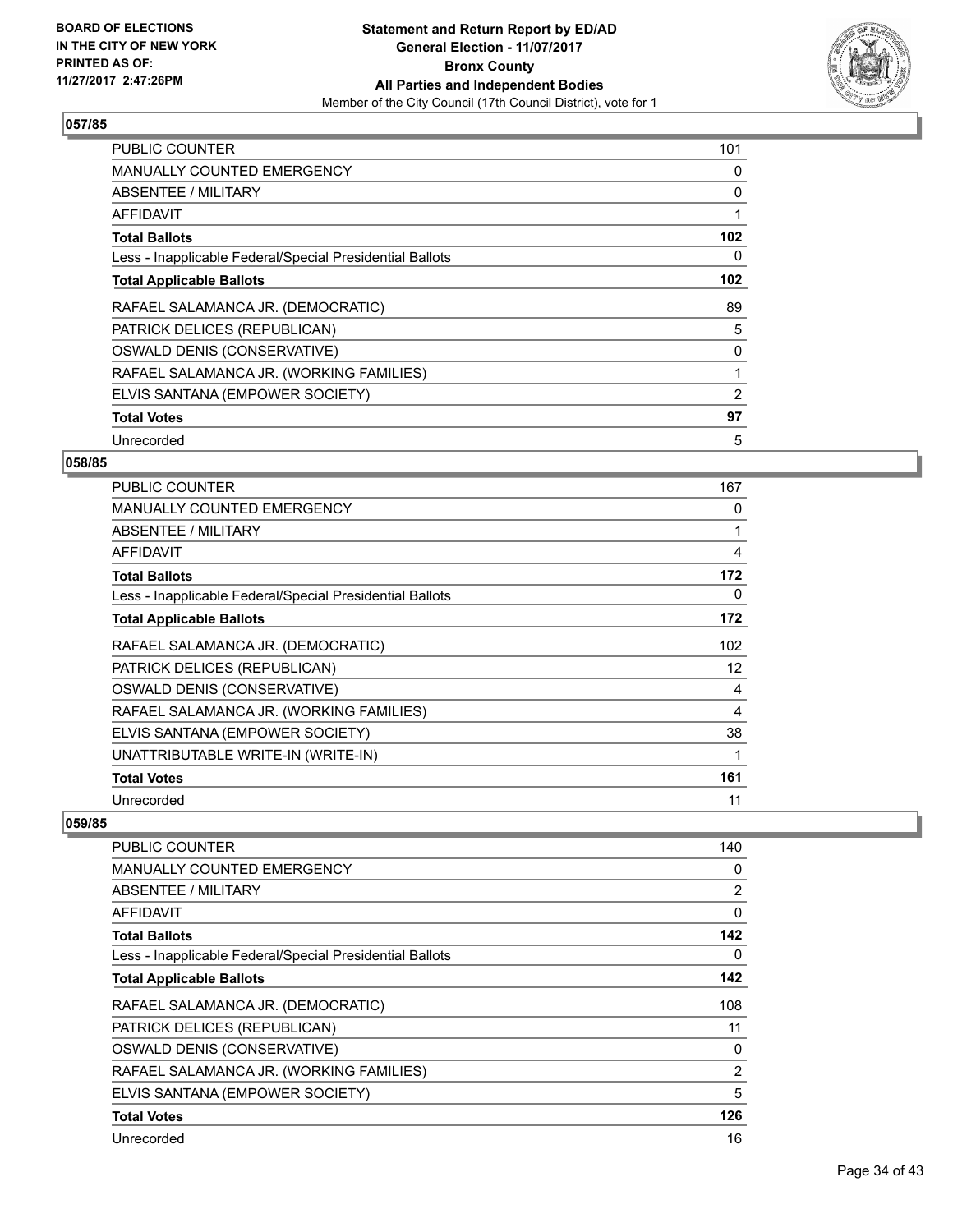

| <b>PUBLIC COUNTER</b>                                    | 120          |
|----------------------------------------------------------|--------------|
| <b>MANUALLY COUNTED EMERGENCY</b>                        | 0            |
| ABSENTEE / MILITARY                                      | 1            |
| <b>AFFIDAVIT</b>                                         | $\Omega$     |
| <b>Total Ballots</b>                                     | 121          |
| Less - Inapplicable Federal/Special Presidential Ballots | 0            |
| <b>Total Applicable Ballots</b>                          | 121          |
| RAFAEL SALAMANCA JR. (DEMOCRATIC)                        | 97           |
| PATRICK DELICES (REPUBLICAN)                             | 2            |
| OSWALD DENIS (CONSERVATIVE)                              | 0            |
| RAFAEL SALAMANCA JR. (WORKING FAMILIES)                  | 4            |
| ELVIS SANTANA (EMPOWER SOCIETY)                          | 4            |
| UNATTRIBUTABLE WRITE-IN (WRITE-IN)                       | $\mathbf{1}$ |
| <b>Total Votes</b>                                       | 108          |
| Unrecorded                                               | 13           |

| <b>PUBLIC COUNTER</b>                                    | 78             |
|----------------------------------------------------------|----------------|
| <b>MANUALLY COUNTED EMERGENCY</b>                        | 0              |
| <b>ABSENTEE / MILITARY</b>                               | 5              |
| AFFIDAVIT                                                | $\overline{2}$ |
| <b>Total Ballots</b>                                     | 85             |
| Less - Inapplicable Federal/Special Presidential Ballots | 0              |
| <b>Total Applicable Ballots</b>                          | 85             |
| RAFAEL SALAMANCA JR. (DEMOCRATIC)                        | 66             |
| PATRICK DELICES (REPUBLICAN)                             | 3              |
| OSWALD DENIS (CONSERVATIVE)                              | $\overline{2}$ |
| RAFAEL SALAMANCA JR. (WORKING FAMILIES)                  | 3              |
|                                                          |                |
| ELVIS SANTANA (EMPOWER SOCIETY)                          | 4              |
| <b>Total Votes</b>                                       | 78             |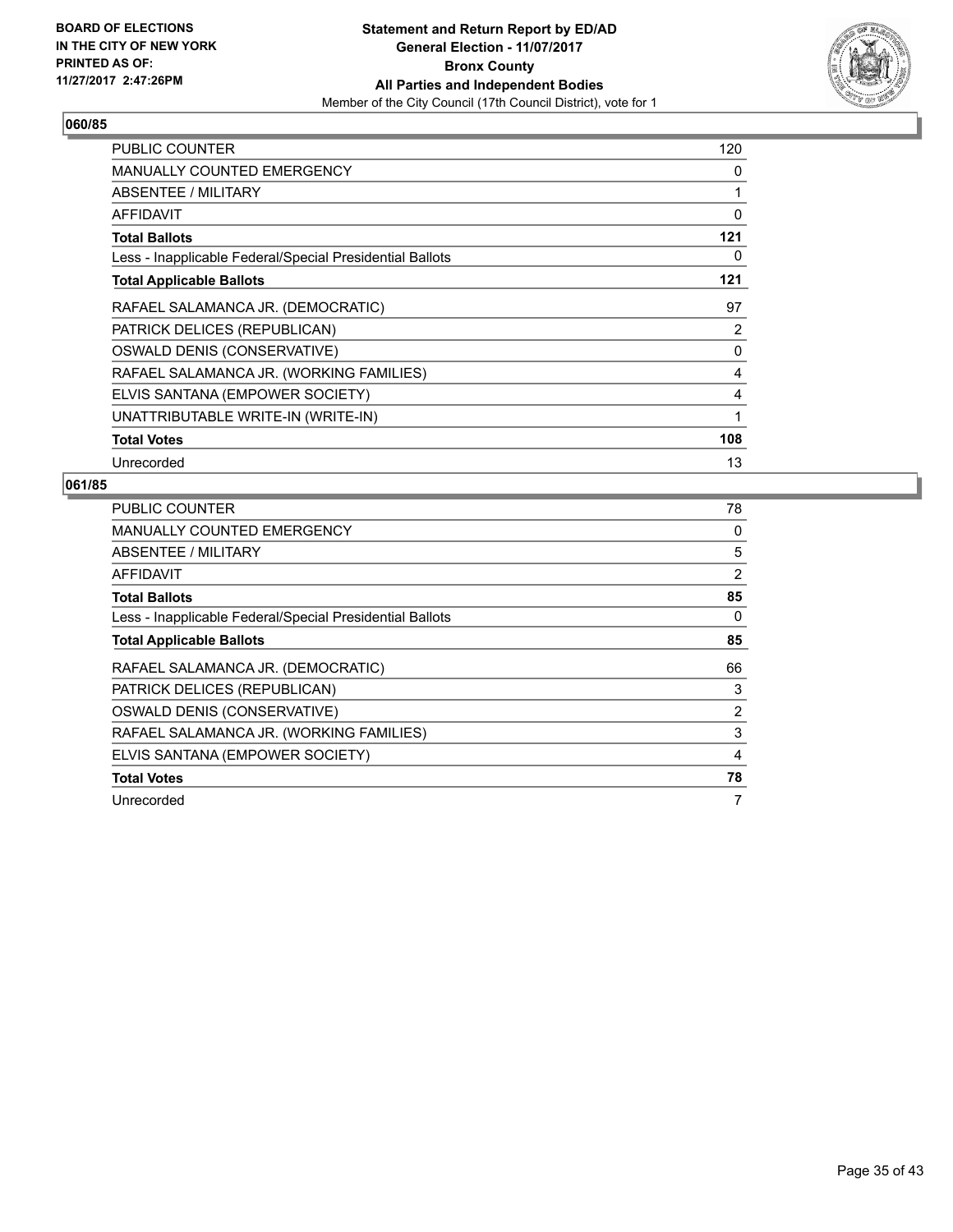

| <b>PUBLIC COUNTER</b>                                    | 147 |
|----------------------------------------------------------|-----|
| MANUALLY COUNTED EMERGENCY                               | 0   |
| ABSENTEE / MILITARY                                      | 5   |
| <b>AFFIDAVIT</b>                                         | 2   |
| <b>Total Ballots</b>                                     | 154 |
| Less - Inapplicable Federal/Special Presidential Ballots | 0   |
| <b>Total Applicable Ballots</b>                          | 154 |
| RAFAEL SALAMANCA JR. (DEMOCRATIC)                        | 117 |
| PATRICK DELICES (REPUBLICAN)                             | 11  |
| OSWALD DENIS (CONSERVATIVE)                              | 1   |
| RAFAEL SALAMANCA JR. (WORKING FAMILIES)                  | 5   |
| ELVIS SANTANA (EMPOWER SOCIETY)                          | 2   |
| UNATTRIBUTABLE WRITE-IN (WRITE-IN)                       | 1   |
| <b>Total Votes</b>                                       | 137 |
| Unrecorded                                               | 17  |

## **067/85**

| <b>PUBLIC COUNTER</b>                                    | 143            |
|----------------------------------------------------------|----------------|
| MANUALLY COUNTED EMERGENCY                               | 0              |
| ABSENTEE / MILITARY                                      | 4              |
| <b>AFFIDAVIT</b>                                         | 1              |
| <b>Total Ballots</b>                                     | 148            |
| Less - Inapplicable Federal/Special Presidential Ballots | 0              |
| <b>Total Applicable Ballots</b>                          | 148            |
| RAFAEL SALAMANCA JR. (DEMOCRATIC)                        | 111            |
| PATRICK DELICES (REPUBLICAN)                             | 7              |
| OSWALD DENIS (CONSERVATIVE)                              | 3              |
| RAFAEL SALAMANCA JR. (WORKING FAMILIES)                  | 13             |
| ELVIS SANTANA (EMPOWER SOCIETY)                          | $\overline{2}$ |
| <b>Total Votes</b>                                       | 136            |
| Unrecorded                                               | 12             |
| <b>COMBINED into: 053/84</b>                             |                |

072/85

**076/85 COMBINED into: 053/84**

**077/85 COMBINED into: 053/84**

**078/85 COMBINED into: 053/84**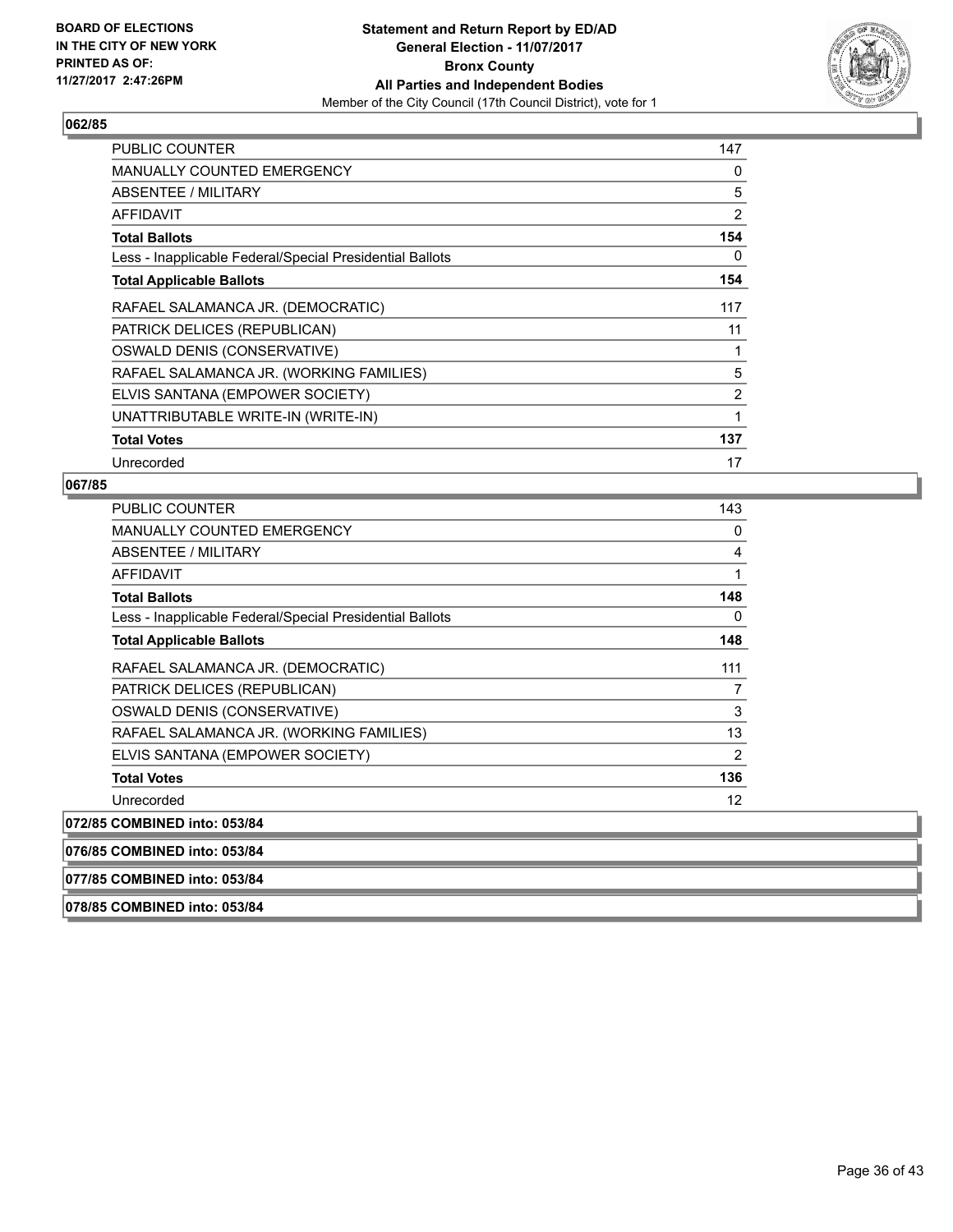

| PUBLIC COUNTER                                           | 145 |
|----------------------------------------------------------|-----|
| MANUALLY COUNTED EMERGENCY                               | 0   |
| ABSENTEE / MILITARY                                      | 7   |
| <b>AFFIDAVIT</b>                                         | 1   |
| <b>Total Ballots</b>                                     | 153 |
| Less - Inapplicable Federal/Special Presidential Ballots | 0   |
| <b>Total Applicable Ballots</b>                          | 153 |
| RAFAEL SALAMANCA JR. (DEMOCRATIC)                        | 134 |
| PATRICK DELICES (REPUBLICAN)                             | 5   |
| OSWALD DENIS (CONSERVATIVE)                              | 3   |
| RAFAEL SALAMANCA JR. (WORKING FAMILIES)                  | 2   |
| ELVIS SANTANA (EMPOWER SOCIETY)                          | 2   |
| ROY MCIVER (WRITE-IN)                                    | 1   |
| <b>Total Votes</b>                                       | 147 |
| Unrecorded                                               | 6   |

| <b>PUBLIC COUNTER</b>                                    | 113            |
|----------------------------------------------------------|----------------|
| <b>MANUALLY COUNTED EMERGENCY</b>                        | 0              |
| <b>ABSENTEE / MILITARY</b>                               | $\overline{2}$ |
| AFFIDAVIT                                                | 3              |
| <b>Total Ballots</b>                                     | 118            |
| Less - Inapplicable Federal/Special Presidential Ballots | 0              |
| <b>Total Applicable Ballots</b>                          | 118            |
| RAFAEL SALAMANCA JR. (DEMOCRATIC)                        | 98             |
| PATRICK DELICES (REPUBLICAN)                             | 4              |
| OSWALD DENIS (CONSERVATIVE)                              | 4              |
| RAFAEL SALAMANCA JR. (WORKING FAMILIES)                  | 3              |
| ELVIS SANTANA (EMPOWER SOCIETY)                          | 2              |
| <b>Total Votes</b>                                       | 111            |
| Unrecorded                                               | 7              |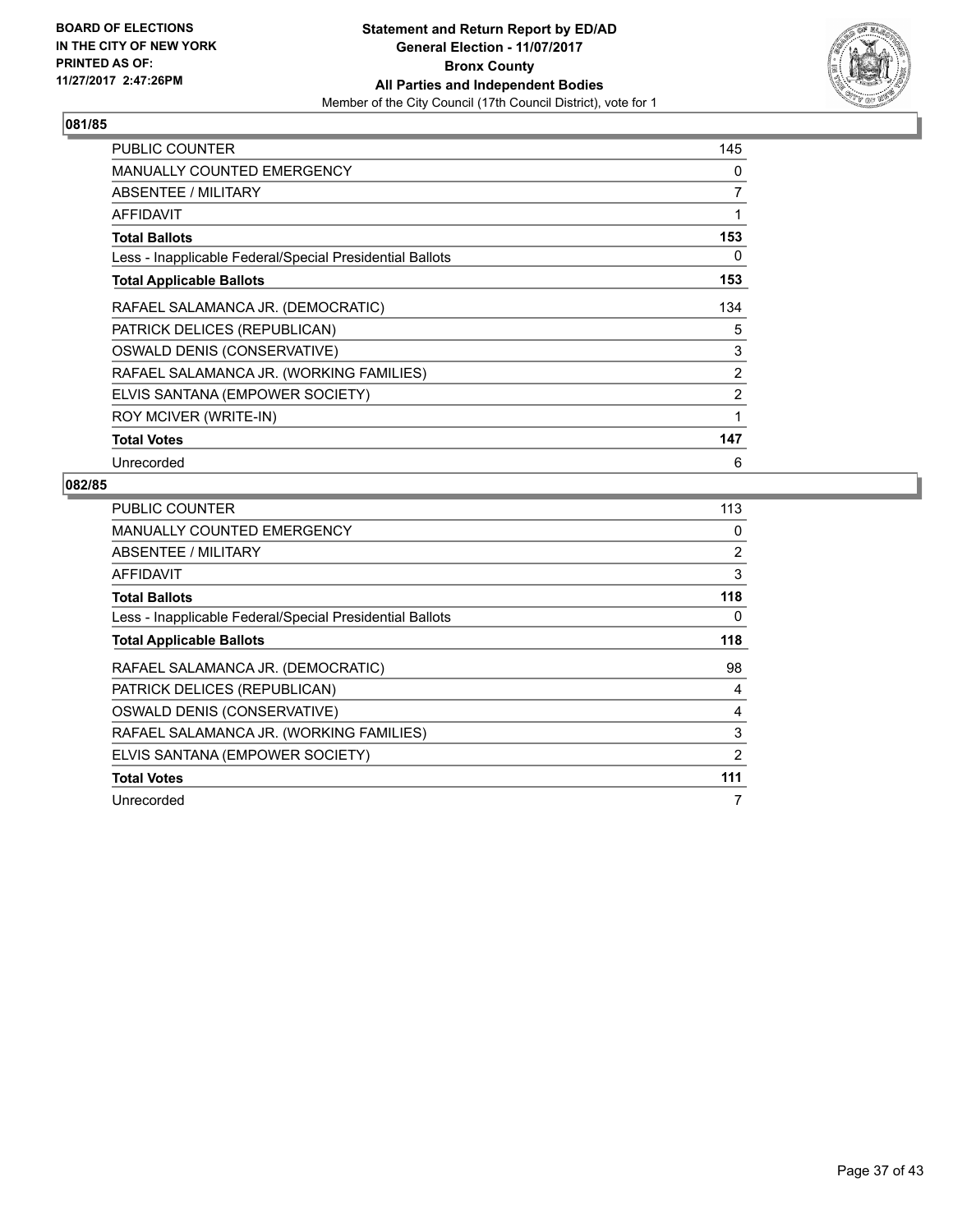

| <b>PUBLIC COUNTER</b>                                    | 20             |
|----------------------------------------------------------|----------------|
| <b>MANUALLY COUNTED EMERGENCY</b>                        | 0              |
| <b>ABSENTEE / MILITARY</b>                               | 0              |
| AFFIDAVIT                                                | 0              |
| <b>Total Ballots</b>                                     | 20             |
| Less - Inapplicable Federal/Special Presidential Ballots | 0              |
| <b>Total Applicable Ballots</b>                          | 20             |
| RAFAEL SALAMANCA JR. (DEMOCRATIC)                        | 14             |
| PATRICK DELICES (REPUBLICAN)                             | 3              |
| OSWALD DENIS (CONSERVATIVE)                              | 0              |
| RAFAEL SALAMANCA JR. (WORKING FAMILIES)                  | 0              |
| ELVIS SANTANA (EMPOWER SOCIETY)                          | 0              |
| MELVIN BURGOS (WRITE-IN)                                 | 1              |
| <b>Total Votes</b>                                       | 18             |
| Unrecorded                                               | $\overline{2}$ |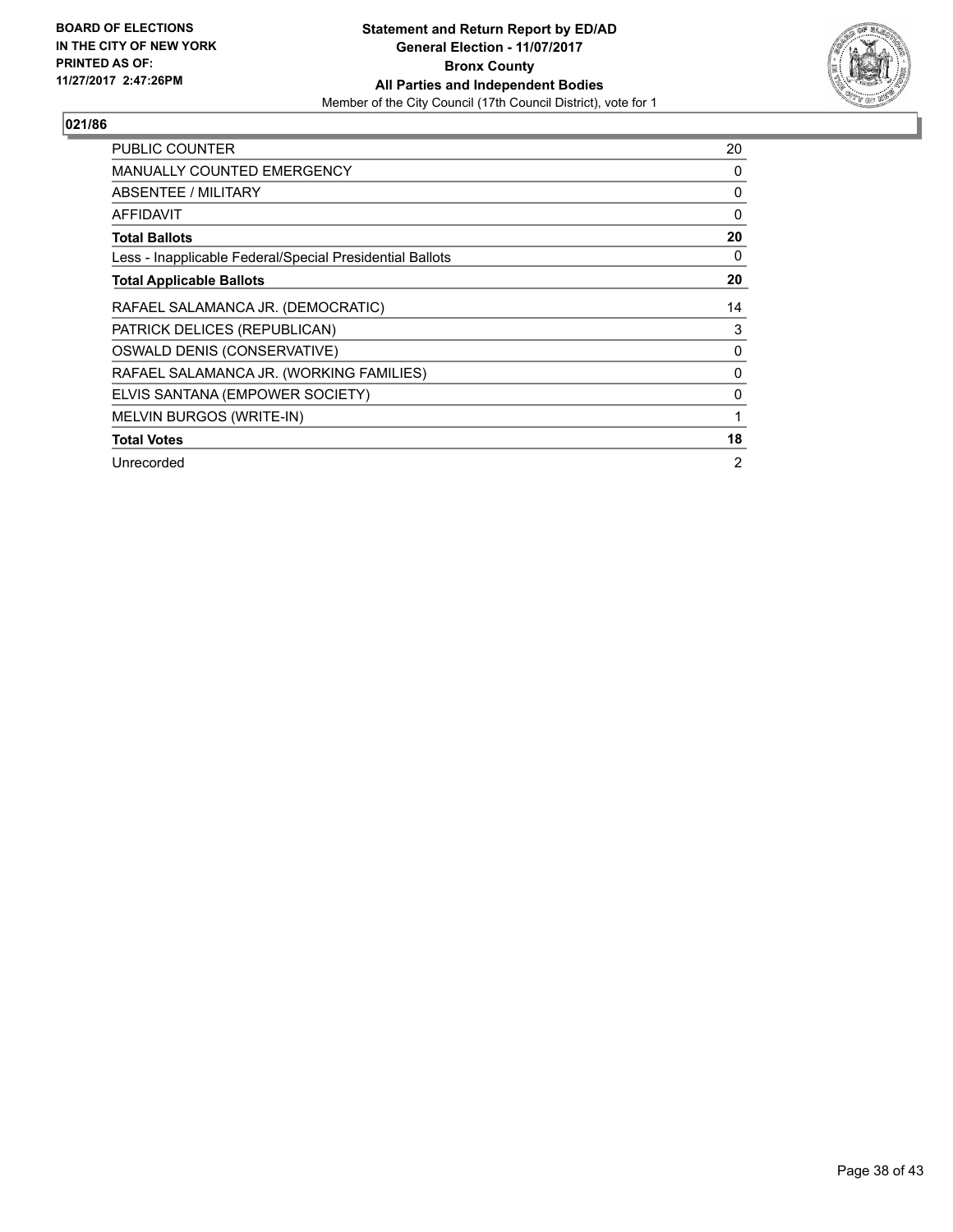

| <b>PUBLIC COUNTER</b>                                    | 20 |
|----------------------------------------------------------|----|
| MANUALLY COUNTED EMERGENCY                               | 0  |
| ABSENTEE / MILITARY                                      | 0  |
| AFFIDAVIT                                                | 0  |
| <b>Total Ballots</b>                                     | 20 |
| Less - Inapplicable Federal/Special Presidential Ballots | 0  |
| <b>Total Applicable Ballots</b>                          | 20 |
| RAFAEL SALAMANCA JR. (DEMOCRATIC)                        | 18 |
| PATRICK DELICES (REPUBLICAN)                             | 0  |
| OSWALD DENIS (CONSERVATIVE)                              | 0  |
| RAFAEL SALAMANCA JR. (WORKING FAMILIES)                  | 1  |
| ELVIS SANTANA (EMPOWER SOCIETY)                          | 0  |
| <b>Total Votes</b>                                       | 19 |
| Unrecorded                                               | 1  |

## **002/87**

| <b>PUBLIC COUNTER</b>                                    | 104 |
|----------------------------------------------------------|-----|
| MANUALLY COUNTED EMERGENCY                               | 0   |
| ABSENTEE / MILITARY                                      | 2   |
| AFFIDAVIT                                                | 2   |
| <b>Total Ballots</b>                                     | 108 |
| Less - Inapplicable Federal/Special Presidential Ballots | 0   |
| <b>Total Applicable Ballots</b>                          | 108 |
| RAFAEL SALAMANCA JR. (DEMOCRATIC)                        | 81  |
| PATRICK DELICES (REPUBLICAN)                             | 2   |
| OSWALD DENIS (CONSERVATIVE)                              | 1   |
| RAFAEL SALAMANCA JR. (WORKING FAMILIES)                  | 3   |
| ELVIS SANTANA (EMPOWER SOCIETY)                          | 4   |
| <b>Total Votes</b>                                       | 91  |
| Unrecorded                                               | 17  |

| PUBLIC COUNTER                                           | 192            |
|----------------------------------------------------------|----------------|
| <b>MANUALLY COUNTED EMERGENCY</b>                        | 0              |
| ABSENTEE / MILITARY                                      | 1              |
| <b>AFFIDAVIT</b>                                         | $\overline{2}$ |
| <b>Total Ballots</b>                                     | 195            |
| Less - Inapplicable Federal/Special Presidential Ballots | 0              |
| <b>Total Applicable Ballots</b>                          | 195            |
| RAFAEL SALAMANCA JR. (DEMOCRATIC)                        | 145            |
| PATRICK DELICES (REPUBLICAN)                             | 6              |
| OSWALD DENIS (CONSERVATIVE)                              | 0              |
| RAFAEL SALAMANCA JR. (WORKING FAMILIES)                  | 7              |
| ELVIS SANTANA (EMPOWER SOCIETY)                          | 2              |
| RITCHIE TORRES (WRITE-IN)                                | 1              |
| <b>Total Votes</b>                                       | 161            |
| Unrecorded                                               | 34             |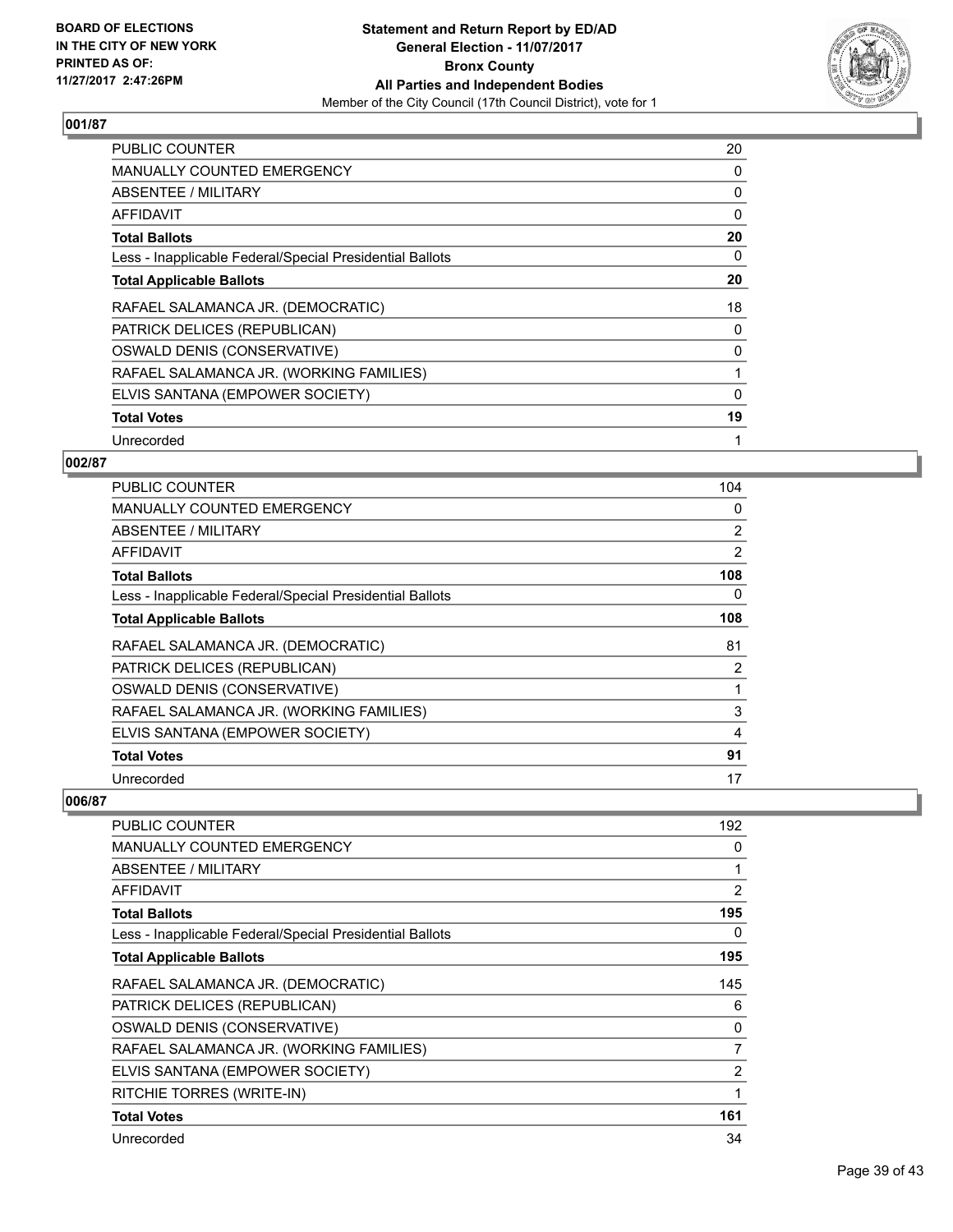

| <b>PUBLIC COUNTER</b>                                    | 98  |
|----------------------------------------------------------|-----|
| <b>MANUALLY COUNTED EMERGENCY</b>                        | 0   |
| <b>ABSENTEE / MILITARY</b>                               | 0   |
| AFFIDAVIT                                                | 3   |
| <b>Total Ballots</b>                                     | 101 |
| Less - Inapplicable Federal/Special Presidential Ballots | 0   |
| <b>Total Applicable Ballots</b>                          | 101 |
| RAFAEL SALAMANCA JR. (DEMOCRATIC)                        | 83  |
| PATRICK DELICES (REPUBLICAN)                             | 4   |
| OSWALD DENIS (CONSERVATIVE)                              |     |
| RAFAEL SALAMANCA JR. (WORKING FAMILIES)                  | 4   |
| ELVIS SANTANA (EMPOWER SOCIETY)                          | 0   |
| <b>Total Votes</b>                                       | 92  |
| Unrecorded                                               | 9   |

## **010/87**

| <b>PUBLIC COUNTER</b>                                    | 180 |
|----------------------------------------------------------|-----|
| <b>MANUALLY COUNTED EMERGENCY</b>                        | 0   |
| ABSENTEE / MILITARY                                      | 2   |
| AFFIDAVIT                                                | 3   |
| <b>Total Ballots</b>                                     | 185 |
| Less - Inapplicable Federal/Special Presidential Ballots | 0   |
| <b>Total Applicable Ballots</b>                          | 185 |
| RAFAEL SALAMANCA JR. (DEMOCRATIC)                        | 157 |
| PATRICK DELICES (REPUBLICAN)                             | 8   |
| OSWALD DENIS (CONSERVATIVE)                              | 2   |
| RAFAEL SALAMANCA JR. (WORKING FAMILIES)                  | 7   |
| ELVIS SANTANA (EMPOWER SOCIETY)                          | 3   |
| HELEN FOREMAN-HINES (WRITE-IN)                           | 1   |
| <b>Total Votes</b>                                       | 178 |
| Unrecorded                                               | 7   |

| <b>PUBLIC COUNTER</b>                                    | 156            |
|----------------------------------------------------------|----------------|
| <b>MANUALLY COUNTED EMERGENCY</b>                        | 0              |
| ABSENTEE / MILITARY                                      | 3              |
| <b>AFFIDAVIT</b>                                         | 3              |
| <b>Total Ballots</b>                                     | 162            |
| Less - Inapplicable Federal/Special Presidential Ballots | 0              |
| <b>Total Applicable Ballots</b>                          | 162            |
| RAFAEL SALAMANCA JR. (DEMOCRATIC)                        | 138            |
| PATRICK DELICES (REPUBLICAN)                             | 7              |
| OSWALD DENIS (CONSERVATIVE)                              | 2              |
| RAFAEL SALAMANCA JR. (WORKING FAMILIES)                  | 3              |
| ELVIS SANTANA (EMPOWER SOCIETY)                          | $\overline{2}$ |
| <b>Total Votes</b>                                       | 152            |
| Unrecorded                                               | 10             |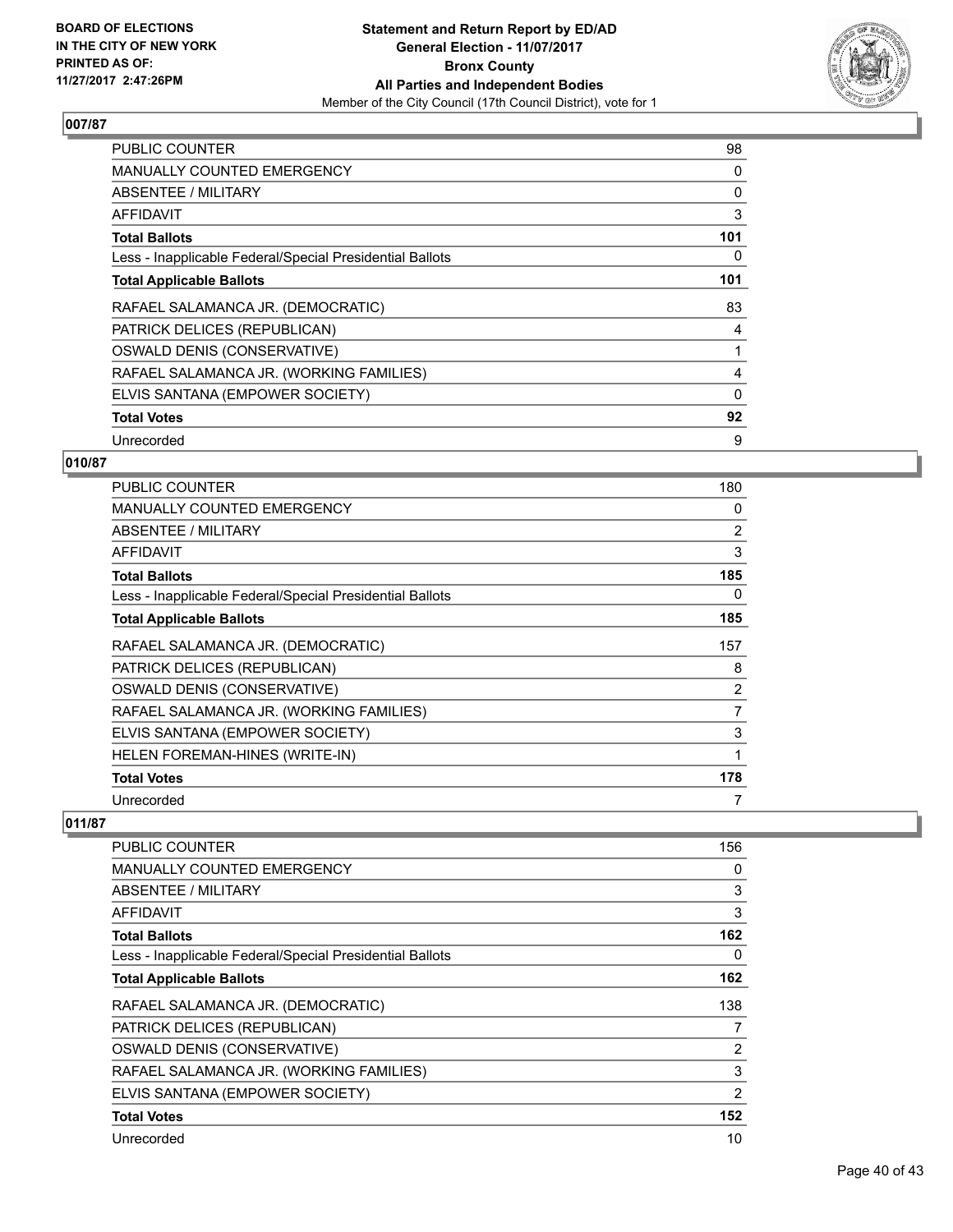

| <b>Total Votes</b>                                       | 13 |
|----------------------------------------------------------|----|
| ELVIS SANTANA (EMPOWER SOCIETY)                          | 0  |
| RAFAEL SALAMANCA JR. (WORKING FAMILIES)                  |    |
| OSWALD DENIS (CONSERVATIVE)                              | 0  |
| PATRICK DELICES (REPUBLICAN)                             | 2  |
| RAFAEL SALAMANCA JR. (DEMOCRATIC)                        | 10 |
| <b>Total Applicable Ballots</b>                          | 13 |
| Less - Inapplicable Federal/Special Presidential Ballots | 0  |
| <b>Total Ballots</b>                                     | 13 |
| AFFIDAVIT                                                | 0  |
| ABSENTEE / MILITARY                                      | 0  |
| <b>MANUALLY COUNTED EMERGENCY</b>                        | 0  |
| <b>PUBLIC COUNTER</b>                                    | 13 |

# **013/87**

| <b>PUBLIC COUNTER</b>                                    | 36 |
|----------------------------------------------------------|----|
| MANUALLY COUNTED EMERGENCY                               | 0  |
| ABSENTEE / MILITARY                                      |    |
| AFFIDAVIT                                                |    |
| <b>Total Ballots</b>                                     | 38 |
| Less - Inapplicable Federal/Special Presidential Ballots | 0  |
| <b>Total Applicable Ballots</b>                          | 38 |
| RAFAEL SALAMANCA JR. (DEMOCRATIC)                        | 31 |
| PATRICK DELICES (REPUBLICAN)                             |    |
| OSWALD DENIS (CONSERVATIVE)                              | 0  |
| RAFAEL SALAMANCA JR. (WORKING FAMILIES)                  |    |
| ELVIS SANTANA (EMPOWER SOCIETY)                          | 0  |
| <b>Total Votes</b>                                       | 33 |
| Unrecorded                                               | 5  |

| <b>PUBLIC COUNTER</b>                                    | 30 |
|----------------------------------------------------------|----|
| <b>MANUALLY COUNTED EMERGENCY</b>                        | 0  |
| ABSENTEE / MILITARY                                      | 1  |
| AFFIDAVIT                                                | 0  |
| <b>Total Ballots</b>                                     | 31 |
| Less - Inapplicable Federal/Special Presidential Ballots | 0  |
| <b>Total Applicable Ballots</b>                          | 31 |
| RAFAEL SALAMANCA JR. (DEMOCRATIC)                        | 27 |
| PATRICK DELICES (REPUBLICAN)                             | 0  |
| OSWALD DENIS (CONSERVATIVE)                              | 1  |
| RAFAEL SALAMANCA JR. (WORKING FAMILIES)                  | 2  |
| ELVIS SANTANA (EMPOWER SOCIETY)                          | 0  |
| <b>Total Votes</b>                                       | 30 |
| Unrecorded                                               |    |
| 091/87 COMBINED into: 092/87                             |    |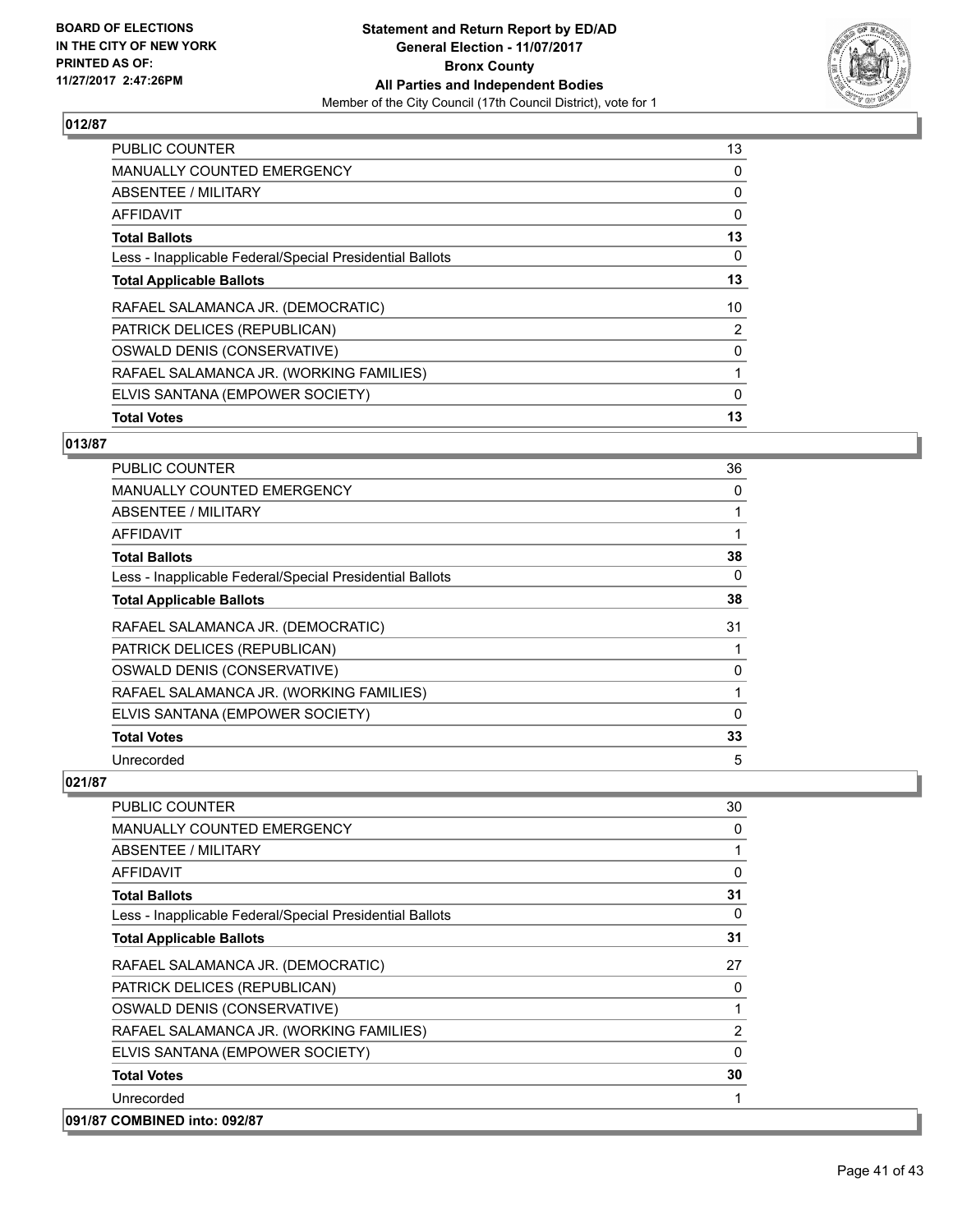

| <b>PUBLIC COUNTER</b>                                    | 0 |
|----------------------------------------------------------|---|
| <b>MANUALLY COUNTED EMERGENCY</b>                        | 0 |
| ABSENTEE / MILITARY                                      | 0 |
| <b>AFFIDAVIT</b>                                         | 0 |
| <b>Total Ballots</b>                                     | 0 |
| Less - Inapplicable Federal/Special Presidential Ballots | 0 |
| <b>Total Applicable Ballots</b>                          | 0 |
| RAFAEL SALAMANCA JR. (DEMOCRATIC)                        | 0 |
| PATRICK DELICES (REPUBLICAN)                             | 0 |
| OSWALD DENIS (CONSERVATIVE)                              | 0 |
| RAFAEL SALAMANCA JR. (WORKING FAMILIES)                  | 0 |
| ELVIS SANTANA (EMPOWER SOCIETY)                          | 0 |
| <b>Total Votes</b>                                       | 0 |